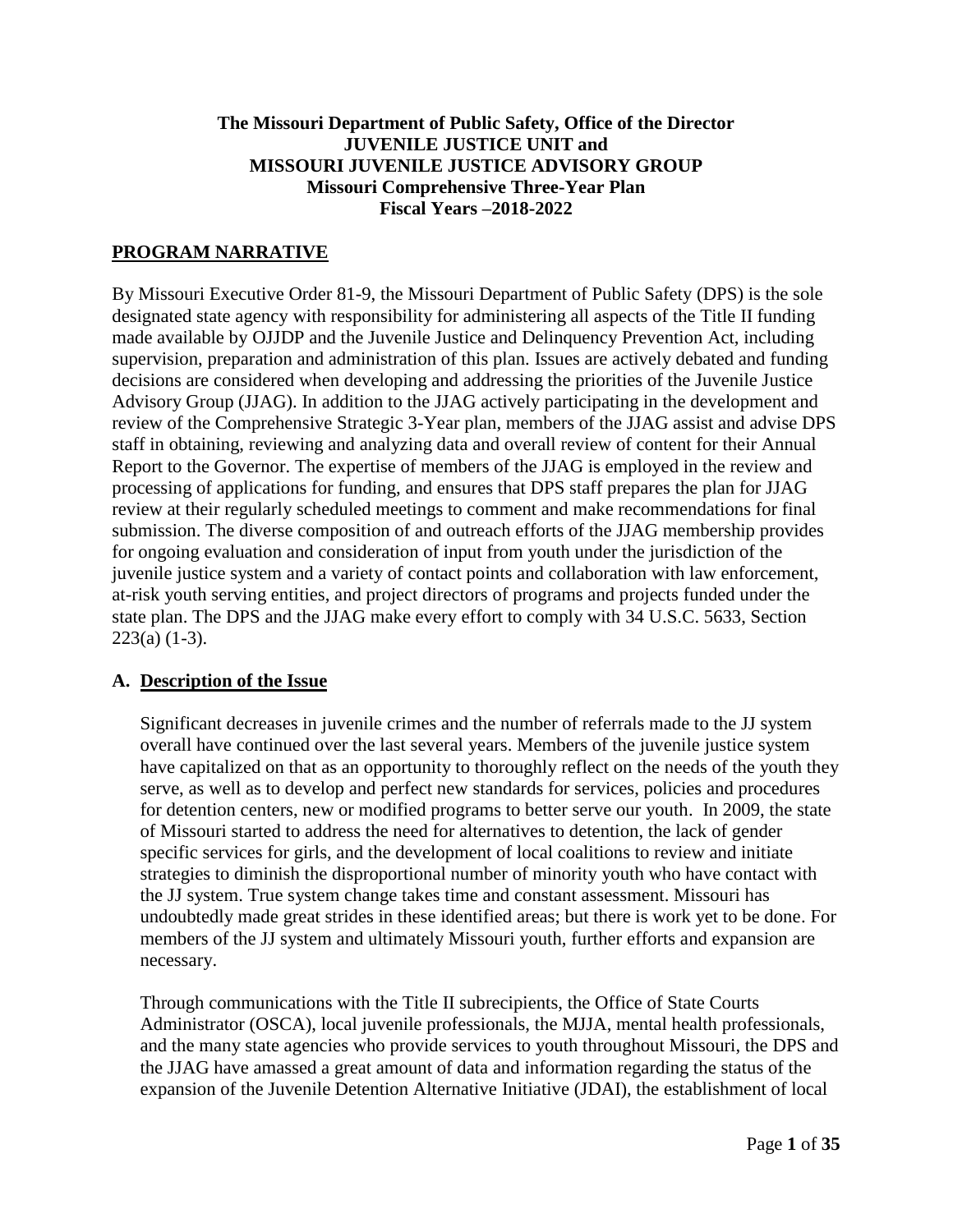DMC coalitions, significant improvements in DMC data collection and analysis, and the implementation of new gender specific services for girls in the state of Missouri over the last decade. Through this compilation of data, discussions with the aforementioned professionals, and identified geographic areas of the state still lacking in services, the DPS and the JJAG have determined that there is a need to continue to focus efforts on Alternatives to Detention, DMC, and Gender Specific Services for the next three year period of 2018 through 2022. Additionally, it has been determined that it is in the best interest of our juvenile justice system to provide an additional purpose area to our plan. The Delinquency Prevention purpose area will allow Missouri to better serve our youth and service providers.

Since 2009, the intent of the JJAG and the DPS, as well as our counterparts throughout the state of Missouri, was to implement statewide change to Missouri's JJ system. Over the last nine years benchmarks have been achieved, lessons have been learned and processes have been developed. Considering the diverse makeup and administration of the JJ system in Missouri together with the large geographical area of the state, there is more to be accomplished. As described in this plan, the DPS and the JJAG are committed to maintaining the fidelity to the JDAI model statewide via support of the JDAI Coordinator. It is also anticipated that any local community with a DMC issue or concern will continue to have the opportunity to collaborate with the Statewide DMC Coordinator to assess disproportionality and receive the necessary technical assistance to develop and implement strategies to address any identified concerns. Further, gender specific services will continue to be promoted, recognized and developed in some capacity by all detention facilities during the next three years of Title II funding through the work of the Gender-Specific Services Coordinator. The DPS and JJAG would like to expand support to delinquency prevention programs in Missouri.

# **1. System Description: Structure and Function of the Juvenile Justice System**

The Missouri Juvenile Justice System is comprised of 659 law enforcement agencies, 46 juvenile/family circuit courts (each comprised of between one and five counties), 17 juvenile detention centers, 30 state juvenile correctional facilities, and the state Children's Division. Each circuit chooses the types of juvenile programs/services offered within its jurisdiction. Examples of programs/services include pre-trial diversion, alternatives to detention such as evening reporting centers, programs offered in conjunction with informal and formal juvenile court supervision, and the operation of a juvenile detention center.

When a youth is beyond the scope of the services offered through each circuit, that youth may be committed by a judge to the Missouri Division of Youth Services (DYS), which is a section within the Missouri Department of Social Services (DSS). The DYS provides a variety of different living and treatment options for the youth through case management and a continuum of residential programs and facilities. The last option for youth is to be certified to stand trial as an adult. This requires a judge's order to transfer the case to a court of general jurisdiction.

One of the major components of this formal juvenile justice system is law enforcement. Each law enforcement agency employs licensed peace officers with powers of arrest for violations of the criminal code of the state of Missouri. Chapter 211, RSMo, requires law enforcement officials to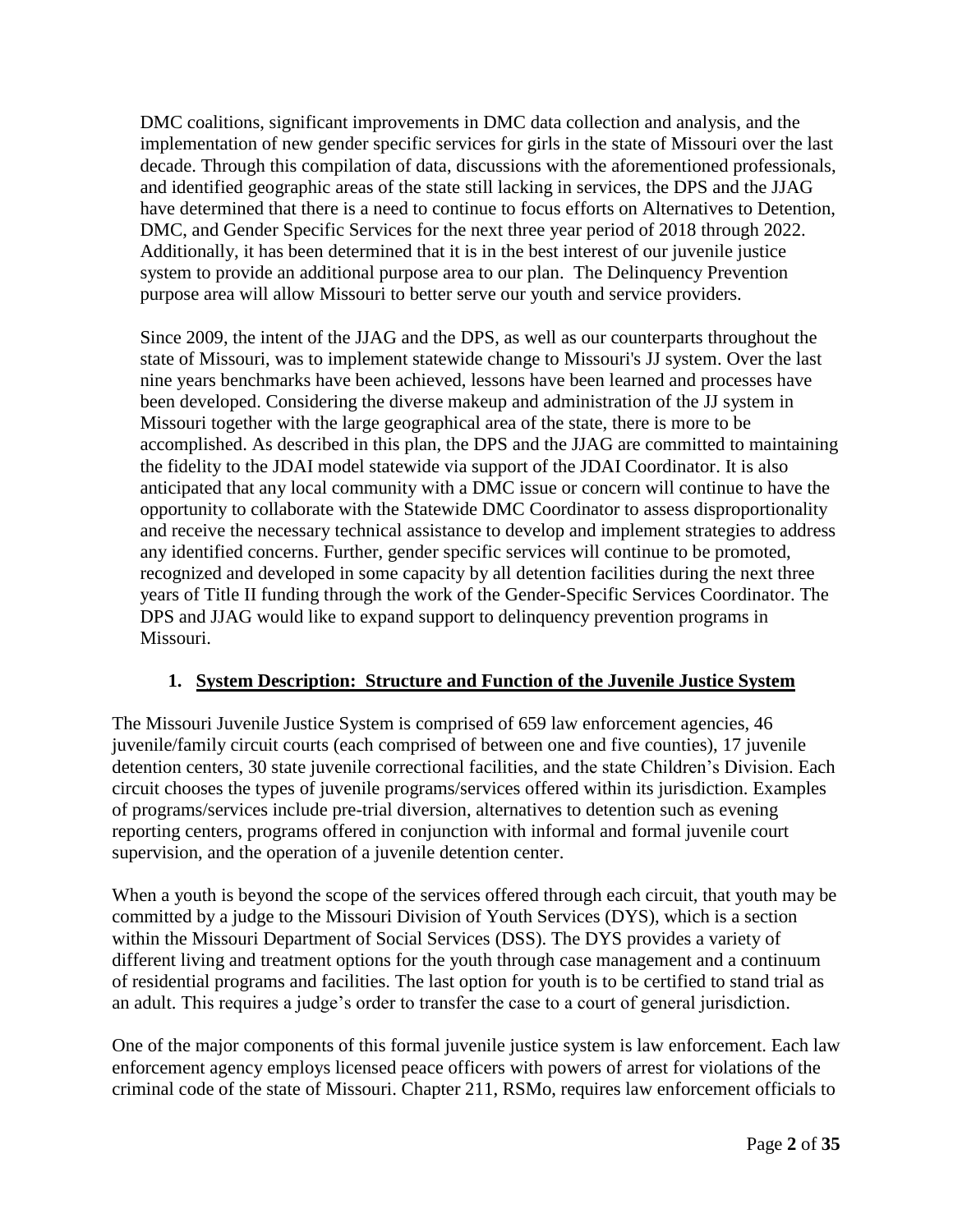assist and cooperate with juvenile officers. Each year, law enforcement is the major referral source to the juvenile court.

Missouri's 46 Judicial Circuit Juvenile Divisions encompass 114 counties and the City of St. Louis*.* At a minimum, each judicial circuit has a juvenile officer in addition to a judge, who oversees juvenile court cases. Juvenile and family courts are divisions of the circuit court that hear a variety of matters specific to the family, including juvenile matters related to delinquency, status, child abuse and neglect, and termination of parental rights. The responsibility and function of the juvenile court is established by state statute and found within Chapter 211, RSMo: "The purpose of this chapter is to facilitate the care, protection and discipline of children who come within the jurisdiction of the juvenile court..." Additional authority and guidance is provided by the Supreme Court of Missouri in its Rules of Practice and Procedure for Juvenile Courts as outlined in Rules 110 through 128, and the Supreme Court Operating Rules 1 through 28.

When dealing with a juvenile, the court must first determine the appropriateness of the referral. It must then assess the needs of the child and determine whether the child poses a risk to the community or him/herself. Several courts also maintain shelter programs, or attendant care services, for status offenders or children referred for being abused or neglected along with residential treatment facilities for law violators.

The next step in the process is to determine what action will be taken: informal supervision, receipt of services in-home, and out-of-home services. Many communities have communitybased services and not-for-profit organizations that provide the above services in partnership with the local juvenile court.

DYS is one of seven divisions operating within the DSS. The mission of the DYS is to enable youth to fulfill their needs in a responsible manner within the context of and with respect for the needs of the family and the community. DYS programs and services are designed to meet the treatment needs of each individual youth committed to its custody by one of the 46 Missouri juvenile courts, in accordance with Chapter 219.016, RSMo. This is accomplished by providing a continuum of services, including assessment, community care, [treatment programs,](http://dss.mo.gov/dys/tserv.htm) community-based residential programs, moderate secure facilities, and secure care programs.

Another partner in treatment is the Missouri Children's Division, another division operating within DSS. The Children's Division is responsible for administration of programs in four major areas: Public Assistance, Child Welfare, Children's Treatment Services, and Rehabilitation Services for the Blind. The Children's Division coordinates programs to provide public assistance to children and their parents, access to health care, child support enforcement assistance, and to provide specialized assistance to youth with special needs.

Under the supervision and direction of the Supreme Court of Missouri, OSCA serves as the administrative support arm of the Missouri state court system. OSCA is responsible for providing administrative, business, and technology support services to the courts. The duties and responsibilities assigned to the state courts administrator's office relate to all levels of the state court system. Specific functions of OSCA include oversight of the statewide case management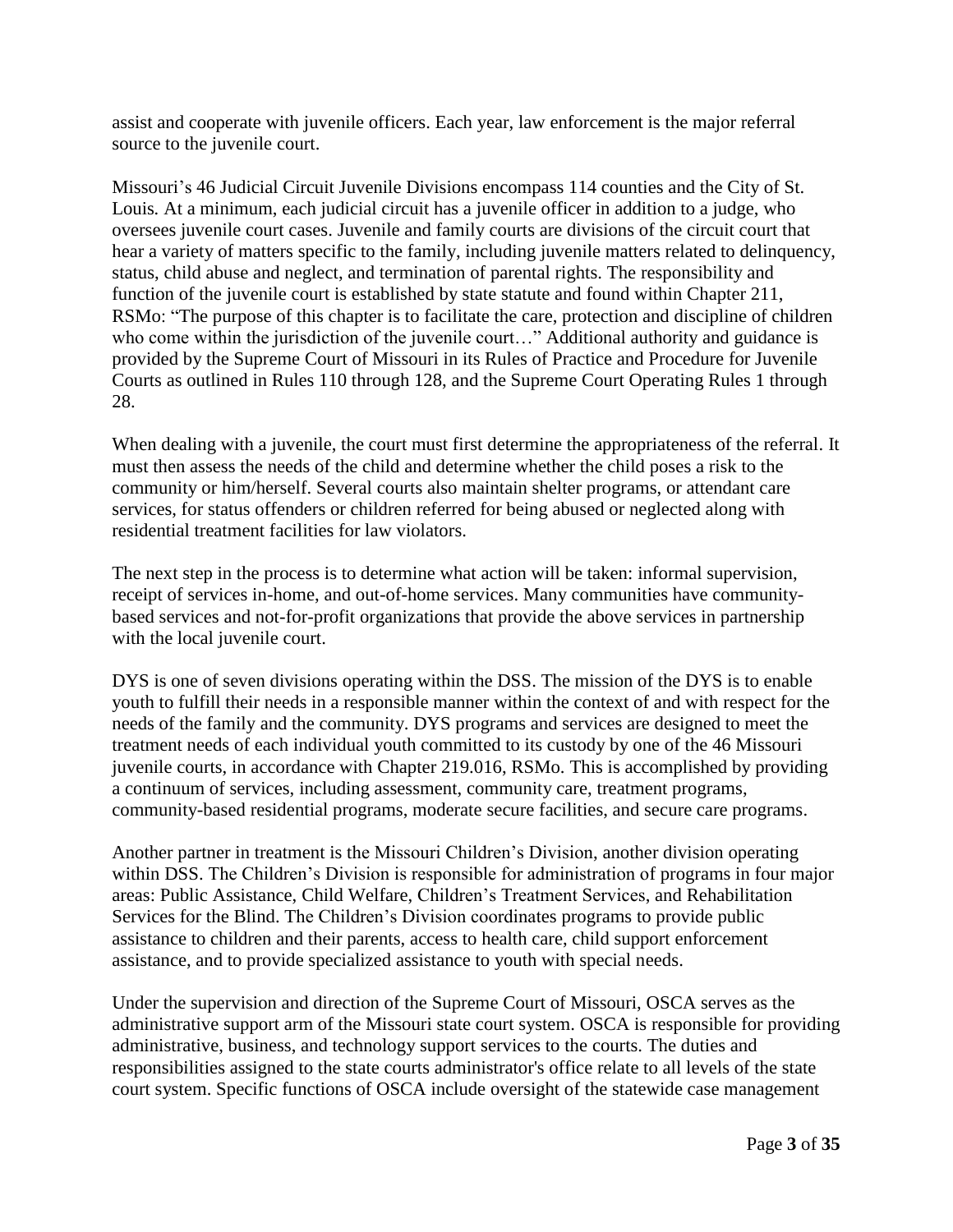system in all courts, as well as a wide variety of other technical applications and hardware necessary for court operations. The office also provides administrative, fiscal, legal and human resource support, training for judicial personnel, and statistical analysis.

State law provides three principal missions for the Missouri Department of Mental Health (DMH): (1) the prevention of mental disorders, developmental disabilities, substance use disorders, and compulsive gambling; (2) the treatment, habilitation, and rehabilitation of Missourians who have those conditions; and (3) the improvement of public understanding and attitudes about mental disorders, developmental disabilities, substance use disorders, and compulsive gambling. The mission of DMH is to focus on prevention, treatment, and promotion of public understanding for Missourians with mental illnesses, developmental disabilities, and addictions with the vision that Missourians receiving mental health services will have the opportunity to pursue their dreams and live their lives as valued members of their communities.

The duties and responsibilities of the DMH are outlined in Chapter 630 RSMo, with subsequent chapters outlining these for Division of Behavioral Health which incorporates both Alcohol and Drug Abuse (631 RSMo), as well as Comprehensive Psychiatric Services (632 RSMo), and the Division of Developmental Disabilities (633 RSMo). DMH serves both children and adults predominantly on a voluntary basis. The Divisions' providers work collaboratively with juvenile courts in their area to help support children who are under the court's jurisdiction for abuse/neglect or delinquency.

There is excellent collaboration between the formal JJ system agencies and those operating outside that system since many of those outside agencies play a vital role in directly affecting delinquency reduction, control, or prevention. For an expanded explanation of the structure and function of the Juvenile Justice system, as well as information on other agencies operating outside that system, please refer to Appendix P - System Description. Structure and Function of the Juvenile Justice System.

# **2. Analysis of Juvenile Delinquency Problems (youth crime) and Needs**

Referrals to the juvenile court, whether from law enforcement, social services, schools, parents, or other agencies, are reported to the Missouri Justice Information System administered by OSCA. Collecting data in this way allows for accurate recording and statistical analysis of a juvenile's process through the court system. It is important to note that the data from this report shows separately disposed court referrals, not individual children. Missouri does not collect data regarding offenses specifically committed by gangs either in the juvenile or adult system.

#### **Juvenile arrests by offense type, gender, age and race:**

The information collected by the Missouri Justice Information System is deemed to be accurate and reliable. It does not, however, include information about arrests, only referrals. The Uniform Crime Report (UCR) contains arrest information as reported by all law enforcement jurisdictions in Missouri. It has limitations which directly impact the accuracy of the numbers. One such limitation is that certified juveniles may be included in the data. Second, there are instances wherein a crime committed by a juvenile would be reflected as an adult arrest if the youth is not apprehended prior to his or her seventeenth birthday. The next issue is the inability to extract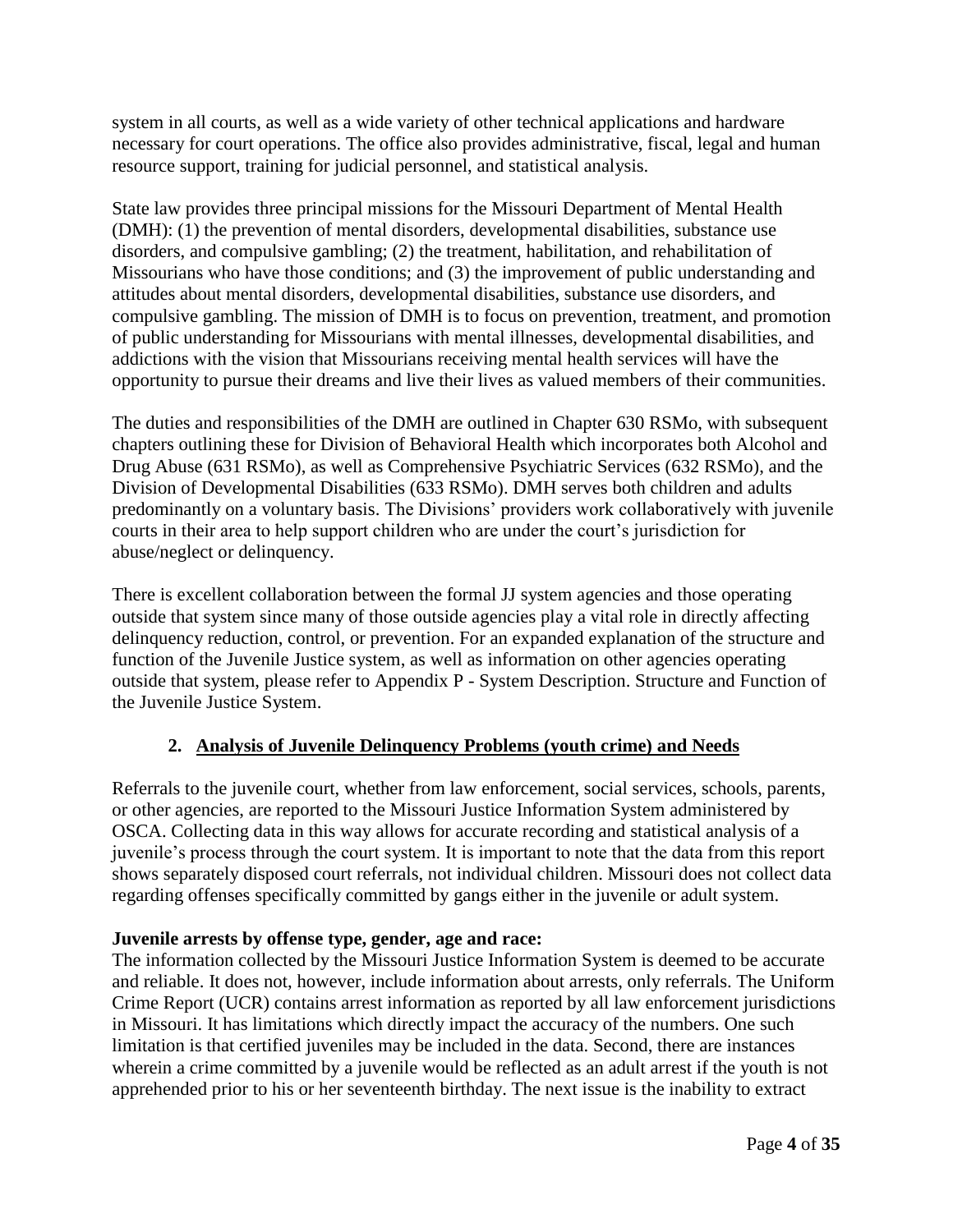accurate race data. The race category cannot be broken down by each age or gender. Rather, it is identified only as a function of the total arrested population (which includes the adult population), rather than by each age subset. Given these limitations, data from the UCR should only be viewed as a point of reference. It is included in this section only and not the entire document.

# **Arrests by Age, Gender, and Crime from the Missouri Uniform Crime Report**

A comparison of the youth arrested in Missouri 2015 (23,914), 2016 (21,943), and 2017 (20,196) reporting periods indicates that the number of youth arrested in Missouri has decreased over the past three years. Please see the Missouri Uniform Crime Reporting Data for Juvenile Arrests by Age, Sex and Crime for CY2015, CY2016 and CY2017 in Appendix Q.

| <b>Comparison of Arrests by Age and Gender (Missouri UCR Data)</b> |        |             |        |             |               |             |  |  |  |  |  |
|--------------------------------------------------------------------|--------|-------------|--------|-------------|---------------|-------------|--|--|--|--|--|
| 2015 to 2017                                                       |        |             |        |             |               |             |  |  |  |  |  |
|                                                                    |        | 2015        |        | 2016        | 2017          |             |  |  |  |  |  |
| <b>Age Range</b>                                                   | Female | <b>Male</b> | Female | <b>Male</b> | <b>Female</b> | <b>Male</b> |  |  |  |  |  |
| Under 10                                                           | 100    | 401         | 89     | 407         | 101           | 395         |  |  |  |  |  |
| $10 - 12$                                                          | 444    | 1,294       | 441    | 1257        | 462           | 1,279       |  |  |  |  |  |
| 13-14                                                              | 1,757  | 3,248       | 1,517  | 3,033       | 1,412         | 2,877       |  |  |  |  |  |
| 15                                                                 | 1,488  | 2,742       | 1,377  | 2,503       | 1,226         | 2,337       |  |  |  |  |  |
| 16                                                                 | 1,883  | 3,700       | 1,678  | 3,275       | 1,544         | 2,963       |  |  |  |  |  |
| 17                                                                 | 1,951  | 4,906       | 1,831  | 4,535       | 1,655         | 3,945       |  |  |  |  |  |
| <b>Subtotals</b>                                                   | 7,623  | 16,291      | 6,933  | 15,010      | 6,400         | 13,796      |  |  |  |  |  |
| <b>Totals</b>                                                      |        | 23,914      |        | 21,943      | 20.196        |             |  |  |  |  |  |

**Number and characteristics (by offense type, gender, race and age) of juveniles referred to juvenile court, a probation agency, or special intake unit for allegedly committing a delinquent or status offense.**



# **1. Population-**

The charts below provide the juvenile court referral data available for at least the most current three years. The total Missouri youth population for ages 10-17 in 2015 was 629,138. This represents less than a 1% decrease from the previous year; and a 4% decrease from 2008. This change in population may account in part, but not entirely, for the decrease in juvenile crimes experienced over the past 10 years.

Population projections compiled in 2008 for the Missouri's juvenile population suggest the population will decrease until approximately 2015 at which time it will increase at an average rate of nearly 2.5% every 5 years until 2030.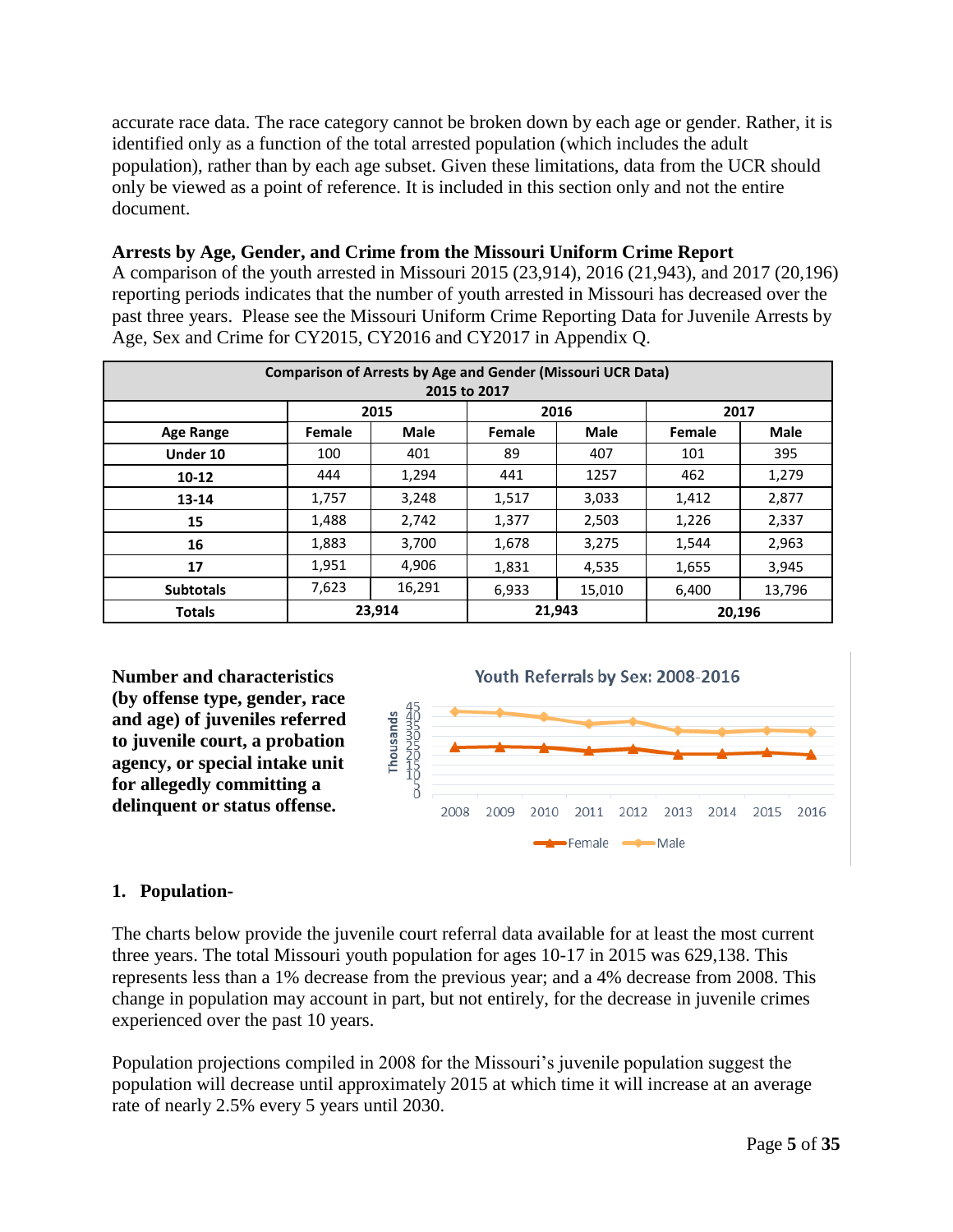In calendar year 2015, males outnumbered females across all age groups of Missouri's population of 10-17 year old youths. In that same calendar year, 51% of Missouri's youth population was male 49% were female. These figurues have not changed over the last three years.

Between calendar year 2014 and calendar year 2015, the population of Native American youth increased by 0.2% to 3,559, the population of Asian / Pacific Islander youth increased by 4.0% to 14,581, and the population of Hispanic youth increased by 4.8% to 37,027 over the previous year. The population of black youth decreased by 0.4% to 93,407, while the population of white youth decreased by 0.3% or 480,564 from the previous year.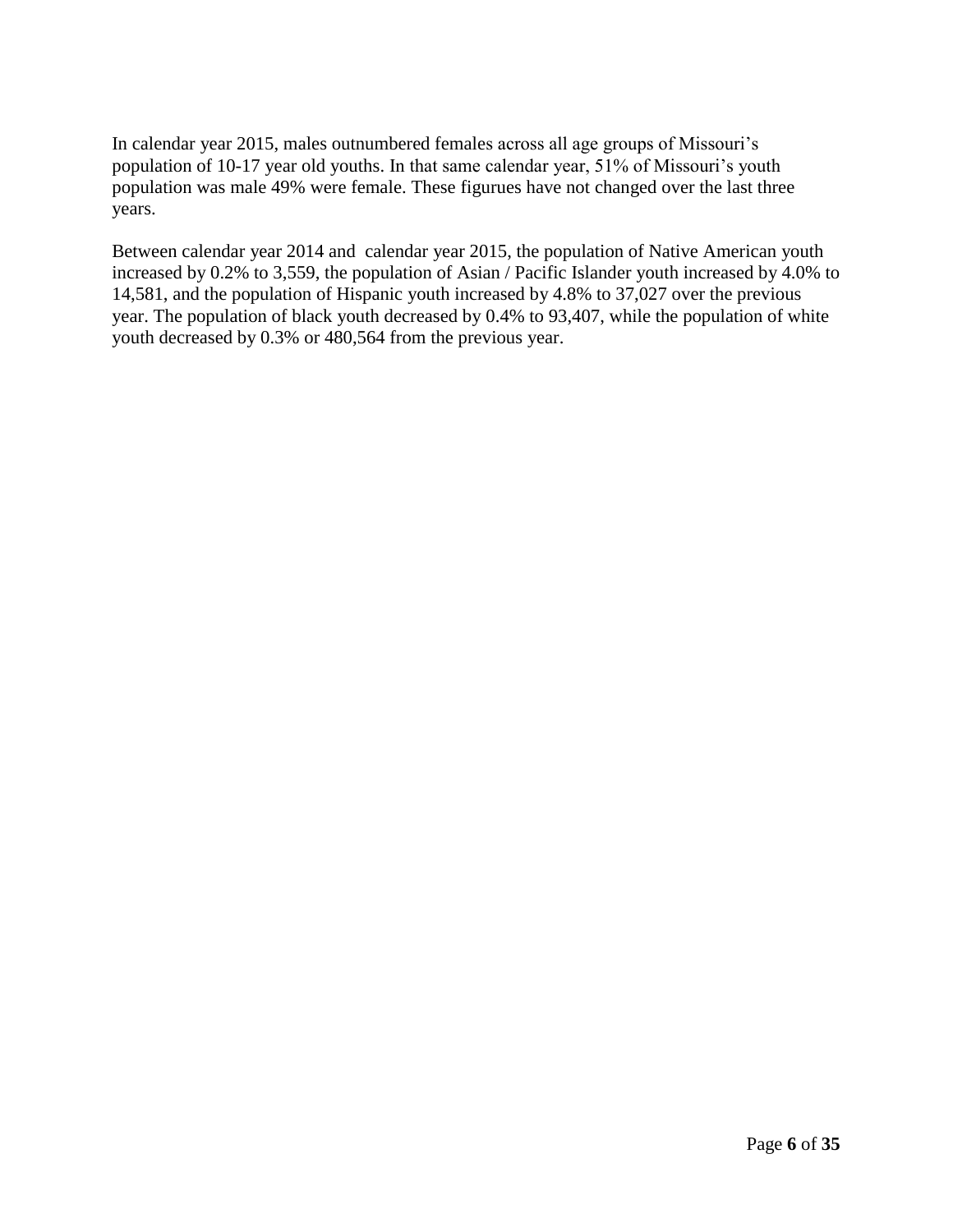#### **Overall Juvenile Referrals -**

The total number of disposed referrals declined by 22% from 2008 to 2016. The trend shows the greatest decrease in law referrals ( -47%). While status referrals decreased ( -14%), CA/N referrals increased (35%), and administrative referrals increased by 2% over that period. Since last year, there was a decrease of in status referrals ( -3%), CA/N referrals ( -5%), and law referrals ( -7%), while administrative referrals increased (84%).

#### **2. Overall Juvenile Referrals by Gender -**

Disposed referrals declined more for males ( -25%) than for females ( -16%) from 2008 to 2016. Between 2015 and 2016, the number referrals of males declined (-5%) and referrals of females declined ( -3%).

#### **3. Overall Juvenile Referrals by Race -**

From 2008 -2016, disposed referrals of white youth declined ( -17%), referrals of black youth declined ( -31%), referrals of Hispanic youth increased (15%), referrals of Asian / Pacific Islander youth increased (3%), and referrals of Native American youth increased (29%).

Note: Asian / Pacific Islander and Native American youth are not displayed to maintain readability.







Youth Referrals by Sex: 2008-2016

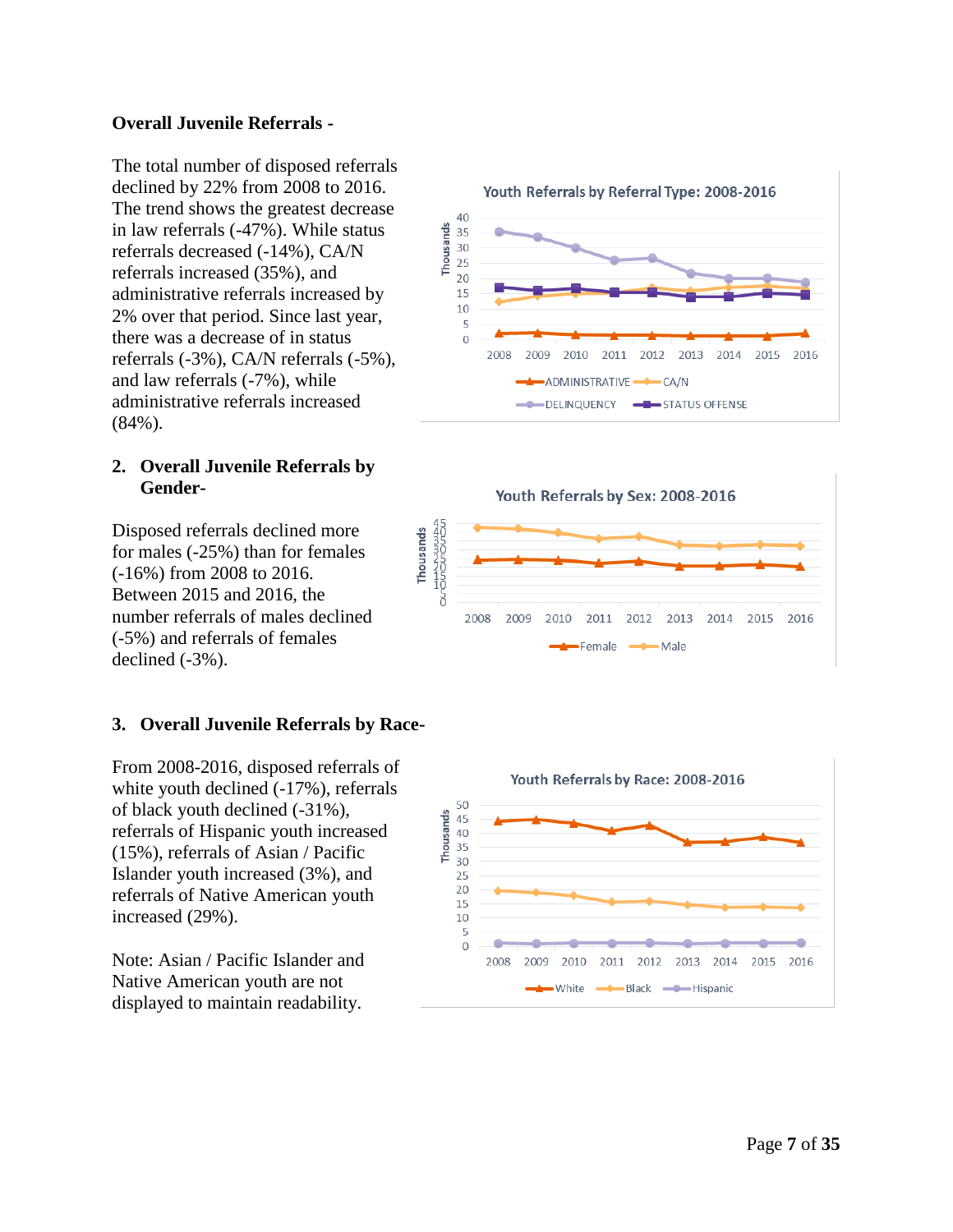|        | Age                | <b>Frequency</b> | <b>Percentage</b> |  |
|--------|--------------------|------------------|-------------------|--|
|        | < 10               | 12,752           | 24.3%             |  |
| isible | 10                 | 1,734            | 3.3%              |  |
| ere    | 11                 | 2,187            | 4.2%              |  |
|        | 12                 | 3,254            | 6.2%              |  |
| als    | 13                 | 4,860            | 9.3%              |  |
| outh   | 14                 | 7,063            | 13.5%             |  |
|        | 15                 | 8,749            | 16.7%             |  |
| nted   | 16                 | 10,337           | 19.7%             |  |
| ed the | $>= 17$            | 1,506            | 2.9%              |  |
|        | <b>Grand Total</b> | 52,442           | 100.0<br>%        |  |

# **5. Overall Juvenile Referalls by Age-**

The youngest age group, under 10 years, was respon for  $24\%$  [12,752] of all referrals. Youth aged 16, were responsible for the next largest proportion, 20% of referrals [10,337], followed by youth aged 15, 17% [8,749]. Youth aged 14 accounted for  $22\%$  of referral [7,063], youth aged 13 accounted for 9% [4,860], youth aged 13 accounted for 9% [4,860], yo aged 12 accounted for 6% [3,254], youth aged 11 accounted for  $4\%$  [2,187], and youth aged 10 account for  $3\%$  [1,734]. Youth 17 years and older represented remaining 3% [1,506]. Missing Data [42]

# **6. Overall Juvenile Referrals by Case Type-**

In CY16, a total of 52,484 referrals were disposed. The largest percentage [36%, 18,820] was for law violations. The rest of the referrals were divided between abuse/neglect allegations [32%, 16,704], status offenses [28%, 14,744], and administrative offenses [4%, 2,080]. Missing Data [136]. Note: Juvenile Municipal Ordinance violations are included with status referrals.



|      | Juvenile Referrals by Case Type 2013-2016 |                         |                                   |                |              |  |  |  |  |  |  |
|------|-------------------------------------------|-------------------------|-----------------------------------|----------------|--------------|--|--|--|--|--|--|
| Year | <b>Law Referrals</b>                      | <b>Status Referrals</b> | Abuse/Neglect<br><b>Referrals</b> | Administrative | <b>Total</b> |  |  |  |  |  |  |
| 2013 | 21,111                                    | 16,113                  | 16,021                            | N/A            | 53,245       |  |  |  |  |  |  |
| 2014 | 19.504                                    | 16,102                  | 17,059                            | N/A            | 52,665       |  |  |  |  |  |  |
| 2015 | 19.419                                    | 17,316                  | 17,569                            | N/A            | 54,304       |  |  |  |  |  |  |
| 2016 | 18,820                                    | 14,744                  | 16,704                            | 2,080          | 52,484       |  |  |  |  |  |  |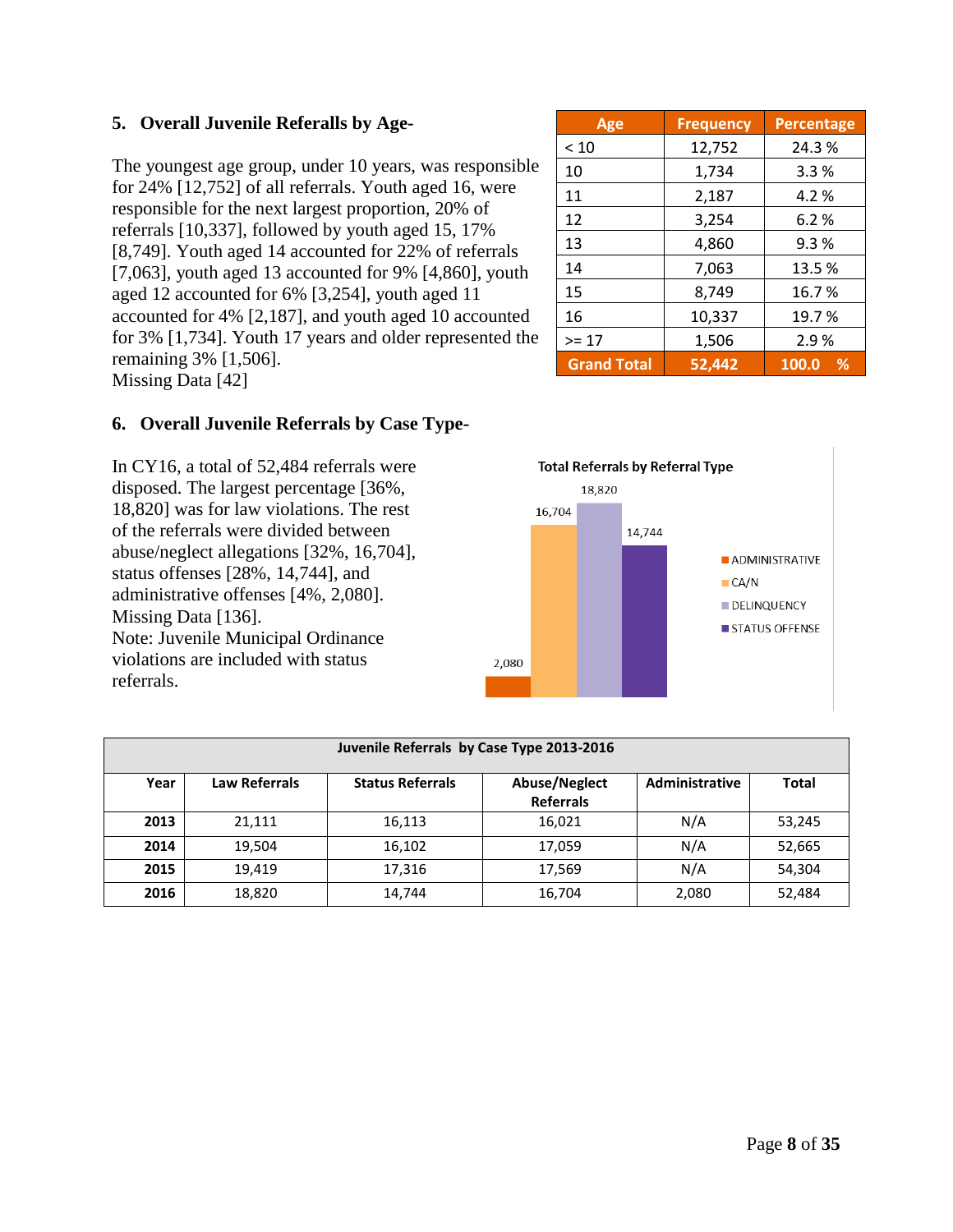#### **7. Law Violation Referrals-**

Referrals to Missouri's juvenile and family division originate from a variety of sources. In CY16, 79% of law violation referrals originated from some type of law enforcement agency, primarily municipal police [68%] and county sheriff departments [9%]. Schools were the second highest referring agency [15%] (School Personnel and Resource Officer combined). Missing Data [86].

| Law Violation Referrals by Gender 2007-2016 |        |            |        |            |  |  |  |  |  |
|---------------------------------------------|--------|------------|--------|------------|--|--|--|--|--|
| Year                                        | Male   | % of Total | Female | % of Total |  |  |  |  |  |
| 2007                                        | 26,697 | 71.8%      | 10,492 | 28.2%      |  |  |  |  |  |
| 2008                                        | 26,242 | 71.4%      | 10,502 | 28.6%      |  |  |  |  |  |
| 2009                                        | 26,578 | 71.0%      | 10,886 | 29.0%      |  |  |  |  |  |
| 2010                                        | 23,666 | 70.2%      | 10,059 | 29.8%      |  |  |  |  |  |
| 2011                                        | 19,521 | 69.8%      | 8,436  | 30.2%      |  |  |  |  |  |
| 2012                                        | 19,979 | 69.9%      | 8,598  | 30.01%     |  |  |  |  |  |
| 2013                                        | 15,028 | 71.3%      | 6,062  | 28.7%      |  |  |  |  |  |
| 2014                                        | 13,874 | 71.2%      | 5,613  | 28.8%      |  |  |  |  |  |
| 2015                                        | 13,713 | 71.2%      | 5,544  | 28.8%      |  |  |  |  |  |
| 2016                                        | 12,685 | 71.6%      | 5,039  | 28.4%      |  |  |  |  |  |

| Law Violation Referrals by Race 2013-2016 |                              |        |        |        |  |  |  |  |  |  |  |
|-------------------------------------------|------------------------------|--------|--------|--------|--|--|--|--|--|--|--|
| Race                                      | 2013<br>2016<br>2014<br>2015 |        |        |        |  |  |  |  |  |  |  |
| White                                     | 13,052                       | 12,289 | 12,249 | 11,276 |  |  |  |  |  |  |  |
| <b>Black</b>                              | 7,211                        | 6,485  | 6,396  | 5,855  |  |  |  |  |  |  |  |
| <b>Other</b>                              | 582                          | 566    | 601    | 568    |  |  |  |  |  |  |  |
| <b>Missing Data</b>                       | 266                          | 164    | 173    | 46     |  |  |  |  |  |  |  |

| Law Violation Referrals by Age 2013-2016 |                              |        |        |       |  |  |  |  |  |  |  |
|------------------------------------------|------------------------------|--------|--------|-------|--|--|--|--|--|--|--|
| Age                                      | 2013<br>2014<br>2015<br>2016 |        |        |       |  |  |  |  |  |  |  |
| $\le$ = 12                               | 3,079                        | 2,946  | 2,907  | 2,598 |  |  |  |  |  |  |  |
| $13 - 14$                                | 6,017                        | 5,546  | 5,486  | 5,176 |  |  |  |  |  |  |  |
| $15 - 16$                                | 11,120                       | 10,195 | 10,285 | 9,325 |  |  |  |  |  |  |  |
| 17                                       | 662                          | 657    | 565    | 635   |  |  |  |  |  |  |  |
| <b>Missing Data</b>                      | 233                          | 160    | 176    |       |  |  |  |  |  |  |  |

For detailed information on county/circuit referral data, please see the *2013, 2014, 2015, and 2016 Missouri Juvenile & Family Division Annual Reports in Appendences R, S, T, U.*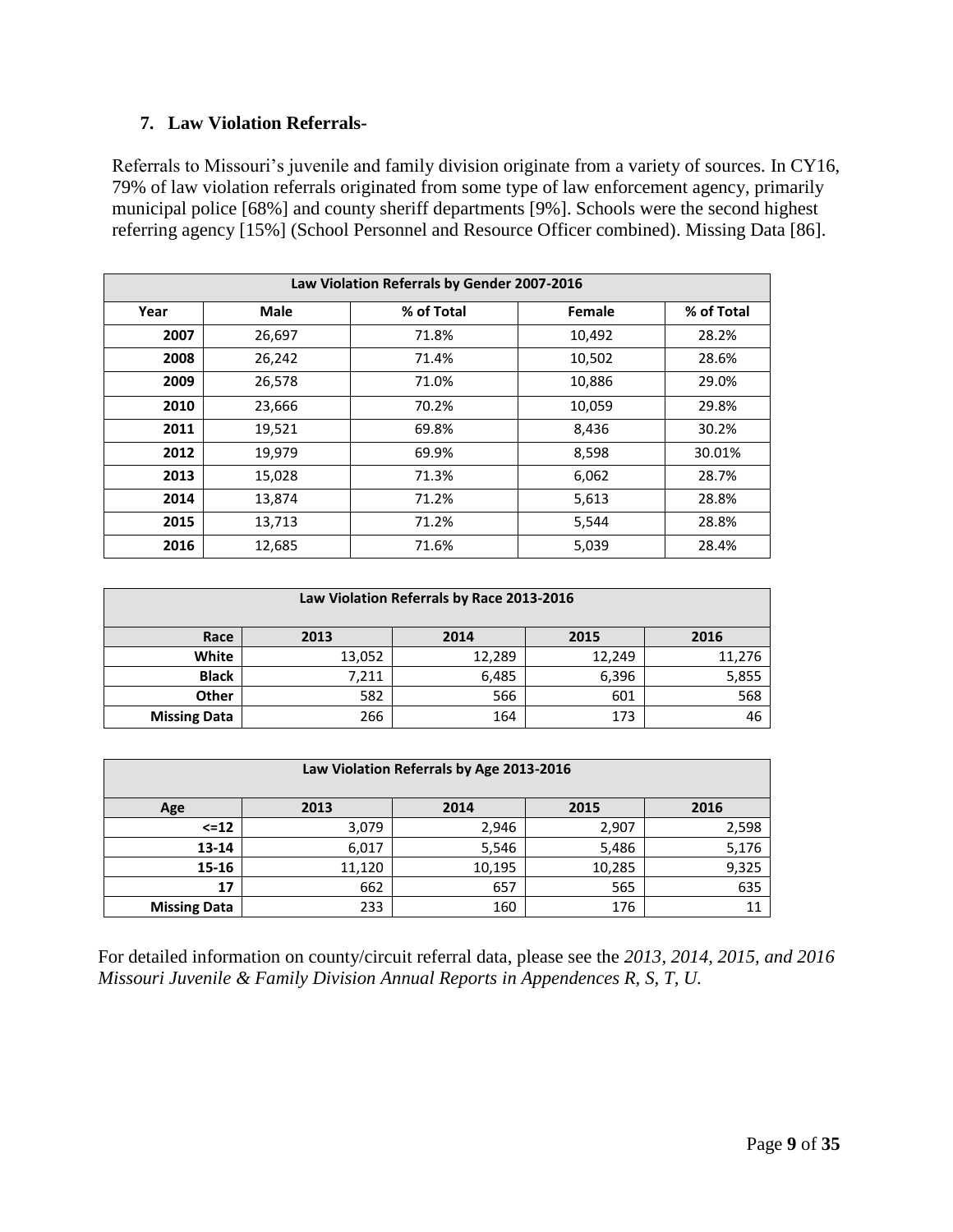| <b>Top Law Violation Referrals by Allegation</b> |                  |         |                  |         |                  |         |                  |                |  |
|--------------------------------------------------|------------------|---------|------------------|---------|------------------|---------|------------------|----------------|--|
|                                                  | 2013             |         | 2014             |         | 2015             |         | 2016             |                |  |
| <b>Type of Violation</b>                         | <b>Frequency</b> | Percent | <b>Frequency</b> | Percent | <b>Frequency</b> | Percent | <b>Frequency</b> | <b>Percent</b> |  |
| Arson                                            | 127              | 0.61    | 154              | 0.80    | 103              | .53%    | 85               | 0.45%          |  |
| <b>Assault</b>                                   | 5,343            | 25.53   | 4,495            | 25.75   | 51,121           | 26.60%  | 4,932            | 26.21%         |  |
| <b>Burglary</b>                                  | 769              | 3.67    | 653              | 3.37    | 696              | 3.61%   | 572              | 3.04%          |  |
| <b>Commercialized Sex</b>                        |                  |         |                  |         |                  |         | 5                | 0.03%          |  |
| <b>Offenses</b>                                  |                  |         |                  |         |                  |         |                  |                |  |
| Conservation                                     |                  |         |                  |         |                  |         | 37               | 0.20%          |  |
| <b>Dangerous Drugs</b>                           | 1,976            | 9.44    | 1,886            | 9.74    | 1,857            | 9.64%   | 1,744            | 9.27%          |  |
| <b>Driving Without</b>                           | $\Omega$         | 0.00    | $\mathbf 0$      | 0.00    | $\Omega$         | 0.00    |                  |                |  |
| License                                          |                  |         |                  |         |                  |         |                  |                |  |
| <b>Endangering the</b>                           | 0                | 0.00    | $\mathbf 0$      | 0.00    | $\Omega$         | 0.00    |                  |                |  |
| <b>Welfare of a Child</b>                        |                  |         |                  |         |                  |         |                  |                |  |
| <b>Exploitation/Enticeme</b>                     |                  |         |                  |         |                  |         | 10               | 0.05%          |  |
| nt                                               |                  |         |                  |         |                  |         |                  |                |  |
| <b>Family Offenses</b>                           | 16               | 0.08    | 19               | 0.10    | 12               | .06%    | 14               | 0.07%          |  |
| <b>Flight/Escape</b>                             | 24               | 0.11    | 13               | 0.07    | 10               | .05%    | 18               | 0.10%          |  |
| Forgery                                          | 15               | 0.07    | 17               | 0.09    | 17               | .09%    | 9                | 0.05%          |  |
| Fraud                                            | 42               | 0.20    | 41               | 0.21    | 56               | .29%    | 74               | 0.39%          |  |
| Gambling                                         | 0                | 0.00    | $\overline{2}$   | 0.01    | 0                | 0.00    | 4                | 0.02%          |  |
| <b>Health and Safety</b>                         | 95               | 0.45    | 80               | 0.41    | 91               | .47%    | 149              | 0.79%          |  |
| Homicide                                         | 20               | 0.10    | 16               | 0.08    | 9                | .05%    | 28               | 0.15%          |  |
| <b>Invasion of Privacy</b>                       | 500              | 2.39    | 533              | 2.75    | 467              | 2.42%   | 572              | 3.04%          |  |
| <b>Juvenile Municipal</b>                        | 0                | 0.00    | 0                | 0.00    | 0                | 0.00    |                  |                |  |
| Violation                                        |                  |         |                  |         |                  |         |                  |                |  |
| Kidnapping                                       | 8                | 0.04    | 6                | 0.03    | 9                | .05%    | 10               | 0.05%          |  |
| <b>Liquor Law Violations</b>                     | 864              | 4.13    | 775              | 4.00    | 698              | 3.62%   | 738              | 3.92%          |  |
| <b>Making Threat/False</b>                       | 78               | 0.37    | 66               | 0.34    | 73               | .38%    |                  |                |  |
| Report                                           |                  |         |                  |         |                  |         |                  |                |  |
| <b>Misc. Motor Vehicle</b>                       | 109              | 0.52    | 88               | .045    | 91               | .47%    | 133              | 0.60%          |  |
| <b>Violation</b>                                 |                  |         |                  |         |                  |         |                  |                |  |
| <b>Municipal Violation</b>                       | 0                | 0.00    | 0                | 0.00    | $\mathbf 0$      | 0.00    |                  |                |  |
| <b>Promoting Obscenity</b>                       | 162              | 0.77    | 161              | 0.83    | 209              | 1.04%   |                  |                |  |
| <b>Obstructing Judicial</b>                      | 93               | 0.44    | 99               | .051    | 76               | .39%    | 385              | 2.05%          |  |
| <b>Process</b>                                   |                  |         |                  |         |                  |         | 254              |                |  |
| <b>Obstructing Law</b><br><b>Enforcement</b>     | 300              | 1.43    | 258              | 1.33    | 251              | 1.30%   |                  | 1.35%          |  |
| Obscenity                                        |                  |         |                  |         |                  |         | 178              | 0.95%          |  |
| Other                                            |                  |         |                  |         | $\overline{3}$   | .02%    |                  |                |  |
| <b>Peace Disturbance</b>                         | 1,637            | 7.82    | 1,376            | 7.11    | 1,235            | 6.41%   | 1,380            | 7.33%          |  |
| <b>Probation/Parole</b>                          | 0                | 0.00    | 0                | 0.00    | 0                | 0.00    |                  |                |  |
| <b>Violation</b>                                 |                  |         |                  |         |                  |         |                  |                |  |
| <b>Promoting Prostitution</b>                    | 0                | 0.00    | $\overline{2}$   | 0.01    | $\Omega$         | 0.00    |                  |                |  |
| <b>Property Damage</b>                           | 1,951            | 9.32    | 1,913            | 9.88    | 2,064            | 10.72%  | 2,083            | 11.07%         |  |
| <b>Public Order Offense</b>                      | 18               | 0.09    | 17               | 0.09    | $\mathbf{1}$     | .01%    | 83               | 0.44%          |  |
| Robbery                                          | 237              | 1.13    | 255              | 1.32    | 200              | 1.09%   | 275              | 1.46%          |  |
| <b>Sexual Offense</b>                            | 781              | 3.73    | 346              | 1.79    | 270              | 1.40%   | 242              | 1.29%          |  |
|                                                  |                  |         |                  |         |                  |         |                  |                |  |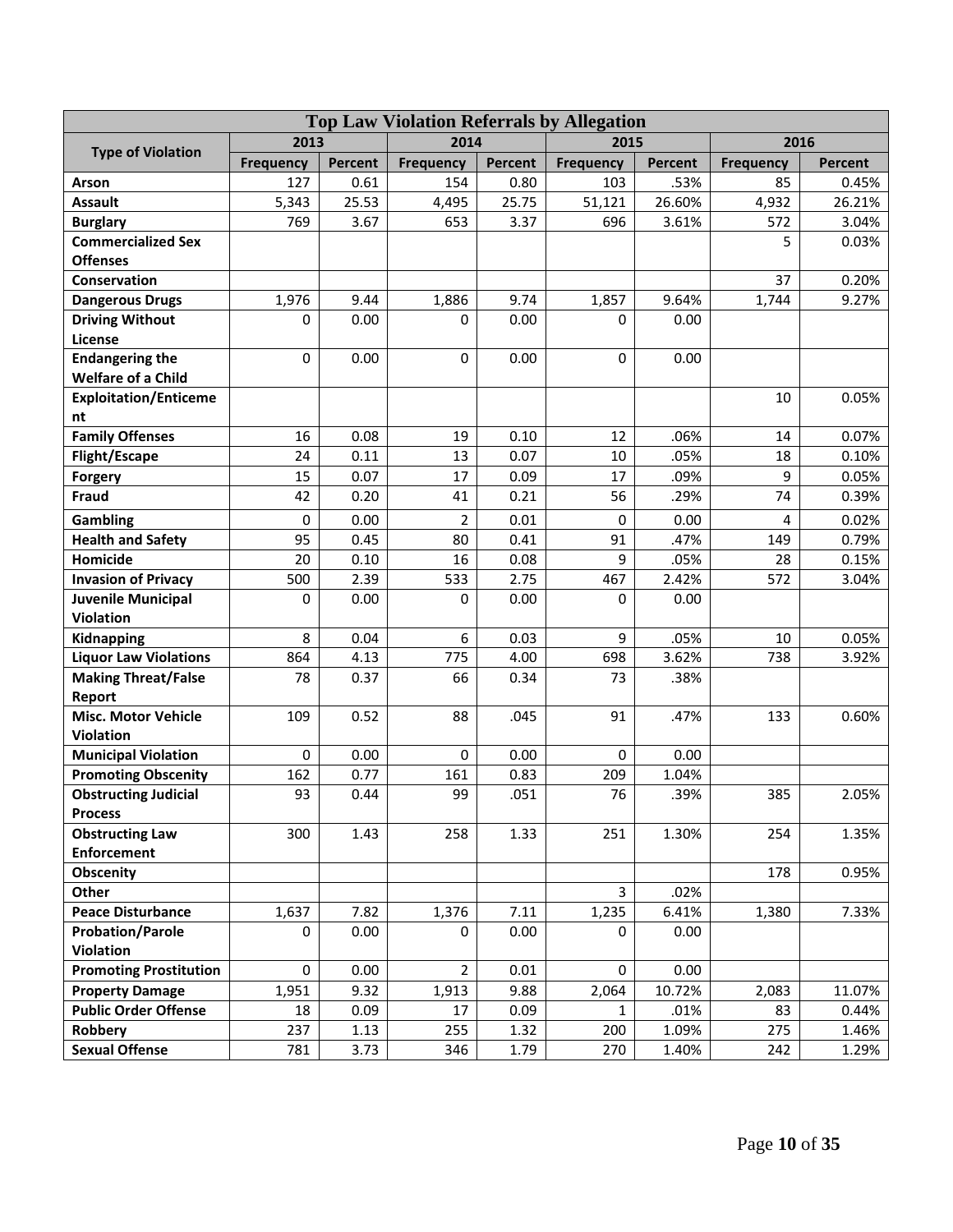| <b>Type of Violation</b>     | 2013             |                | 2014             |                | 2015             |         | 2016             |                |
|------------------------------|------------------|----------------|------------------|----------------|------------------|---------|------------------|----------------|
|                              | <b>Frequency</b> | <b>Percent</b> | <b>Frequency</b> | <b>Percent</b> | <b>Frequency</b> | Percent | <b>Frequency</b> | <b>Percent</b> |
| <b>Sexual Assault</b>        | 521              | 2.49           | 918              | 4.74           | 978              | 5.08%   | 766              | 4.07%          |
| <b>Sexual Exploitation</b>   | 3                | 0.01           | 4                | 0.02           | 0                | 0.00    |                  |                |
| of a Minor                   |                  |                |                  |                |                  |         |                  |                |
| <b>Receiving Stolen</b>      | 192              | 0.92           | 186              | .096           | 139              | .72%    |                  |                |
| Property                     |                  |                |                  |                |                  |         |                  |                |
| <b>Theft/Stealing</b>        | 4,613            | 22.04          | 4,118            | 21.27          | 4,122            | 21.41%  | 3,336            | 17.73%         |
| <b>Threats</b>               |                  |                |                  |                |                  |         | 106              | 0.56%          |
| <b>Stealing Motor</b>        |                  |                |                  |                |                  |         | 93               | 0.49%          |
| Vehicle                      |                  |                |                  |                |                  |         |                  |                |
| <b>Stolen Property</b>       |                  |                |                  |                |                  |         | 159              | 0.84%          |
| <b>Violation of VCO</b>      | 0                | 0.00           | 0                | 0.00           | $\Omega$         | 0.00    |                  |                |
| <b>Weapons</b>               | 387              | 1.85           | 341              | 1.76           | 357              | 1.85%   | 366              | 1.94%          |
| <b>Violation of Wildlife</b> | 46               | 0.22           | 32               | 0.17           | 45               | .23%    |                  |                |
| Law                          |                  |                |                  |                |                  |         |                  |                |
| <b>Totals</b>                | 20,927           | 100%           | 19,360           | 100%           | 19,260           | 100%    | 18,820           | 100            |

**NOTE:** Infractions, municipal ordinances, and violations of court orders are listed under status offenses.

| Status Referrals by Charge Level 2013-2016 |        |         |        |         |        |         |        |                |  |  |
|--------------------------------------------|--------|---------|--------|---------|--------|---------|--------|----------------|--|--|
|                                            | 2013   |         | 2014   |         | 2015   |         | 2016   |                |  |  |
| <b>Type of Status Offense</b>              | Frea   | Percent | Freq   | Percent | Freq   | Percent | Frea   | <b>Percent</b> |  |  |
| <b>Injurious Behavior</b>                  | 3,674  | 22.80   | 4,134  | 26.67   | 4,436  | 25.60   | 4,508  | 30.58          |  |  |
| <b>Truancy</b>                             | 4.106  | 25.48   | 3,392  | 24.42   | 4,310  | 24.90   | 3,737  | 25.35          |  |  |
| <b>Habitually Absent from</b>              | 2,480  | 15.39   | 2,281  | 14.17   | 2,526  | 14.59   | 2,661  | 18.04          |  |  |
| Home                                       |        |         |        |         |        |         |        |                |  |  |
| <b>Beyond Parental Control</b>             | 2,149  | 13.34   | 2,147  | 13.33   | 2,315  | 13.37   | 2,296  | 15.57          |  |  |
| <b>Municipal-Curfew/Peace</b>              | 1,461  | 9.07    | 984    | 6.11    | 1,762  | 10.18   | 706    | 4.79           |  |  |
| <b>Dist</b>                                |        |         |        |         |        |         |        |                |  |  |
| <b>Violation of valid court</b>            | 1.235  | 7.66    | 1,131  | 7.02    | 1,125  | 6.50    |        |                |  |  |
| orders                                     |        |         |        |         |        |         |        |                |  |  |
| Other                                      | 1,008  | 6.36    | 1,493  | 9.27    | 842    | 4.86    | 836    | 5.67           |  |  |
| <b>Totals</b>                              | 16,113 | 100%    | 15.562 | 100%    | 17.316 | 100%    | 14.744 | 100%           |  |  |

| <b>Status Offender Referrals by Gender 2007-2016</b> |        |           |        |            |  |  |  |  |  |
|------------------------------------------------------|--------|-----------|--------|------------|--|--|--|--|--|
| Year                                                 | Male   | %of Total | Female | % of Total |  |  |  |  |  |
| 2007                                                 | 9,029  | 55.9%     | 7,116  | 44.1%      |  |  |  |  |  |
| 2008                                                 | 8,615  | 55.9%     | 6,805  | 44.1%      |  |  |  |  |  |
| 2009                                                 | 8,212  | 56.8%     | 6,234  | 43.2%      |  |  |  |  |  |
| 2010                                                 | 8,487  | 56.9%     | 6,440  | 43.1%      |  |  |  |  |  |
| 2011                                                 | 8,898  | 59.1%     | 6,209  | 40.9%      |  |  |  |  |  |
| 2012                                                 | 9,071  | 59.4%     | 6,208  | 40.6%      |  |  |  |  |  |
| 2013                                                 | 9.674  | 60.1%     | 6,422  | 39.9%      |  |  |  |  |  |
| 2014                                                 | 9,694  | 60.2%     | 6,397  | 39.8%      |  |  |  |  |  |
| 2015                                                 | 10,547 | 60.8%     | 6,789  | 39.2%      |  |  |  |  |  |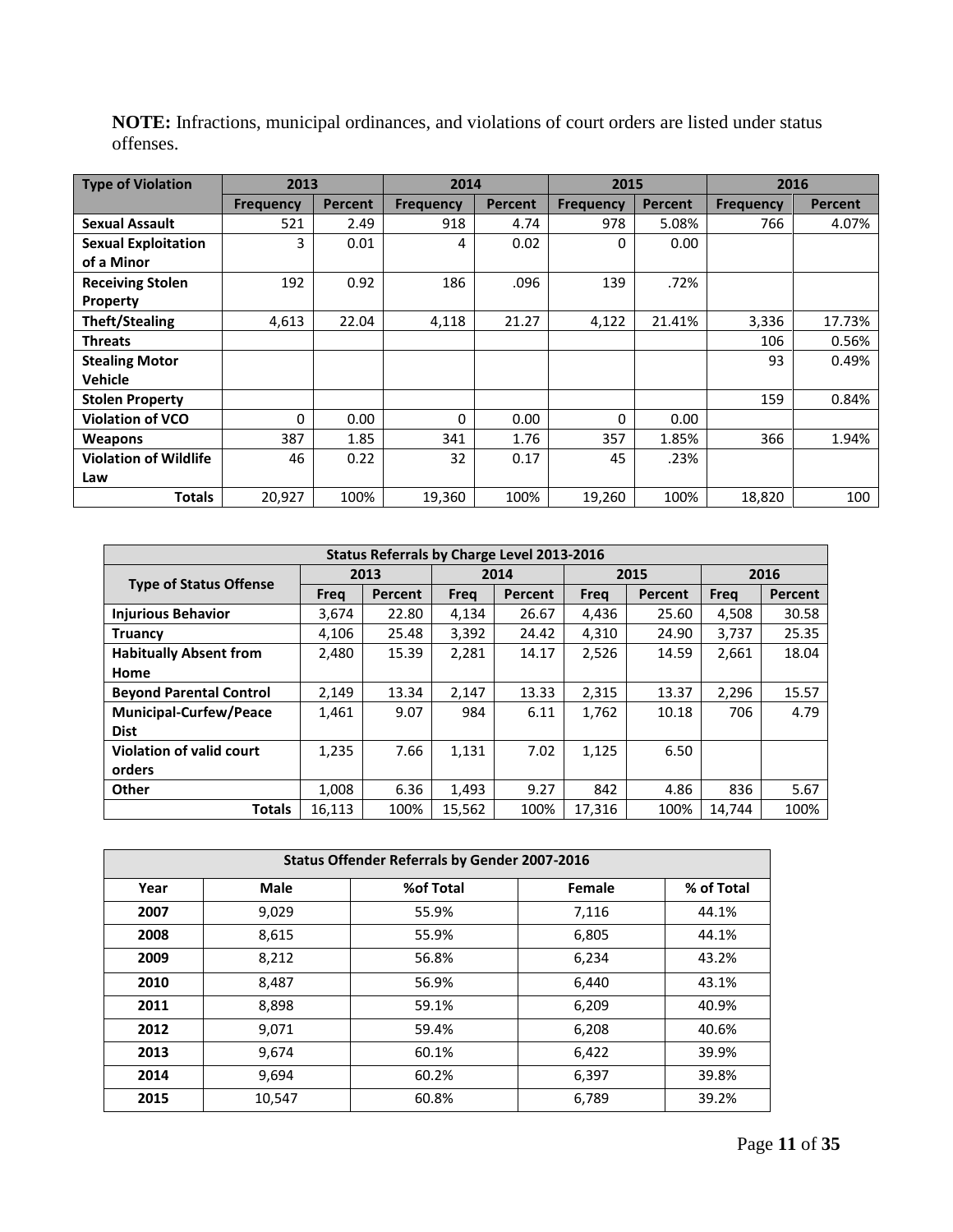| 204c<br><b>SOTP</b> | $ -$ | F <sub>0</sub><br>0.J70<br>` | $\cdots$ 0.000<br>Ur | $ \sim$<br>+1.J70 |
|---------------------|------|------------------------------|----------------------|-------------------|

|                     | Status Referrals by Race 2013-2016 |        |        |        |  |  |  |  |  |  |  |
|---------------------|------------------------------------|--------|--------|--------|--|--|--|--|--|--|--|
| Race                | 2013<br>2015<br>2014<br>2016       |        |        |        |  |  |  |  |  |  |  |
| White               | 11,536                             | 11,929 | 12,811 | 10,693 |  |  |  |  |  |  |  |
| <b>Black</b>        | 4,100                              | 4,001  | 3,649  | 3,327  |  |  |  |  |  |  |  |
| <b>Other</b>        | 414                                | 453    | 539    | 528    |  |  |  |  |  |  |  |
| <b>Missing Data</b> | 63                                 | 19     | 16     | 65     |  |  |  |  |  |  |  |

| Status Referrals by Age 2013-2016 |       |       |       |       |  |  |  |  |
|-----------------------------------|-------|-------|-------|-------|--|--|--|--|
| Age                               | 2013  | 2014  | 2015  | 2016  |  |  |  |  |
| $\le$ = 12                        | 3,204 | 3,345 | 3,711 | 3,516 |  |  |  |  |
| $13 - 14$                         | 4,866 | 4,524 | 5,023 | 4,405 |  |  |  |  |
| $15 - 16$                         | 7553  | 7,673 | 7,995 | 6,507 |  |  |  |  |
| 17                                | 580   | 553   | 568   | 308   |  |  |  |  |
| <b>Missing Data</b>               | 20    |       | 19    | 8     |  |  |  |  |

**Number of cases handled informally (nonpetitioned) and formally (petitioned) by ngender, race, and type of disposition (e.g., diversion, probation, commitment, residential treatment).**

In CY16, Informal Adjustment, No Action with 18% [9,334] was the most frequently used method of disposing referrals, followed closely by Informal Adjustment, With Supervision [18%, 9,213]. Allegation True with Out-of-Home Placement [16%, 8,049] was the most frequently applied formal disposition, followed by referrals where supervision was applied as an in-home service [6%, 3,273]. Missing Data [761]

|                                               |       | 2013    |      | 2014    |       | 2015    | 2016        |         |
|-----------------------------------------------|-------|---------|------|---------|-------|---------|-------------|---------|
| <b>Type of Informal Disposition</b>           | Freg  | Percent | Freg | Percent | Freq  | Percent | <b>Freq</b> | Percent |
| <b>Informal Adjustment Without</b>            | 9,317 | 17.66   | 8803 | 16.87   | 9,106 | 16.97   | 7,813       | 15.11   |
| <b>Supervision</b>                            |       |         |      |         |       |         |             |         |
| <b>Informal Adjustment With Supervision</b>   | 8,310 | 15.75   | 7851 | 15.05   | 8,750 | 16.30   | 9,213       | 17.81   |
| Informal Adjustment, Counsel and Warn         | 8,947 | 16.96   | 8918 | 17.09   | 9,528 | 17.76   | 9,334       | 18.05   |
| Referral Rejected, Insufficient Evidence      | 6,762 | 12.81   | 7047 | 13.51   | 6,967 | 12.98   | 6,894       | 13.33   |
| <b>Allegation True w/Pet In-Home Services</b> | 3,783 | 7.17    | 3598 | 6.90    | 3,546 | 6.60    | 3,273       | 6.33    |
| <b>Transfer to Other Juvenile Court</b>       | 2,249 | 4.26    | 2077 | 3.98    | 2,314 | 4.31    | 1,962       | 3.79    |
| <b>Allegation True w/Pet Out-of-Home</b>      | 7,361 | 13.95   | 8189 | 15.69   | 7,773 | 14.48   | 8,049       | 15.56   |
| <b>Placement</b>                              |       |         |      |         |       |         |             |         |
| <b>Transfer to Other Agency</b>               | 3,826 | 7.25    | 3849 | 7.38    | 3,823 | 7.12    | 3,347       | 6.47    |
| <b>Sustain Motion to Dismiss w/Pet</b>        | 900   | 1.71    | 723  | 1.39    | 732   | 1.36    | 621         | 1.20    |
| <b>Allegation True w/Pet No Services</b>      | 606   | 1.15    | 514  | 0.99    | 493   | .92     | 511         | 0.99    |
| <b>Allegation Not True w/Pet</b>              | 536   | 1.02    | 527  | 1.01    | 594   | 1.11    | 617         | 1.19    |
| <b>Sustain Motion to Dismiss for</b>          | 78    | 0.15    | 82   | 0.16    | 47    | .09     | 89          | 0.17    |
| <b>Certification</b>                          |       |         |      |         |       |         |             |         |

**Total Referrals by Disposition 2013-2016**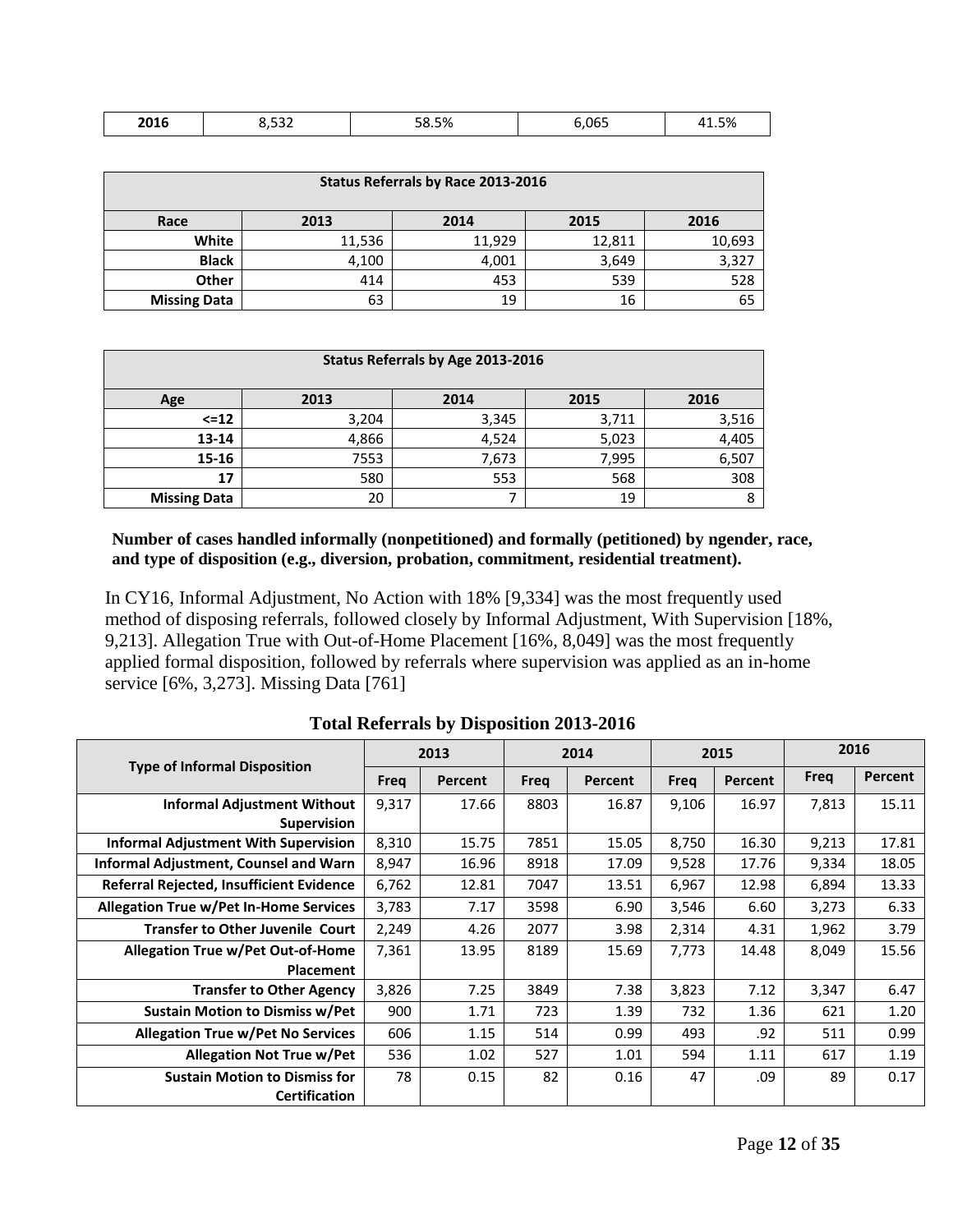|                                               |      | 2013    |        | 2014    |       | 2015    | 2016  |         |
|-----------------------------------------------|------|---------|--------|---------|-------|---------|-------|---------|
| <b>Type of Informal Disposition</b>           | Freg | Percent | Freq   | Percent | Freg  | Percent | Freq  | Percent |
| <b>Informal Adjustment Without</b>            | 3522 | 22.01   | 13,746 | 19.34   | 4,187 | 21.75   | 3,362 | 18.23   |
| <b>Supervision</b>                            |      |         |        |         |       |         |       |         |
| <b>Informal Adjustment With Supervision</b>   | 3393 | 21.20   | 3,990  | 20.60   | 3,614 | 18.77   | 3,805 | 20.52   |
| Informal Adjustment, Counsel and Warn         | 3807 | 23.79   | 3,008  | 15.53   | 3,055 | 15.87   | 3,018 | 16.67   |
| Referral Rejected, Insufficient Evidence      | 1671 | 10.44   | 3,113  | 16.07   | 2,895 | 15.04   | 3,191 | 17.85   |
| <b>Allegation True w/Pet In-Home Services</b> | 1079 | 6.74    | 1,890  | 9.76    | 1,756 | 9.12    | 1,654 | 8.97    |
| <b>Transfer to Other Juvenile Court</b>       | 514  | 3.21    | 1,338  | 6.91    | 1,463 | 7.60    | 1,268 | 6.88    |
| <b>Allegation True w/Pet Out-of-Home</b>      | 843  | 5.27    | 977    | 5.04    | 972   | 5.05    | 879   | 4.77    |
| <b>Placement</b>                              |      |         |        |         |       |         |       |         |
| <b>Transfer to Other Agency</b>               | 639  | 3.99    | 544    | 2.81    | 638   | 3.31    | 539   | 2.92    |
| <b>Sustain Motion to Dismiss w/Pet</b>        | 206  | 1.29    | 264    | 1.36    | 207   | 1.08    | 217   | 1.29    |
| <b>Allegation True w/Pet No Services</b>      | 229  | 1.43    | 202    | 1.04    | 180   | .93     | 177   | .10     |
| <b>Allegation Not True w/Pet</b>              | 100  | 0.62    | 221    | 1.14    | 242   | 1.26    | 244   | 1.3     |
| <b>Sustain Motion to Dismiss for</b>          | 0    | 0.00    | 79     | 0.41    | 46    | .24     | 85    | $.5\,$  |
| <b>Certification</b>                          |      |         |        |         |       |         |       |         |

**Law Violations by Disposition 2013-2016** 

# **Status Referrals by Disposition 2013-2016**

|                                               | 2013        |         | 2014 |         | 2015  |         | 2016        |         |
|-----------------------------------------------|-------------|---------|------|---------|-------|---------|-------------|---------|
| <b>Type of Informal Disposition</b>           | <b>Freq</b> | Percent | Freg | Percent | Freg  | Percent | <b>Freq</b> | Percent |
| <b>Informal Adjustment Without</b>            | 3522        | 22.01   | 3865 | 24.09   | 4,003 | 23.29   | 3,284       | 22.35   |
| <b>Supervision</b>                            |             |         |      |         |       |         |             |         |
| <b>Informal Adjustment With Supervision</b>   | 3393        | 21.20   | 2996 | 18.67   | 3,471 | 20.19   | 3,036       | 20.66   |
| Informal Adjustment, Counsel and Warn         | 3807        | 23.79   | 3978 | 24.80   | 4,276 | 24.89   | 4,242       | 28.88   |
| Referral Rejected, Insufficient Evidence      | 1671        | 10.44   | 1705 | 10.63   | 1,883 | 10.96   | 1,552       | 10.56   |
| <b>Allegation True w/Pet In-Home Services</b> | 1079        | 6.74    | 977  | 6.09    | 1,011 | 5.88    | 689         | 4.69    |
| <b>Transfer to Other Juvenile Court</b>       | 514         | 3.21    | 567  | 3.53    | 627   | 3.65    | 490         | 3.33    |
| <b>Allegation True w/Pet Out-of-Home</b>      | 843         | 5.27    | 812  | 5.06    | 748   | 4.35    | 451         | 3.13    |
| <b>Placement</b>                              |             |         |      |         |       |         |             |         |
| <b>Transfer to Other Agency</b>               | 639         | 3.99    | 695  | 4.33    | 713   | 4.15    | 677         | 4.60    |
| <b>Sustain Motion to Dismiss w/Pet</b>        | 206         | 1.29    | 151  | .094    | 171   | .99     | 77          | .52     |
| <b>Allegation True w/Pet No Services</b>      | 229         | 1.43    | 205  | 1.28    | 157   | .91     | 115         | .78     |
| <b>Allegation Not True w/Pet</b>              | 100         | 0.62    | 92   | 0.57    | 128   | .74     | 74          | .50     |
| Juvenile Certified, Felony Allegation         |             |         |      |         |       |         |             | .0      |

| <b>Type of Informal Disposition</b> | 2013        |               | 2014        |        | 2015        |               | 2016        |        |
|-------------------------------------|-------------|---------------|-------------|--------|-------------|---------------|-------------|--------|
|                                     | <b>Male</b> | <b>Female</b> | <b>Male</b> | Female | <b>Male</b> | <b>Female</b> | <b>Male</b> | Female |
| Informal Adj - Status Offenses      | 6.379       | 4.318         | 6.492       | 4.305  | 7,072       | 4.725         | 7.727       | 5,539  |
| Informal Adj-Law Violations         | 8,055       | 3.628         | 7.263       | 3.296  | 7,364       | 3,379         | 10.711      | 4,682  |
| <b>Total</b>                        | 14.434      | 7.946         | 13,755      | 7,601  | 14,436      | 8,104         | 18.438      | 10,221 |

# **Informal Dispositions for 2013 - 2016 by Gender**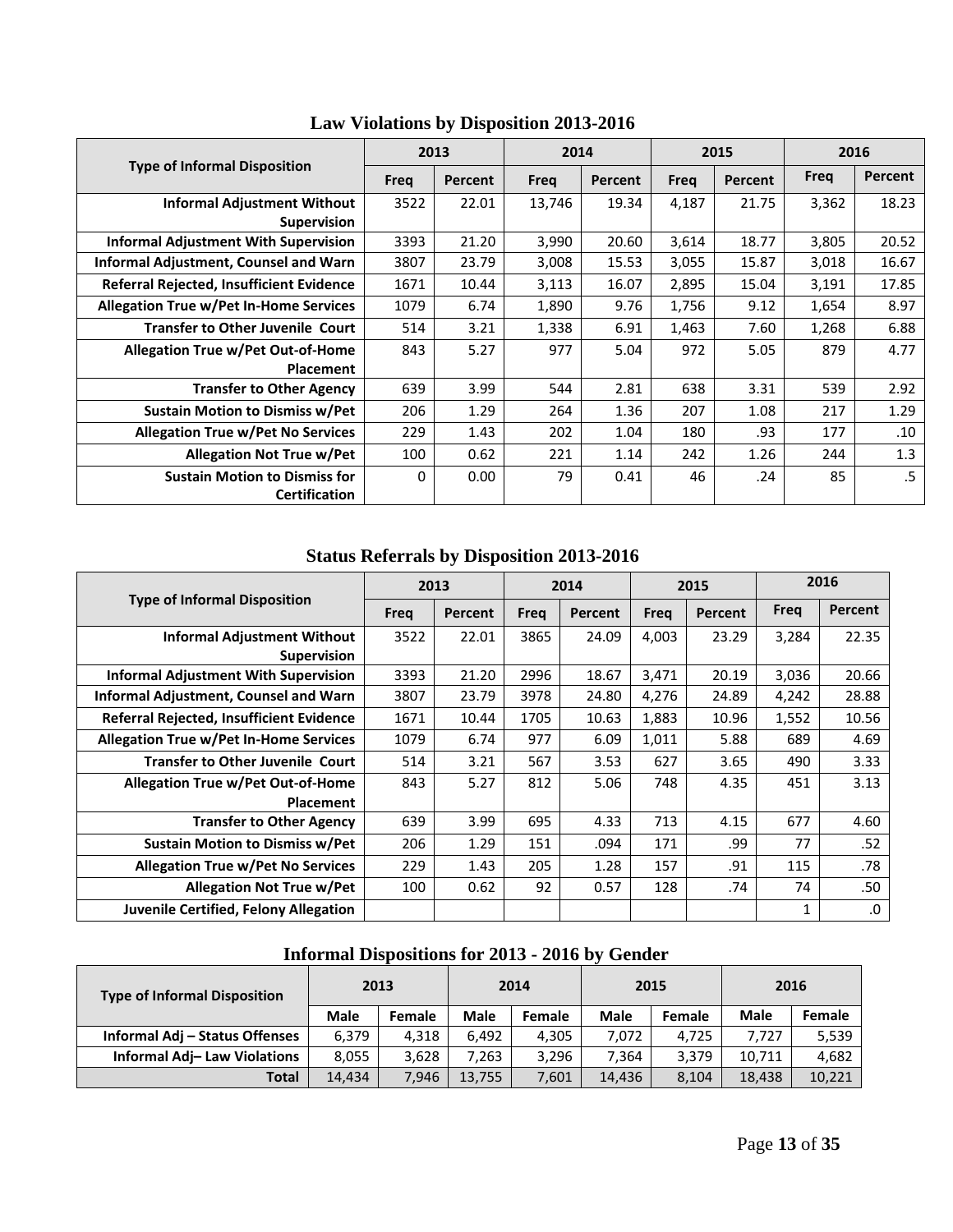|                                       |           |         | 2013         |         |                 |                 |  |  |  |
|---------------------------------------|-----------|---------|--------------|---------|-----------------|-----------------|--|--|--|
| <b>Type of Informal Disposition</b>   | Caucasian |         | <b>Black</b> |         |                 | <b>Hispanic</b> |  |  |  |
|                                       | Freq      | Percent | Freq         | Percent | Freq            | Percent         |  |  |  |
| Informal Adj w/ Supervision           | 6021      | 73%     | 2023         | 25%     | 159             | 2%              |  |  |  |
| Informal Adj w/o Supervision          | 2361      | 56%     | 1650         | 39%     | 219             | 5%              |  |  |  |
| <b>Referral Rejected</b>              | 3846      | 58%     | 2717         | 41%     | 88              | 1%              |  |  |  |
| Informal Adj, Counsel and Warn        | 6210      | 7%      | 2426         | 27%     | 198             | 2%              |  |  |  |
|                                       | 2014      |         |              |         |                 |                 |  |  |  |
| <b>Type of Informal Disposition</b>   | Caucasian |         | <b>Black</b> |         |                 | <b>Hispanic</b> |  |  |  |
|                                       | Freq      | Percent | <b>Freq</b>  | Percent | Freq            | Percent         |  |  |  |
| Informal Adj w/ Supervision           | 5792      | 74%     | 1815         | 23%     | 175             | 2%              |  |  |  |
| Informal Adj w/o Supervision          | 7169      | 82%     | 1360         | 16%     | 192             | 2%              |  |  |  |
| <b>Referral Rejected</b>              | 4172      | 60%     | 2692         | 38%     | 137             | 2%              |  |  |  |
| <b>Informal Adj, Counsel and Warn</b> | 6144      | 69%     | 2527         | 28%     | 202             | 2%              |  |  |  |
|                                       | 2015      |         |              |         |                 |                 |  |  |  |
| <b>Type of Informal Disposition</b>   | Caucasian |         | <b>Black</b> |         | <b>Hispanic</b> |                 |  |  |  |
|                                       | Freq      | Percent | Freq         | Percent | <b>Freq</b>     | Percent         |  |  |  |
| Informal Adj w/ Supervision           | 5,811     | 24%     | 1,598        | 17%     | 213             | 25%             |  |  |  |
| Informal Adj w/o Supervision          | 6,076     | 25%     | 1,364        | 14%     | 162             | 19%             |  |  |  |
| <b>Referral Rejected</b>              | 2,592     | 11%     | 2,018        | 21%     | 109             | 13%             |  |  |  |
| Informal Adj, Counsel and Warn        | 5,091     | 21%     | 1,857        | 19%     | 195             | 22%             |  |  |  |
|                                       |           |         | 2016         |         |                 |                 |  |  |  |
| <b>Type of Informal Disposition</b>   | Caucasian |         | <b>Black</b> |         |                 | <b>Hispanic</b> |  |  |  |
|                                       | Freq      | Percent | <b>Freq</b>  | Percent | Freq            | Percent         |  |  |  |
| Informal Adj w/ Supervision           | 6,859     | 19%     | 1,964        | 15%     | 269             | 22%             |  |  |  |
| Informal Adj w/o Supervision          | 6,242     | 17%     | 1,322        | 10%     | 174             | 13%             |  |  |  |
| <b>Referral Rejected</b>              | 4,085     | 11%     | 2,560        | 19%     | 150             | 11%             |  |  |  |
| Informal Adj, Counsel and Warn        | 6,424     | 18%     | 2,488        | 19%     | 300             | 22%             |  |  |  |

# **Informal Dispositions for 2013 – 2016 by Race**

# **Cases Handled by Formal Disposition 2013 - 2016**

|                                                   | 2013  |         | 2014  |         | 2015  |         | 2016  |         |
|---------------------------------------------------|-------|---------|-------|---------|-------|---------|-------|---------|
| <b>Type of Formal Disposition</b>                 | Freg  | Percent | Freg  | Percent | Freg  | Percent | Frea  | Percent |
| Allegation True - In-Home<br><b>Services</b>      | 1,956 | 9%      | 3,018 | 10%     | 2,764 | 8%      | 3,273 | 6%      |
| Allegation True - Out-of-Home<br><b>Placement</b> | 912   | 4%      | 1684  | 6%      | 1,716 | 5%      | 8,049 | 15%     |
| <b>Sustain Motion to Dismiss</b>                  | 349   | 2%      | 472   | 2%      | 375   | 1%      | 621   | 1%      |
| <b>Allegation Not True</b>                        | 221   | 1%      | 343   | 1%      | 368   | 1%      | 617   | 1%      |
| <b>Allegation True With No Services</b>           | 279   | 1%      | 345   | 1%      | 337   | 1%      | 511   | 1%      |
| <b>Dismiss for Certification</b>                  | 78    | 0.4%    | 94    | 0.3%    | 46    | .5%     | 89    | 0.2%    |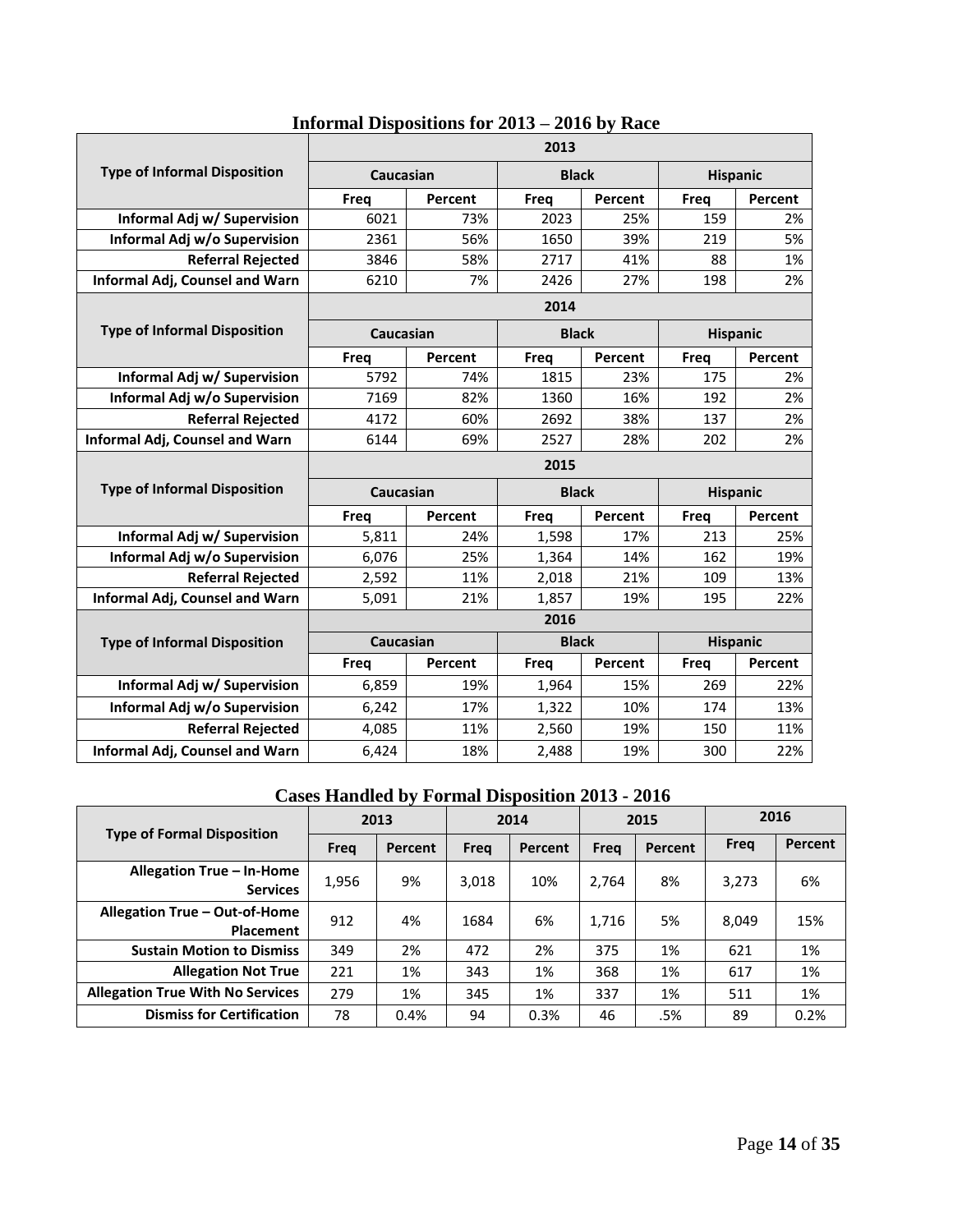|                                                |       |                | 2013         |         |                |                 |
|------------------------------------------------|-------|----------------|--------------|---------|----------------|-----------------|
| <b>Type of Formal Disposition</b>              | White |                | <b>Black</b> |         |                | <b>Hispanic</b> |
|                                                | Freq  | Percent        | <b>Freq</b>  | Percent | <b>Freq</b>    | Percent         |
| <b>Allegation Not True</b>                     | 78    | $\overline{2}$ | 231          | 2%      | 12             | 2%              |
| <b>Allegation True w/In-Home Svcs</b>          | 1,925 | 8%             | 1,017        | 10%     | 58             | 8%              |
| <b>Allegation True w/No Srvcs</b>              | 182   | 1%             | 315          | 3%      | 4              | 1%              |
| Allegation True w/Out-of-Home Placement        | 1,076 | 5%             | 601          | 6%      | 59             | 8%              |
| <b>Sustain Motion to Dismiss</b>               | 299   | 1%             | 245          | 2%      | $\overline{7}$ | 1%              |
|                                                |       |                | 2014         |         |                |                 |
| <b>Type of Formal Disposition</b>              | White |                | <b>Black</b> |         |                | <b>Hispanic</b> |
|                                                | Freq  | Percent        | Freq         | Percent | <b>Freq</b>    | Percent         |
| <b>Allegation Not True</b>                     | 67    | 1%             | 238          | 2%      | 5              | .5%             |
| <b>Allegation True w/In-Home Svcs</b>          | 1,850 | 8%             | 921          | 10%     | 65             | 8%              |
| <b>Allegation True w/No Srvcs</b>              | 164   | 1%             | 239          | 2%      | $\mathbf{1}$   | 1%              |
| <b>Allegation True w/Out-of-Home Placement</b> | 1,127 | 5%             | 575          | 6%      | 48             | 5%              |
| <b>Sustain Motion to Dismiss</b>               | 221   | 1%             | 180          | 2%      | 8              | 1%              |
|                                                |       |                | 2015         |         |                |                 |
| <b>Type of Formal Disposition</b>              | White |                | <b>Black</b> |         |                | <b>Hispanic</b> |
|                                                | Freq  | Percent        | Freg         | Percent | <b>Freq</b>    | Percent         |
| <b>Allegation Not True</b>                     | 96    | 1%             | 261          | 35      | 10             | 1%              |
| <b>Allegation True w/In-Home Svcs</b>          | 1,713 | 8%             | 965          | 10%     | 66             | 8%              |
| <b>Allegation True w/No Srvcs</b>              | 94    | .5%            | 236          | 2%      | 5              | 0%              |
| Allegation True w/Out-of-Home Placement        | 1,078 | 6%             | 576          | 6%      | 52             | 5%              |
| <b>Sustain Motion to Dismiss</b>               | 190   | 1%             | 177          | 2%      | $\overline{7}$ | 1%              |
|                                                |       |                | 2016         |         |                |                 |
| <b>Type of Formal Disposition</b>              | White |                | <b>Black</b> |         |                | <b>Hispanic</b> |
|                                                | Freq  | Percent        | Freq         | Percent | Freq           | Percent         |
| <b>Allegation Not True</b>                     | 192   | 1%             | 406          | 3%      | 11             | 1%              |
| <b>Allegation True w/In-Home Svcs</b>          | 2,165 | 6%             | 937          | 7%      | 122            | 9%              |
| <b>Allegation True w/No Srvcs</b>              | 202   | 1%             | 300          | 2%      | 8              | 1%              |
| Allegation True w/Out-of-Home Placement        | 5,856 | 16%            | 1,897        | 14%     | 177            | 13%             |
| <b>Sustain Motion to Dismiss</b>               | 346   | 1%             | 243          | 2%      | 19             | 1%              |

# **Formal Disposition for 2013-2016 by Race**

#### **Formal Dispositions for 2013- 2016 by Gender**

|                                    | 2013        |        | 2014        |        |             | 2015          |             | 2016   |
|------------------------------------|-------------|--------|-------------|--------|-------------|---------------|-------------|--------|
| <b>Type of Formal Disposition</b>  | <b>Male</b> | Female | <b>Male</b> | Female | <b>Male</b> | <b>Female</b> | <b>Male</b> | Female |
| Informal Adj - Status Offenses     | 1.413       | 829    | 1.294       | 767    | 1.400       | 642           | 883         | 523    |
| <b>Informal Adj-Law Violations</b> | 2,692       | 666    | 2,534       | 733    | 2.572       | 570           | 2.691       | 619    |
| <b>Total</b>                       | 4,105       | 1,495  | 4.458       | 1,500  | 3,972       | 1,212         | 3,574       | 1,142  |

### **Risk Levels by Gender**

For CY16, proportionately, more male youth [16%, 1,573] were assessed high risk than females [12%, 624]. Females [23%, 1,246] were more likely than their male counterparts [20%, 1,972] to be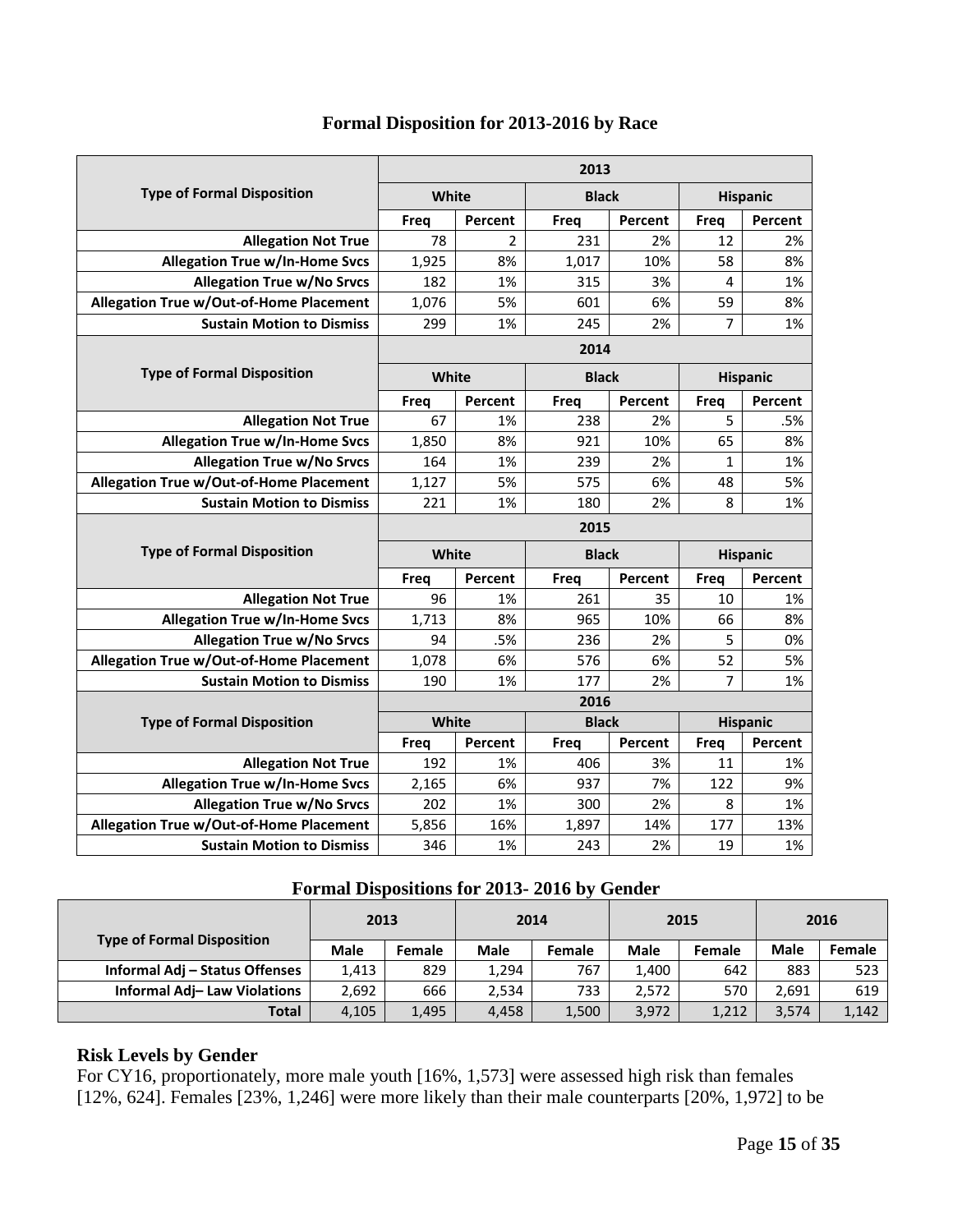assessed low risk. Relatively similar percentages of male youth [65%, 6,558] and female youth [66%, 3,554] were assessed moderate risk. Missing Data [19]

|             |       |     |       | 2013 |                 |     |  |  |  |
|-------------|-------|-----|-------|------|-----------------|-----|--|--|--|
|             | High  | %   | Low   | %    | <b>Moderate</b> | %   |  |  |  |
| <b>Male</b> | 1546  | 14% | 2302  | 21%  | 7087            | 65% |  |  |  |
| Female      | 543   | 10% | 1349  | 25%  | 3443            | 65% |  |  |  |
|             |       |     |       | 2014 |                 |     |  |  |  |
|             | High  | %   | Low   | %    | <b>Moderate</b> | %   |  |  |  |
| <b>Male</b> | 1426  | 14% | 2153  | 21%  | 6616            | 65% |  |  |  |
| Female      | 585   | 12% | 1253  | 25%  | 3246            | 64% |  |  |  |
|             | 2015  |     |       |      |                 |     |  |  |  |
|             | High  | %   | Low   | %    | <b>Moderate</b> | %   |  |  |  |
| <b>Male</b> | 1,546 | 14% | 2,302 | 21%  | 7,087           | 65% |  |  |  |
| Female      | 543   | 10% | 1,349 | 25%  | 3,443           | 65% |  |  |  |
|             |       |     |       | 2016 |                 |     |  |  |  |
|             | High  | %   | Low   | %    | <b>Moderate</b> | %   |  |  |  |
| <b>Male</b> | 1,573 | 16% | 1,972 | 20%  | 6,558           | 65% |  |  |  |
| Female      | 624   | 12% | 1,246 | 23%  | 3,554           | 66% |  |  |  |

| <b>Risk Levels by Gender 2013-2016</b> |
|----------------------------------------|
|----------------------------------------|

#### **Risk Levels by Race**

For CY16, proportionately, more black youth [19%, 673] were assessed high risk than white youth [13%, 1,458]. White youth [22%, 2,525] were more likely than their black counterparts [16%, 577] to be assessed low risk. Missing Data [31]

|  |  | <b>Risk Levels by Race 2013-2016</b> |
|--|--|--------------------------------------|
|  |  |                                      |

|              | 2013        |      |       |      |                 |     |  |  |  |  |
|--------------|-------------|------|-------|------|-----------------|-----|--|--|--|--|
|              | <b>High</b> | %    | Low   | %    | <b>Moderate</b> | %   |  |  |  |  |
| White        | 1278        | 11%  | 2872  | 24%  | 7580            | 65% |  |  |  |  |
| <b>Black</b> | 751         | 19%  | 631   | 16%  | 2616            | 65% |  |  |  |  |
| Other        | 57          | 19%  | 120   | 25%  | 307             | 63% |  |  |  |  |
|              |             | 2014 |       |      |                 |     |  |  |  |  |
|              | <b>High</b> | %    | Low   | %    | <b>Moderate</b> | %   |  |  |  |  |
| White        | 1224        | 11%  | 2672  | 24%  | 7132            | 65% |  |  |  |  |
| <b>Black</b> | 732         | 20%  | 593   | 16%  | 2427            | 65% |  |  |  |  |
| Other        | 55          | 11%  | 141   | 28%  | 301             | 61% |  |  |  |  |
|              |             |      |       | 2015 |                 |     |  |  |  |  |
|              | <b>High</b> | %    | Low   | %    | <b>Moderate</b> | %   |  |  |  |  |
| White        | 1,278       | 11%  | 2,672 | 24%  | 7,580           | 65% |  |  |  |  |
| <b>Black</b> | 751         | 19%  | 631   | 16%  | 2,616           | 65% |  |  |  |  |
| Other        | 57          | 12%  | 120   | 25%  | 307             | 64% |  |  |  |  |
|              |             |      |       | 2016 |                 |     |  |  |  |  |
|              | <b>High</b> | %    | Low   | %    | <b>Moderate</b> | %   |  |  |  |  |
| White        | 1,458       | 13%  | 2,525 | 22%  | 7,398           | 65% |  |  |  |  |
| <b>Black</b> | 673         | 19%  | 557   | 15%  | 2,356           | 65% |  |  |  |  |
| Other        | 67          | 13%  | 111   | 21%  | 358             | 67% |  |  |  |  |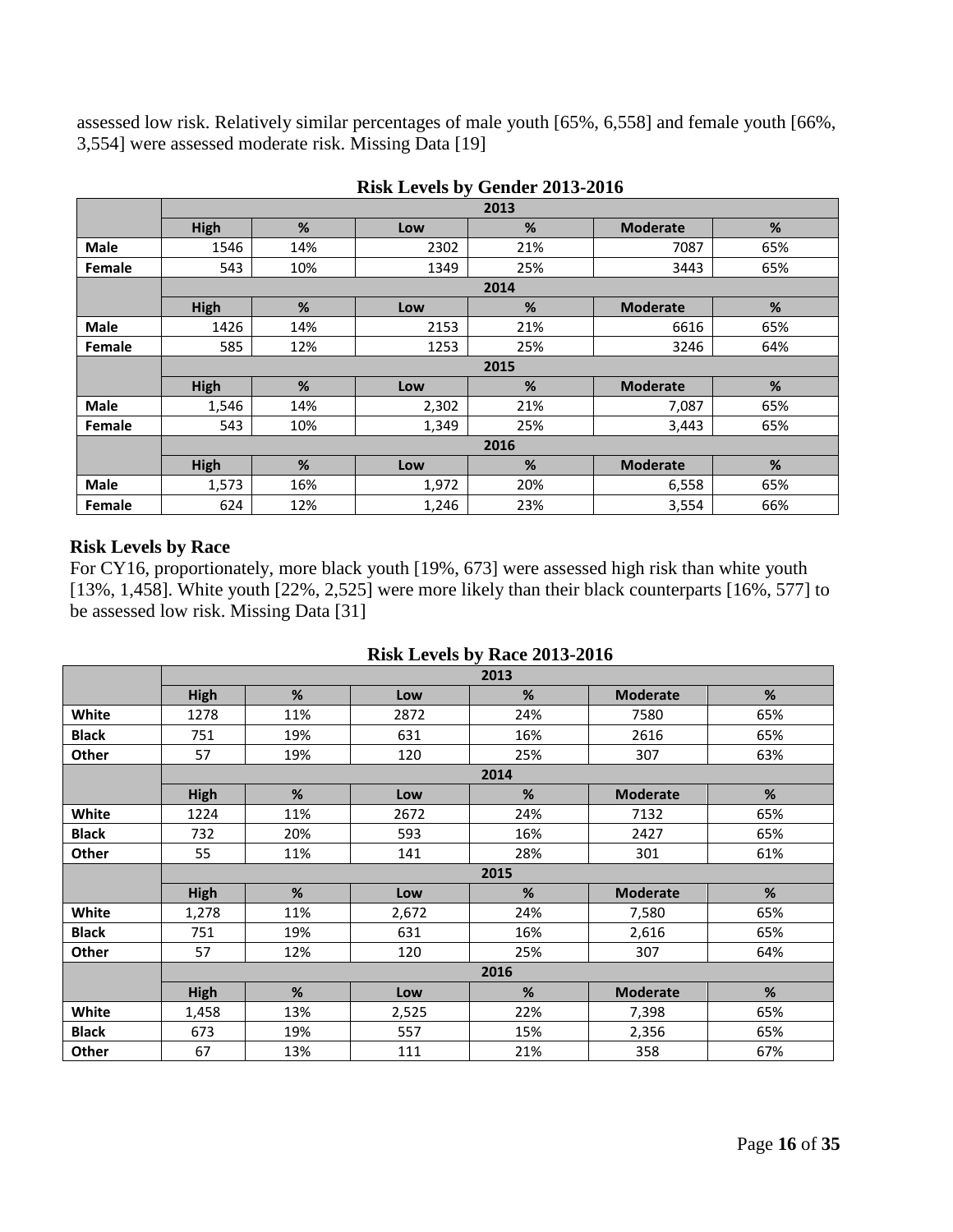**Number of delinquent and status offenders admitted, by gender and race, to juvenile detention facilities.** 

|             | <u>Decum o decumento al cantinopagno d</u><br>$\sim$ subset $\sim$ |                |               |         |               |         |               |                |  |  |
|-------------|--------------------------------------------------------------------|----------------|---------------|---------|---------------|---------|---------------|----------------|--|--|
|             |                                                                    | 2013           | 2014          |         | 2015          |         | 2016          |                |  |  |
| Gender      | <b>Number</b>                                                      | <b>Percent</b> | <b>Number</b> | Percent | <b>Number</b> | Percent | <b>Number</b> | <b>Percent</b> |  |  |
| <b>Male</b> | 3692                                                               | 75%            | 3277          | 75%     | 3,692         | 75%     | 2.548         | 80%            |  |  |
| Female      | 1224                                                               | 25%            | 1069          | 25%     | 1.224         | 25%     | 641           | 20%            |  |  |
|             | 4916                                                               | 100%           | 4346          | 100%    | 4916          | 100%    | 3189          | 100%           |  |  |

**Secure Detention Admissions by Gender 2013-2016**

| Race         | 2013          |         | 2014          |         |               | 2015    | 2016          |                |  |
|--------------|---------------|---------|---------------|---------|---------------|---------|---------------|----------------|--|
|              | <b>Number</b> | Percent | <b>Number</b> | Percent | <b>Number</b> | Percent | <b>Number</b> | <b>Percent</b> |  |
| White        | 2401          | 49%     | 2278          | 52%     | 2,401         | 49%     | 1,557         | 49%            |  |
| <b>Black</b> | 2323          | 47%     | 1892          | 44%     | 2,323         | 47%     | 1.493         | 47%            |  |
| <b>Other</b> | 171           | 4%      | 172           | 4%      | 171           | 4%      | 139           | 4%             |  |
|              | 4895          | 100%    | 4342          | 100%    | 4895          | 100%    | 3189          | 100%           |  |

#### **Secure Detention Admissions by Race 2013-2016**

| <b>Secure Detention Admissions by Age 2013-2016</b> |  |  |  |  |  |
|-----------------------------------------------------|--|--|--|--|--|
|-----------------------------------------------------|--|--|--|--|--|

|               |               |         |               |         |               | $\bullet$ |               |                |  |
|---------------|---------------|---------|---------------|---------|---------------|-----------|---------------|----------------|--|
|               | 2013          |         | 2014          |         | 2015          |           | 2016          |                |  |
| Race          | <b>Number</b> | Percent | <b>Number</b> | Percent | <b>Number</b> | Percent   | <b>Number</b> | <b>Percent</b> |  |
| $\leq$ =12    | 260           | 5%      | 251           | 6%      | 260           | 5%        | 174           | 5%             |  |
| 13-14         | 1328          | 27%     | 1124          | 26%     | 1,328         | 27%       | 777           | 24%            |  |
| 15-16         | 3047          | 62%     | 2741          | 63%     | 3,047         | 62%       | 2,061         | 65%            |  |
| $> = 17$      | 281           | 6%      | 233           | 5%      | 281           | 6%        | 180           | 6%             |  |
| <b>Totals</b> | 4916          | 100%    | 4349          | 100%    | 4916          | 100%      | 3,192         | 100%           |  |

*For additional statistics on juvenile referrals, dispositions, and admissions, please see the 2013, 2014, 2015, and 2016 Missouri Juvenile & Family Division Annual Report in Appendences R, S, T, U.*

**Data related to the availability, scope, and accessibility of mental health services for youth in the juvenile justice system and availability, scope, and accessibility of the prevention and treatment services in rural areas.**

|                                      | <b>Average Daily</b> |    | Fiscal Year 2016 |                                               |    |       | Fiscal Year 2017 |    |                                           |    |     |
|--------------------------------------|----------------------|----|------------------|-----------------------------------------------|----|-------|------------------|----|-------------------------------------------|----|-----|
|                                      | Population           |    |                  | Quarter 1   Quarter 2   Quarter 3   Quarter 4 |    | Total | Quarter 1        |    | Quarter 2   Quarter 3   Quarter 4   Total |    |     |
|                                      |                      |    |                  |                                               |    |       |                  |    |                                           |    |     |
| Montgomery City Youth Center         | 18.21                | 35 | 25               | 31                                            | 31 | 122   | 24               | 30 | 27                                        | 23 | 104 |
| New Madrid Bend Youth Center         | 21.98                | 10 | 16               | 11                                            | 14 | 51    |                  | 13 | 25                                        | 39 | 94  |
| Sierra Osage Treatment Center        | 19.63                | 42 | 32               | 29                                            | 28 | 131   | 28               | 28 | 34                                        | 22 | 112 |
| Sears Youth Center                   | 51.75                | 59 | 86               | 89                                            | 94 | 328   | 95               | 82 | 80                                        | 66 | 323 |
| Delmina Woods                        | 18.38                |    |                  |                                               |    |       |                  | 24 | 29                                        | 27 | 85  |
| Gentry Residential Treatment Ctr     | 17.58                |    |                  |                                               |    |       | 14               | 13 | 23                                        | 26 | 76  |
| <b>Mount Vernon Treatment Center</b> | 29.81                |    |                  |                                               |    |       | 39               | 44 | 44                                        | 48 | 175 |

#### DYS Mental Health Services in Rural Facilities

The Division of Youth Services was seeking to find solutions to address youth's psychiatric needs, medication management and to supplement DYS treatment services. With the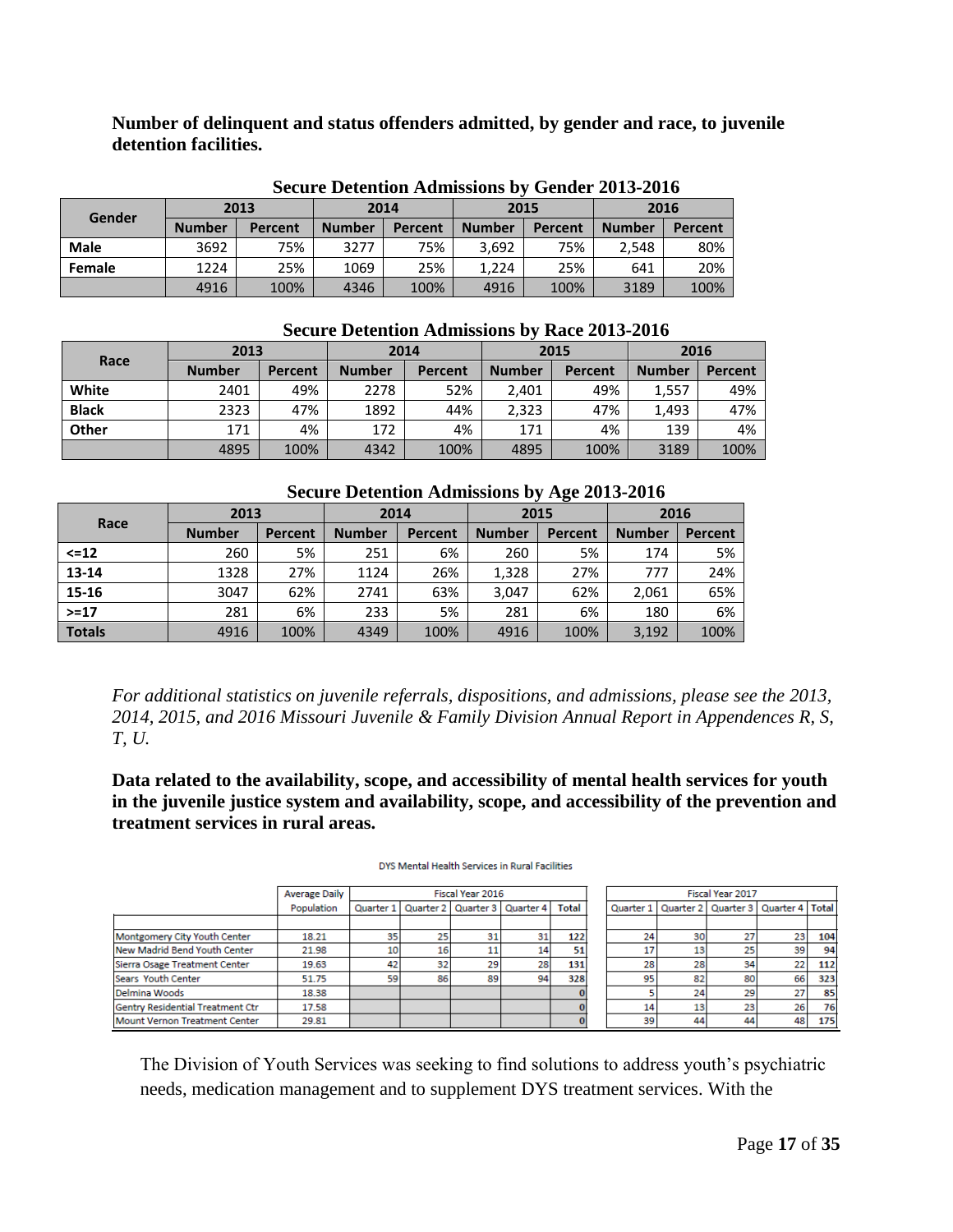utilization of telehealth, DYS was able to increase access to care, provide better monitoring, fill gaps in psychiatric and medication management service statewide and better coordinate and consult with patients in all areas of the state. For more information on DYS's telehealth care, please see appendix X.

#### **Trend data and other social, economic, legal, and organizational conditions considered relevant to delinquency prevention programming.**

Fortunately, Missouri has continued to see serious and violent juvenile crime decline across the state. That said, with the elimination of many programs that have undoubtedly had an impact on the decline in juvenile crimes, there is significant risk that this downward movement could change direction at any time.

For Missouri, cuts in Juvenile Justice and Delinquency Preventions (JJDP) funding have an even deeper, more adverse impact on the juvenile initiatives, programs and services. Continued cuts in federal JJDP funding could lead to the loss of the Juvenile Justice Unit (JJ Unit) of the Missouri DPS. Unlike most other states, Missouri does not have a division or department solely dedicated to oversight of the juvenile justice system. Juvenile offices are autonomous in the state of Missouri. They must follow state laws and rules and regulations including those set by the Supreme Court, but operate independently and do not follow all of the same procedures and policies from one office to the next.

The JJ Unit within the DPS in conjunction with the gubernatorial appointed JJAG has been a primary source of coordination for the JJ system in Missouri since the inception of the JJDP Act of 1974, which has provided funding for both.

The JJ Unit, with the JJAG, works closely with the DSS, the DYS, OSCA, the DMH, the Department of Elementary and Secondary Education (DESE), the Missouri Juvenile Justice Association (MJJA), law enforcement, local detention facilities, local nonprofit organizations, and other state and local agencies as necessary to address the needs of the JJ system in Missouri, as detailed in Appendix P. The JJAG relies heavily on input from all of these agencies in developing a three year plan for the JJDP funding for Missouri.

It's concerning that continued reductions in JJDP funding could also lead to the elimination of a Comprehensive Juvenile Justice Three Year Plan for the state of Missouri. Title II funds have long been used to fund programs and services identified in the three year plan. The JJAG and DPS envision the statewide implementation of the JDAI, Delinquency Prevention, and Disproportionate Minority Contact (DMC) programs, as well as Gender Specific Services so as to engrain those projects into the normal operations in Missouri's JJ system.

Finally, continued cuts in JJDP funding could lead to the loss of the Title II funded Compliance Monitor position. Since Missouri does not have an agency or division that has direct oversight of the juvenile justice system and the core requirements of the JJDP Act, it is essential for Missouri to continue funding this position. The compliance monitor consistently surveys and visits law enforcement and juvenile justice agencies to ensure that Missouri is meeting the first there core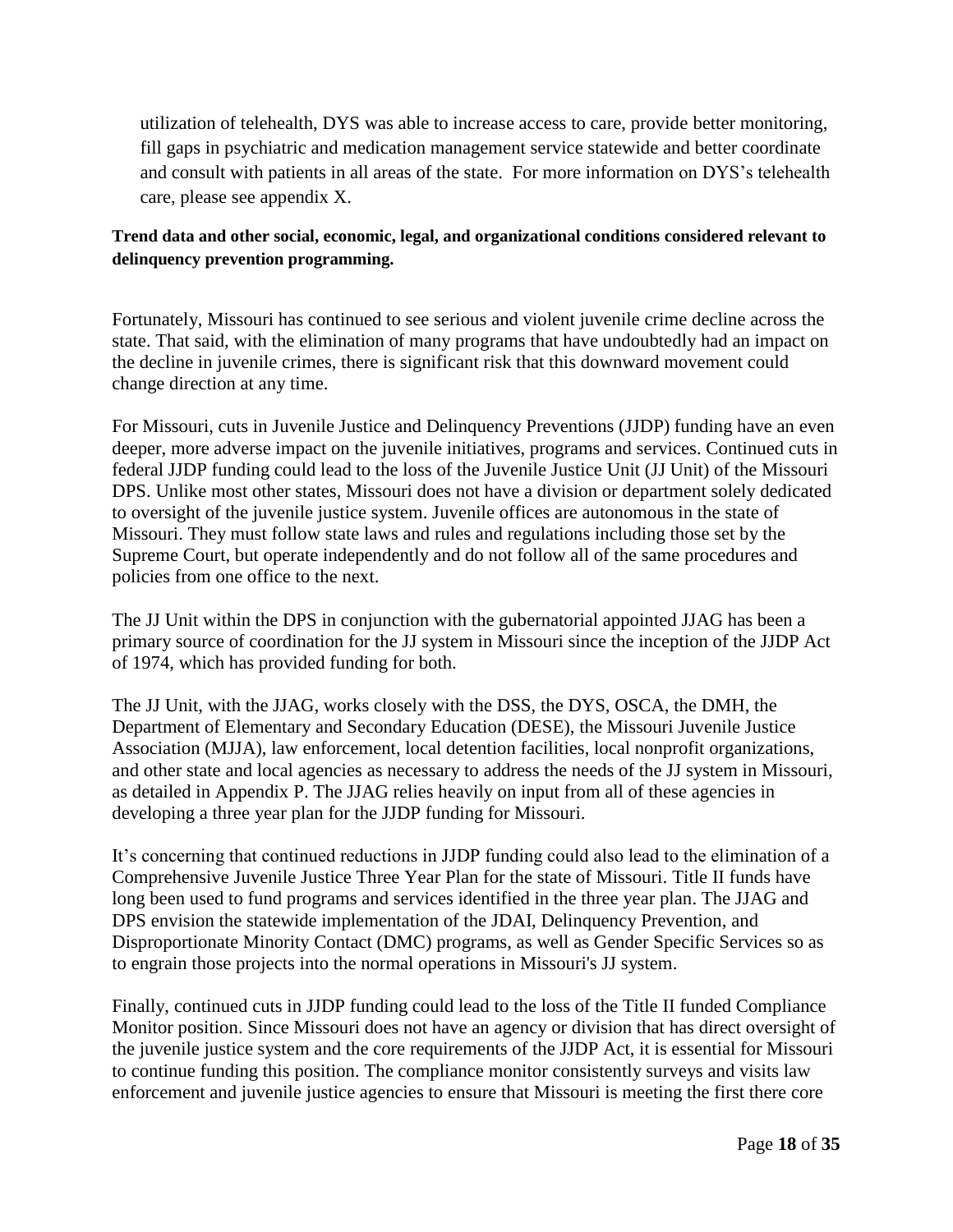requirements of the Juvenile Justice and Delinquency Prevention Act. Additionally, the compliance monitor provides guidance, technical assistance and resources to educate and train those law enforcement and juvenile justice agencies as well as the JJAG and other youth serving agencies.

The following state juvenile justice needs and problem statements are organized by priority.

# **Priority 1: Program Area 19 Compliance Monitoring**

Compliance monitoring for deinstitutionalization of status offenders, separation, and jail removal continues to be an effective tool in reducing the improper use of secure detention for juveniles in Missouri. The principal focus is keeping law enforcement and juvenile detention staff aware of the core requirements and encouraging cooperation with compliance efforts. Although Missouri continues to be in compliance with the core requirements of the JJDP Act, the need to maintain this compliance is critical.

For more detailed information about Missouri's Plan for Compliance with the first Three Core Requirements of the JJDP Act and Missouri's Compliance Monitoring Plan please see the separate document to be submitted via the Compliance and Monitoring tool at [https://www.ojjdpcompliance.org.](https://www.ojjdpcompliance.org/)

#### **Priority 2: Program Area 21 Disproportionate Minority Contact**

The Missouri DPS and the JJAG started utilizing Title II funding for a new statewide DMC initiative in October 2009. By March of that year, a statewide DMC Coordinator was added to the staff of the MJJA. That summer, a part-time DMC Analyst was added to the staff of the OSCA. During the first three years of this renewed effort to address the issues of DMC in Missouri, the DMC Coordinator and Analyst had identified 44 counties, out of 114 counties and the City of St. Louis, that appear to have a need to address DMC, based on their current and historical RRI levels. The DMC Coordinator and the DMC Analyst work collaboratively with the DPS, the JJAG and the statewide JDAI Replication team.

The four most populated areas of Missouri, i.e., St. Louis City, St. Louis County, Jackson County, and Greene County, have been addressing DMC for a number of years and are continuing to address DMC through their JDAI projects. While the DMC Coordinator and the DMC Analyst continue to work with and support these four entities, their focus is to strengthen their efforts in working with the outlying areas of Missouri to bring attention to DMC and to develop unique local strategies to address DMC.

The DMC Coordinator and DMC Analyst have worked with several local communities from 2009 to the present in some capacity. Seven communities developed a local DMC collaborative team to review the statistical data on DMC and to delve further into those numbers by analyzing their local statistics and individual case information. Through the local analyses, these communities were able to identify specific youth at high risk of becoming involved in the juvenile justice program, a correlation between the youth and specific crimes being committed, and/or gaps in services that could reach these youth through community programs. From this information, the local communities pulled together to address areas of deficiency. Each community took a different and unique approach that was directly linked to the needs of their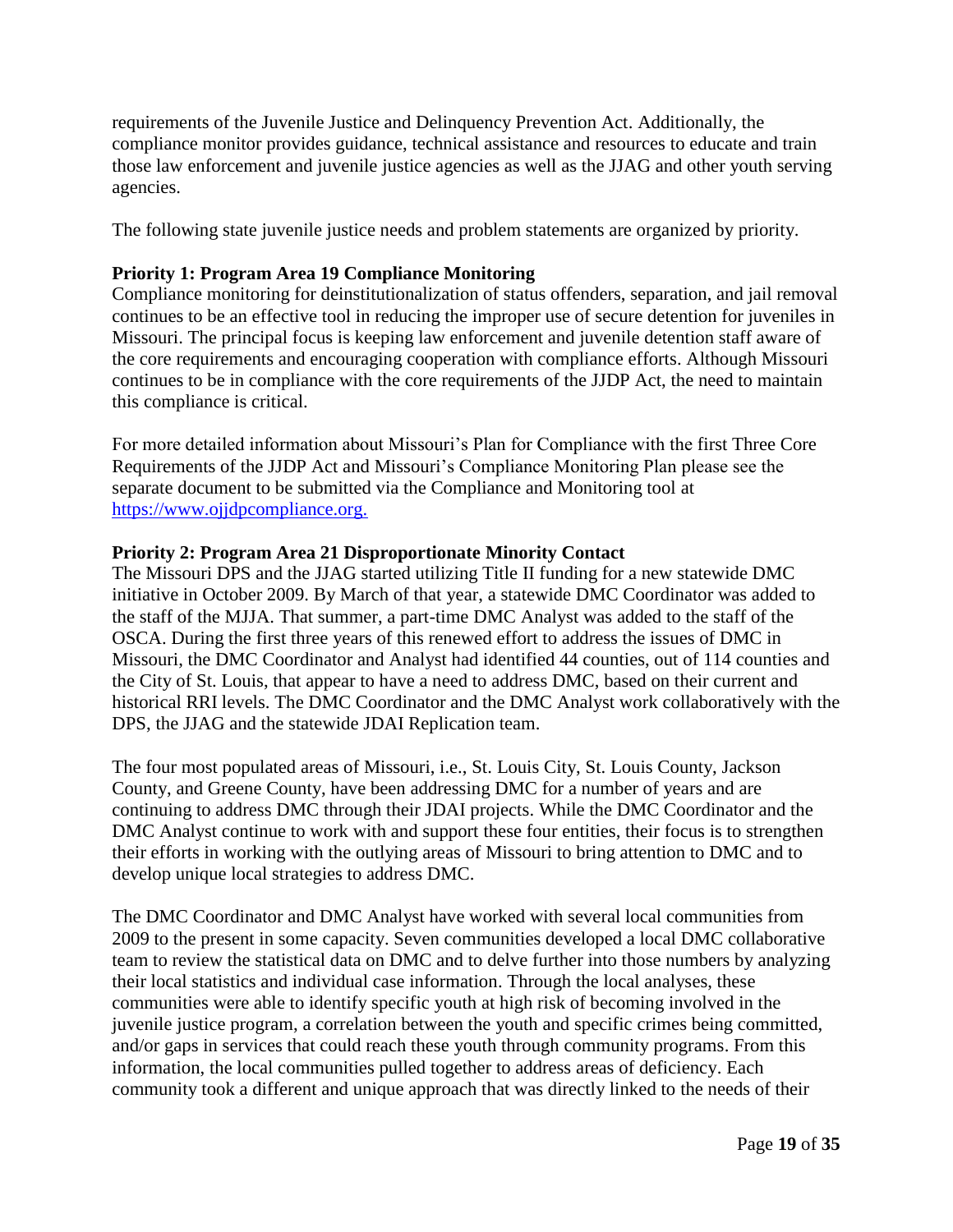youth and families. While measurements are short-term at this point, it appears that the local efforts are, indeed, making an impact on DMC.

Missouri's DMC Coordinator and the DMC Analyst work with local communities to assist in saturating their individual systems with DMC assessments, using assessment, planning and strategy tools as opposed to simply training individuals. As local budgets continue to decrease and staff turnover may be of concern, the intent is to increase the capacity of the community to address DMC through system changes rather than personnel.

In order to continue the ongoing work that began in 2009, the DPS and JJAG plan to utilize Title II funding to continue to support the DMC Coordinator and DMC Analyst positions to continue the expansion of DMC efforts throughout all the counties identified as potential DMC sites.

For more detailed information see Missouri's Plan to Address Disproportionate Minority Contact that was submitted via the Compliance and Monitoring tool at [https://www.ojjdpcompliance.org.](https://www.ojjdpcompliance.org/) Missouri continues our efforts to ensure Missouri youth are treated fairly by increasing the DMC knowledge of our law enforcement, juvenile offices, court personnel, schools administrators and communities. We do this through evidence-based, best practice strategies and policies to eliminate the overrepresentation of minority youth in Missouri's juvenile justice system.

#### **Priority 3: Program Area 3 Alternatives to Detention**

Most of all Missouri juveniles admitted to the local detention facilities are pre-dispositional. That is, these are children awaiting adjudication, disposition, or placement. These children have not yet been adjudicated as delinquent. It has not yet been determined that these children need services or that these children need supervision. Many of these children could be considered lowrisk offenders who may fare better through the use of a variety of strategies other than detention.

In April 2006, OSCA in the state of Missouri received funding through The Annie E. Casey Foundation (AECF) to develop and implement the Juvenile Detention Alternative Initiative (JDAI) core strategies with the urban areas of the state of Missouri. In 2009, as the AECF funding was winding down, the Missouri DPS and the JJAG built JDAI into the three year plans for 2009-2011 and we continue to do so, so that this initiative can continue to be replicated in Missouri.

The four most populated counties (single county circuits) in Missouri were chosen to pilot the JDAI, i.e., Greene County, Jackson County, St. Louis County, and the City of St. Louis. In October 2008, three more counties (two circuits), Cass, Johnson, and Buchanan, joined the JDAI. In October 2009, Boone County and Jefferson County (two circuits) received Title II funding to begin implementing the JDAI. In addition, a statewide coordinator for the JDAI along with the five new or expanded alternatives to detention programs at existing JDAI sites received Title II funding. In October 2010, Adair County (one circuit) joined JDAI, again utilizing Title II funding. In October 2011, the counties of Mississippi, St. Charles, Cape Girardeau, and Camden (four circuits, one of which does not have a detention facility) began receiving Title II funding to implement JDAI. In October of 2012 the counties of St. Francois and Wright (two circuits, both with secure detention sites) began receiving Title II funding to implement JDAI. In 2014, Jasper County, also with a secure detention site began receiving Title II funding to implement JDAI.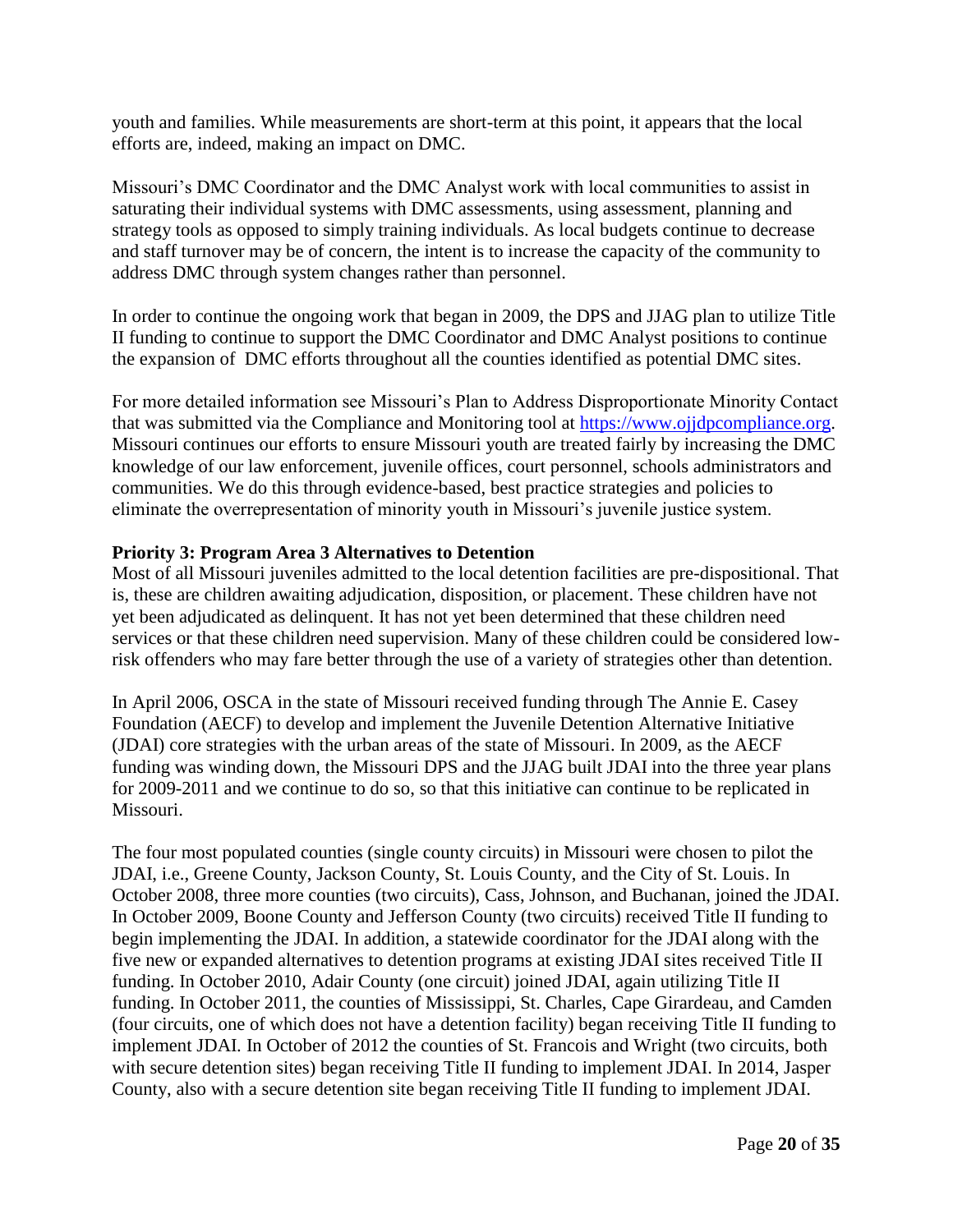Cole County began implementing in 2015 and Clay County began in 2016. The JDAI Coordinator continues to work with Stoddard, Dunklin, McDonald, Newton Christian and Taney counties in an effort to generate the support necessary to implement JDAI in these counties. The inclusion of more sites and sites in rural counties increases the needed services for the prevention and treatment of juvenile delinquency in rural areas as well as availability of mental health services to juveniles in the juvenile justice system.

All JDAI sites, whether currently receiving Title II Formula funds or not, continue to move towards the goals and objectives in line with this plan. The JDAI Coordinator continues to provide training and technical assistance to all JDAI sites and monitor their progress and maintain the statewide network of sites through on-site visits, technical assistance, electronic communication and collaborative meetings. The JDAI Replication Team continues to meet quarterly and coordinates with the DMC Small Work Group to coordinate efforts. Missouri model site visits continue to ensure fidelity with all JDAI components.

Both OSCA and the Missouri Judiciary believe strongly in JDAI and plan to see this program/philosophy incorporated statewide. In addition to reducing the number of youth detained by detention facilities for low risk offenses, data included in reports from The AECF along with reports from Missouri's JDAI sites, has found that the JDAI alleviates, to some extent, the disproportionate number of minorities admitted to detention. In addition, JDAI has been found to provide an avenue for developing programs for, and/or alleviate problems found in, serving the growing female population in the Juvenile Justice system.

Strides have been made since the JDAI was first included in the Missouri Plan in consideration of providing services for the prevention and treatment of youth delinquency in rural areas and the mental health services to youth in the juvenile justice system. The 2011 adoption of Missouri Supreme Court Operating Rule 28, regarding the use of the Juvenile Detention Assessment tool (JDTA) assists in ensuring that all youth, including those in rural areas and those in need of mental health services, are assessed fairly and equitably. The JDTA is a written checklist of criteria used to rate each juvenile for specific detention related risks and use of it is trained statewide for use by all juvenile officers and detention intake staff in each circuit.

With these factors in mind, DPS and the JJAG propose to continue to support the JDAI at the local level by providing funding to provide a consistent approach to providing alternatives to detention throughout the state of Missouri via the support of the JDAI coordinator. Use of this as well as other tools and programs bolsters Missouri's intent to engrain the core objectives of JDAI regardless of the geographical location. Issues that relate to improper use of detention, minority over-representation, and gender insensitivity are the impetus for both reform and the development of adequate and appropriate alternatives to detention.

#### **Priority 4: Program Area 6 Delinquency Prevention**

In addition to efforts to improve the environments of youth currently in the Missouri Juvenile Justice system, the DPS and JJAG would like to pursue the support of efforts to reduce entry into the juvenile system in the first place. Programs receiving Title II funds under this priority area will be those utilizing best practices to engage youth into prevention programs, as well as to exit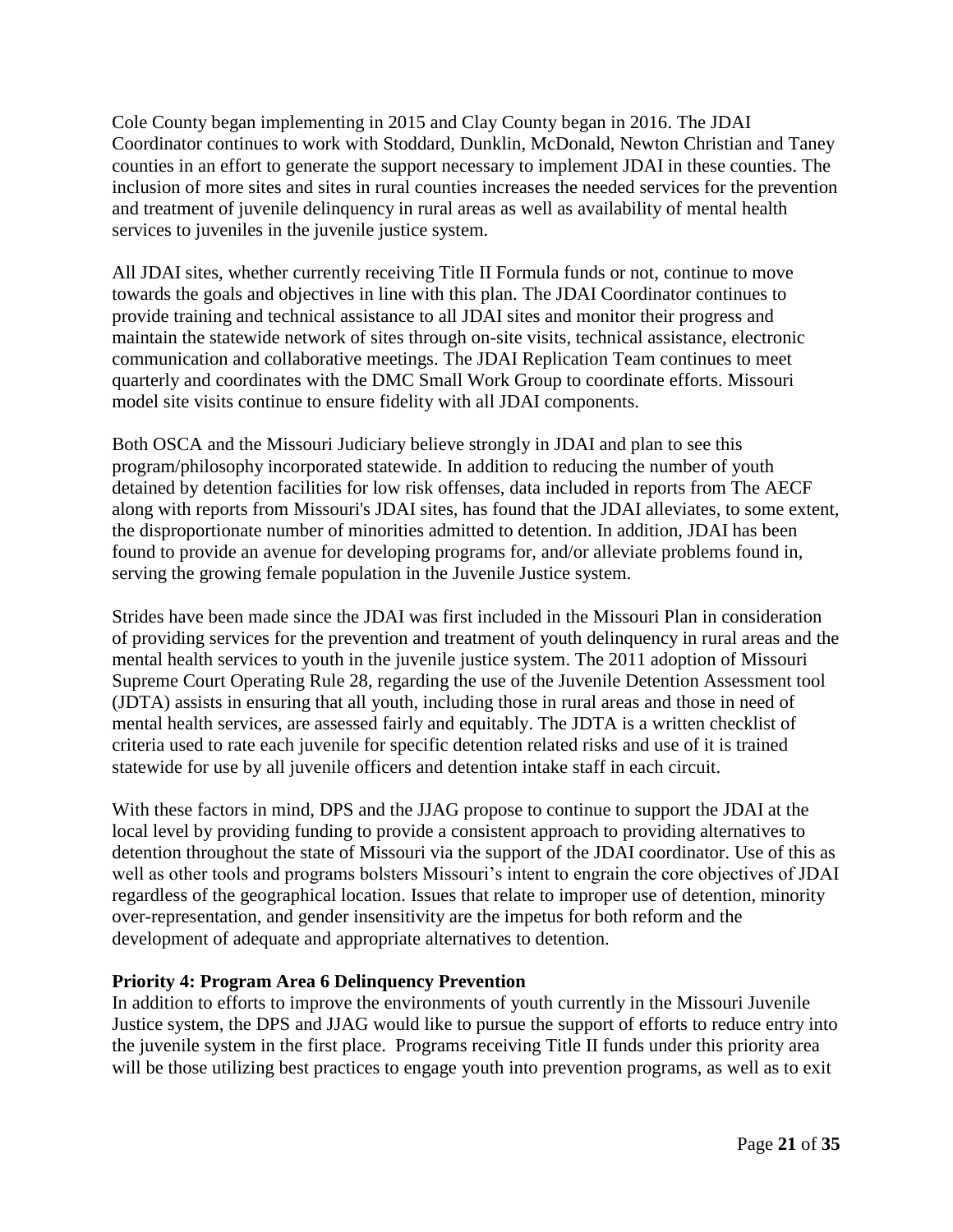them having completed the program requirements, with the desired outcome of reducing entry into the juvenile system.

#### **Priority 5: Program Area 23 Gender-Specific Services**

The DPS and the JJAG plan to utilize Title II funding for gender specific services as a mechanism for increasing the awareness and availability of appropriate, effective, and adequate services and programs for female youth who are currently involved in the JJ system.

While the number of juvenile crimes being committed, along with the number of referrals being made to the JJ system in the state of Missouri have declined over the past 10 years, the ratio of girls to boys continues to be of concern.

The Gender-Specific Services Coordinator funded by Title II has developed Gender Responsive Guidelines for girls involved in the juvenile justice system; expanded the number of genderspecific programs and services in Missouri; continues outreach and education efforts including providing Girl Matters and SAVVY Sisters workshops on demand; and is constantly improving upon the network of experts in the area of gender-specific services. The Gender-Specific Services Coordinator at MJJA has become the "go to" resource for the juvenile offices throughout the state that are currently providing gender-specific services or have expressed an interest in providing girls' services. Additionally, the coordinator routinely receives training requests from other services providers outside of the detention centers. The Gender-Specific Coordinator assists juvenile offices in developing and implementing programs to fit their individual needs. The progress made in this thus far has been noteworthy in bringing the needs of girls who are in the juvenile system into mainstream practices of caring for girls in the juvenile justice system. It is critical for the state continue to provide funding in this area to further Missouri's mission to expand specialized services for girls. While Title II funding may be not utilized by all communities implementing gender-specific services/programs, the Gender-Specific Coordinator continues to be an invaluable resource and central point of communication for gender specific services in Missouri. Through the work of the Gender-Specific Services Coordinator in providing technical assistance and training, the ability of communities to grow their capacity to seek other funding to provide programs/services to fit the needs of their girls will be increased.

Efforts to establish and revitalize local services, trainings/presentations and resource material have resulted in numerous requests for information and technical assistance and the development of the Missouri Gender Responsive Guidelines that can be found at [http://www.mjja.org/resources/gender/guidelines/.](http://www.mjja.org/resources/gender/guidelines/) A copy is included as Appendix V. Trainings offered included Why Our Kids Don't Identify: Looking at Trafficking from a Trauma-Informed Perspective; Go Girl; LGBT Youth Matters; Human Trafficking Identification and Advocacy; Girl Matters; Savvy Sisters. These training are offered upon request and at both the local, regional and statewide level.

The priorities identified in this plan expand opportunity for eligibility to apply for funds as strategies to address these areas can be implemented in all areas of the state. Funding decisions take into consideration the availability of funds, data, capacity to implement change and geographic location to ensure every effort is made to comply with 34 U.S.C. 223(a) (6).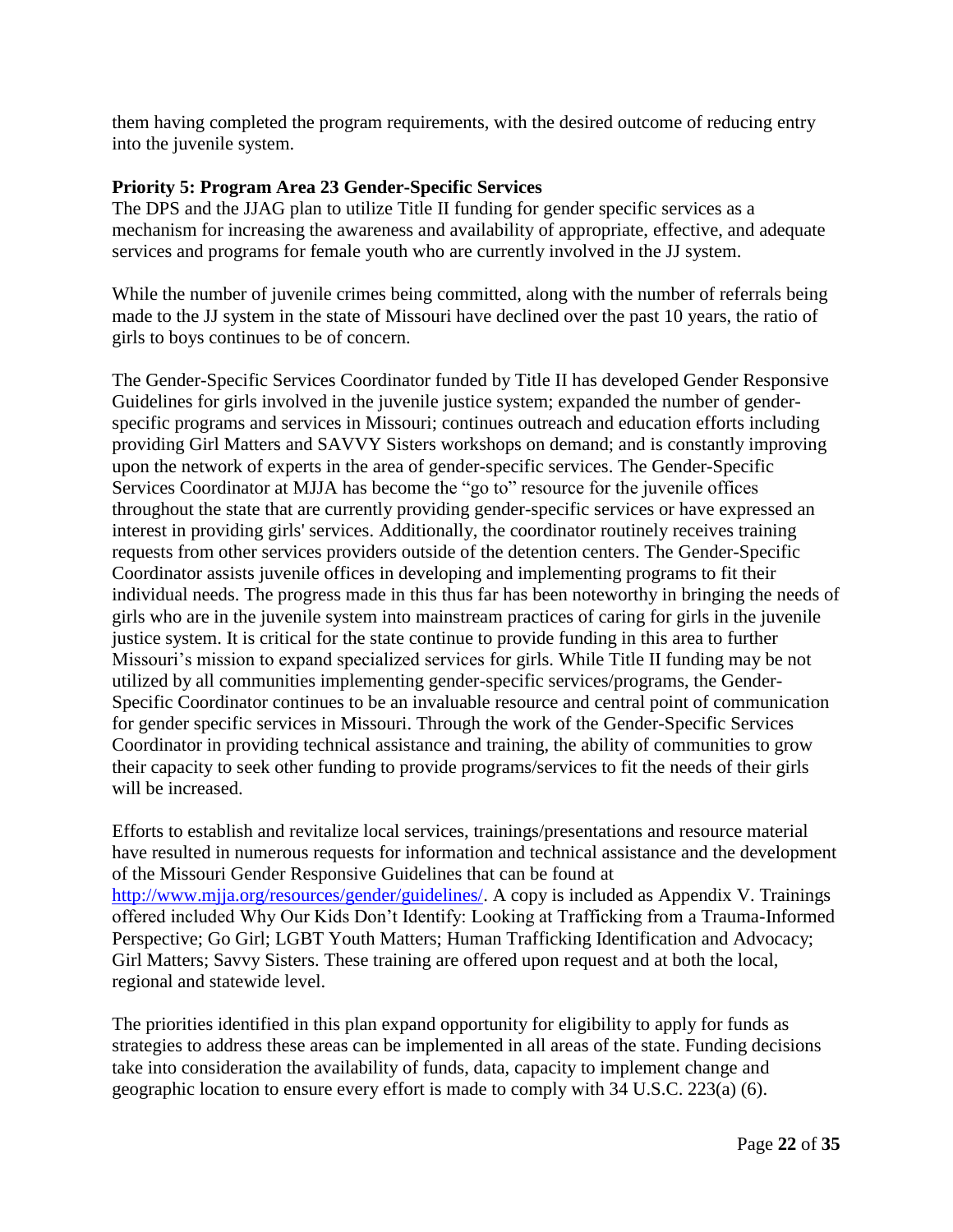#### **B. Goals and Objectives**

| <b>Priority 1: Program Area 19 - Compliance Monitoring</b> |           |                                                                        |  |  |  |  |
|------------------------------------------------------------|-----------|------------------------------------------------------------------------|--|--|--|--|
| <b>Program Goals</b>                                       |           | • To maintain compliance with the core requirements and sustain        |  |  |  |  |
|                                                            |           | eligibility to receive full federal formula grant funding              |  |  |  |  |
| Program                                                    | $\bullet$ | To ensure that Missouri continues to comply with all JJDP Act core     |  |  |  |  |
| <b>Objectives</b>                                          |           | requirements and all federal administrative requirements, to maintain  |  |  |  |  |
|                                                            |           | a monitoring system that allows Missouri to continue compliance        |  |  |  |  |
|                                                            |           | with the core requirements of the JJDP Act, and to provide training    |  |  |  |  |
|                                                            |           | and technical assistance for law enforcement, and juvenile court staff |  |  |  |  |

The Juvenile Justice and Delinquency Prevention Act of 2002 requires states to meet core requirements regarding detention of juveniles in order to receive formula grants funding. Since the inception of the JJDP Act in 1974, Missouri has participated in the formula grants program for every year except one. Formula funds have led to numerous improvements in services to youth throughout Missouri and have come during a time when state funding for programs and services has been minimal.

Missouri continues to be in compliance with the core requirements of the JJDP Act. Continued funding for the Compliance Monitor is critical. The Deinstitutionalization of Status Offenders (DSO) and Jail Removal violations continue to present challenges in maintaining compliance. The compliance monitor continues to regularly monitor juvenile and adult facilities and provide technical assistance to law enforcement and juvenile court staff regarding the requirements of the JJDP Act; thereby affecting the continued compliance of these agencies with the JJDP Act.

For more detailed information please see the State's Compliance Monitoring Plan separate document to be submitted via the Compliance and Monitoring tool at [https://www.ojjdpcompliance.org.](https://www.ojjdpcompliance.org/)

| Priority 2: Program Area 21 – Disproportionate Minority Contact |                                                                    |  |  |  |  |  |  |
|-----------------------------------------------------------------|--------------------------------------------------------------------|--|--|--|--|--|--|
| <b>Program Goal</b>                                             | • Continue to address DMC in Missouri                              |  |  |  |  |  |  |
| Program                                                         | • To identify and implement proven, evidence based programs within |  |  |  |  |  |  |
| <b>Objectives</b>                                               | the state of Missouri to address the ongoing issue of DMC and to   |  |  |  |  |  |  |
|                                                                 | educate those in the juvenile justice field about DMC and provide  |  |  |  |  |  |  |
|                                                                 | strategies for improvement                                         |  |  |  |  |  |  |

For details on how DMC has been and will continue to be combatted with Title II funds, please refer to the priority 2 need and problem statement on page 19. Although great strides have been made by these Title II supported efforts, DMC continues to exist in Missouri. As noted in the chart "Youth Referrals by Race: 2008-2016" on page 8, referrals of black youth have shown some levels of decline over the 8-year span, however those of Hispanic, Asian/Pacific Islander, and Native American youth have risen.

For more detailed information see Missouri's Plan to Address Disproportionate Minority Contact that was submitted via the Compliance and Monitoring tool at [https://www.ojjdpcompliance.org.](https://www.ojjdpcompliance.org/)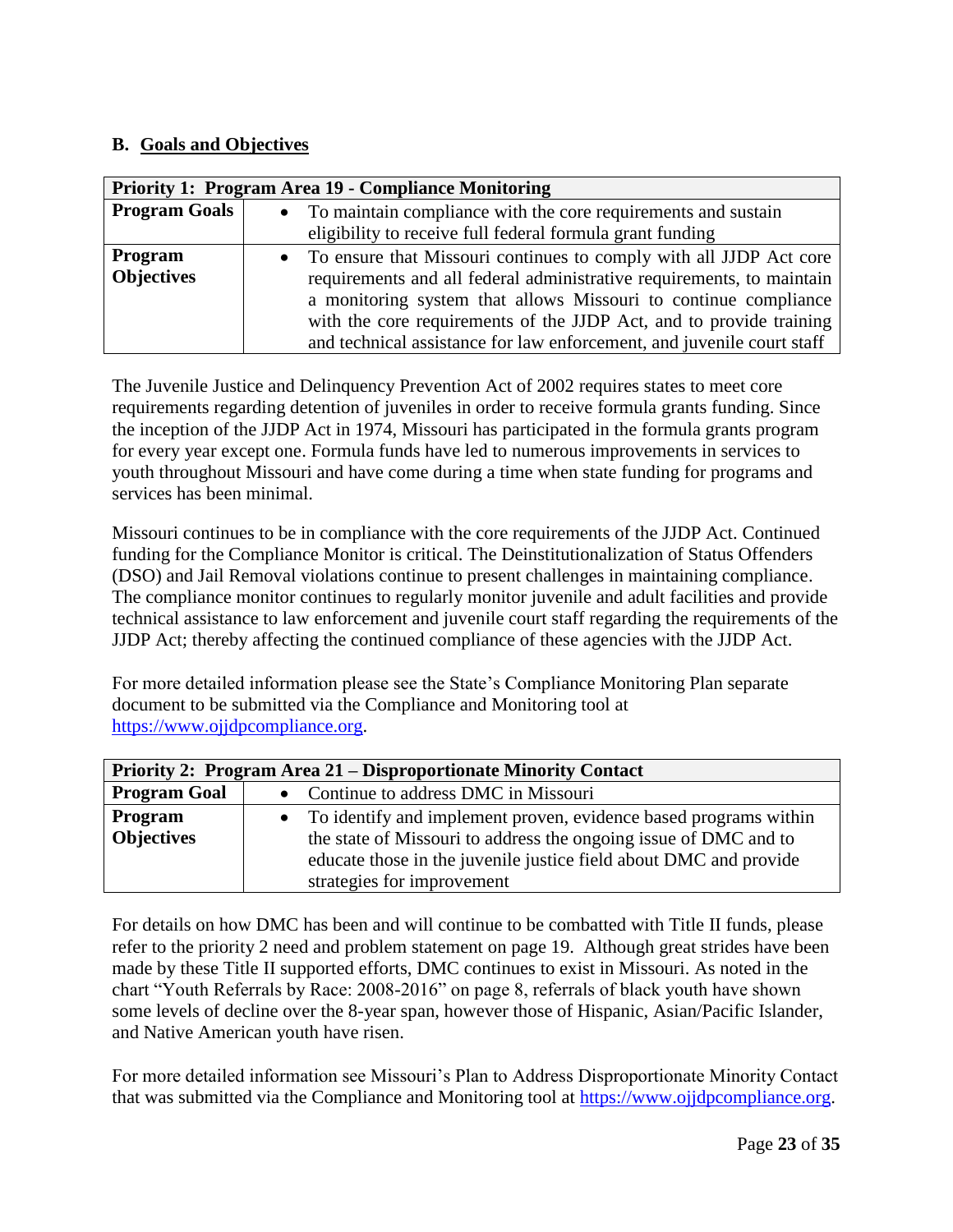| Priority 3: Program Area 3 - Alternatives to Detention |                                                                     |  |  |  |  |
|--------------------------------------------------------|---------------------------------------------------------------------|--|--|--|--|
| <b>Program Goals</b>                                   | To reduce the number of juveniles placed in detention               |  |  |  |  |
|                                                        | To reduce the length of stay                                        |  |  |  |  |
| Program                                                | To continue to support model programs and evidence-based strategies |  |  |  |  |
| <b>Objectives</b>                                      | that fit into the JDAI                                              |  |  |  |  |

For details on how alternatives to detention have been and will continue to be combatted with Title II funds, please refer to the priority 3 need and problem statement on page 20.

The total number of youth committed to DYS by the court per year includes all new commitments plus recommitments. These commitments are considered custody referrals as DYS is given legal and physical custody of a youth within its system. DYS also receives referrals from agencies such as the juvenile courts and the Children's Division. These youth are considered non-custody referrals and are not formally committed to the custody of DYS. Non-custody referrals may receive services in the community care setting but cannot be placed in residential care. Per the DMC statewide report, there were 469 cases resulting in confinement during CY 2015. During the October 1, 2016 to September 30, 2017 grant reporting period, there were 344 youth in confinement. Further statistical details can be seen in the DMC Compliance Plan, submitted as a separate document via the Compliance and Monitoring tool at [https://www.ojjdpcompliance.org.](https://www.ojjdpcompliance.org/)

It should be noted that State fiscal year 2013 was the first year in which dual jurisdiction cases were included in the overall data in this report. Dual jurisdiction cases consist of youthful offenders who are certified and simultaneously receive an adult and juvenile disposition in a court order of general jurisdiction.

The total number of Youth Referrals per Missouri UCR data has also fallen in the last 3 years, with a grand total of 23,914 referrals in 2015, 21,943 in 2016, and 20,196 in 2017, per Missouri Uniform Crime Reporting Data for Juvenile Arrests by Age, Sex and Crime for CY2015, CY2016 and CY2017 available in Appendix Q. Secure detention admissions have decreased from 4,916 in 2013, to 3,189 in 2016, per chart "Secure Detention Admissions by Gender 2013- 2016" on page 17. The total number of disposed referrals in Missouri declined by 22% from 2008 to 2016, per "Overall Juvenile Referrals" on page 7.

The average length of stay (ALOS) for CY 2014-CY2016, which includes out of jurisdiction holds and DYS has gone from 13.6 in CY 2014) to 15.4 in CY 2015, with the most recent year's data (CY 2016) being 18.38. This positive trend can be attributed to the use of the JDTA, Alternatives and lower ADP. Fewer youth are in detention. Lower risk youth are entering detention at a low rate and those youth are usually in an out within 24 hours. With the lower risk group no longer in detention, the ALOS raises for the higher risk youth in detention.

The model programs and evidence-based strategies that fit into the JDAI and have been supported by Missouri have made an impact on the numbers of referred youth, and we look forward to continued strength in this area with ongoing Title II support.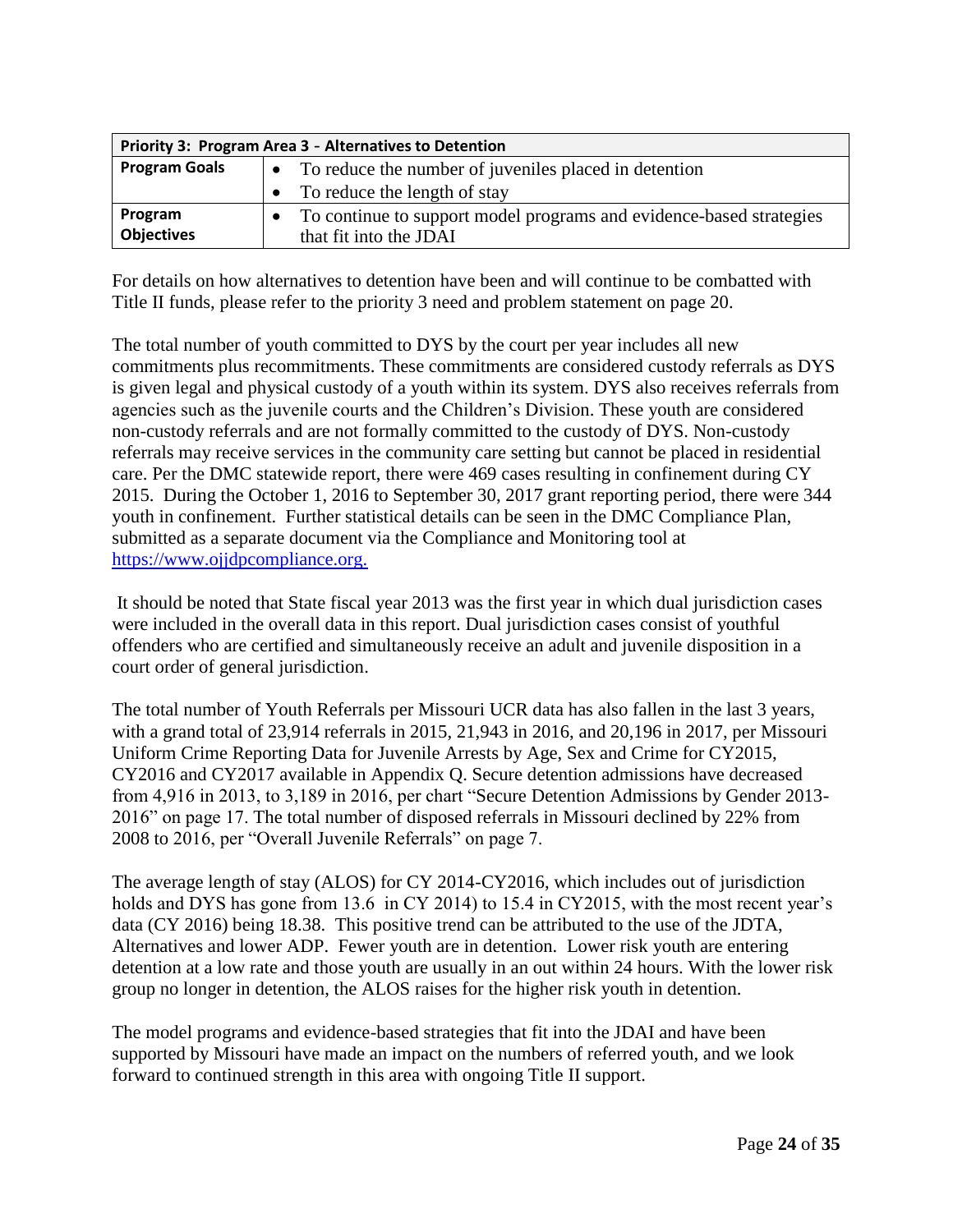| Priority 4: Program Area 6 - Delinquency Prevention |                                                                                                      |  |  |  |  |  |
|-----------------------------------------------------|------------------------------------------------------------------------------------------------------|--|--|--|--|--|
| <b>Program Goals</b>                                | Number of program youth who exited the program having completed<br>$\bullet$<br>program requirements |  |  |  |  |  |
|                                                     | Total number of youth who were in the program during the reporting<br>$\bullet$<br>period            |  |  |  |  |  |
|                                                     | Percent (# complete/# total)<br>$\bullet$                                                            |  |  |  |  |  |
| <b>Program Objectives</b>                           | To support conditions pursuant to youth completing delinquency<br>$\bullet$                          |  |  |  |  |  |
|                                                     | prevention program requirements                                                                      |  |  |  |  |  |

Another way to support all of our other goals, and ensure that services such as DMC, Alternatives to Detention and Gender-Specific Services are available to all of the youth in the Juvenile System, is to reduce the number of youth for whom to provide these services in the first place. Programs receiving this funding will be selected with consideration for those supported by best practices, as further expressed in the needs and problem statement on page 21.

|                     | Priority 5: Program Area 23 - Gender-Specific Services                         |  |  |  |  |  |  |
|---------------------|--------------------------------------------------------------------------------|--|--|--|--|--|--|
| <b>Program Goal</b> | Facilitate a comprehensive fundamental change in the juvenile justice          |  |  |  |  |  |  |
|                     | system that will enhance the understanding and utilization of innovative       |  |  |  |  |  |  |
|                     | gender-responsive approaches in all programs and services, particularly those  |  |  |  |  |  |  |
|                     | than serve the adolescent female population in the Missouri JJ system.         |  |  |  |  |  |  |
| Program             | Identify and train juvenile detention center staff and service providers in    |  |  |  |  |  |  |
| <b>Objectives</b>   | proven, evidence based programs within the state of Missouri to address the    |  |  |  |  |  |  |
|                     | lack of gender-specific services for girls in the adolescent female population |  |  |  |  |  |  |
|                     | in the Missouri JJ system.                                                     |  |  |  |  |  |  |

The Missouri JJAG continues to see utilizing Title II funding for gender specific services as a mechanism for increasing the availability of appropriate, effective, and adequate services and programs for female youth who are currently involved in the juvenile justice system. For details on how gender-specific services have been and will continue to be combatted with Title II funds, please refer to the priority 5 need and problem statement on page 21.

Over the past several years, DPS has awarded Title II funding for gender specific services. The Gender-Specific Services Coordinator continues to collaborate with local youth serving agencies in providing gender specific trainings, workshops and technical assistance. With guidance and direction from DPS and the MJJA, the Gender-Specific Coordinator has lead the Gender-Responsive Work Group in the development and maintenance of Missouri's Gender Responsive Guidelines. Additionally, regular trainings are provided upon request to any interested stakeholder in the areas of risk reduction, human trafficking, LGBTQ Youth Matters, Girl Matters, SAVVY Sisters and Voices. Because of this training, many of the juvenile offices throughout the state have expressed a renewed interest in providing girls' services or enhancing their local efforts. It is critical for the state to continue to support agencies that expand and enhance gender-response services.

Our data is reflecting a decline in female juvenile referrals, however not at the same rate as males. Overall Juvenile Referrals by Gender on page 6 notes that disposed referrals declined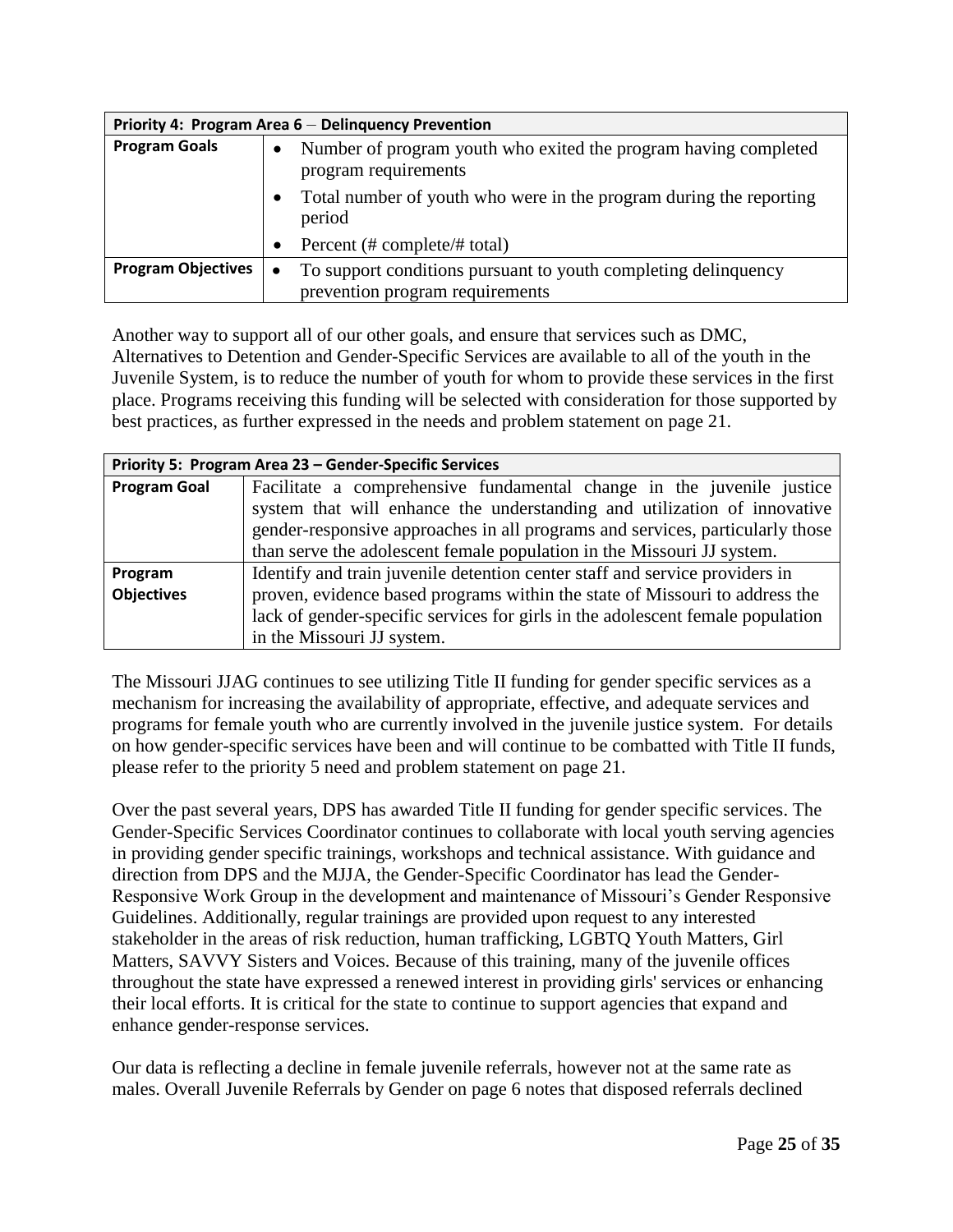more for males (-25%) than for females (-16%) from 2008 to 2016. Between 2015 and 2016, the number referrals of males declined 5% and referrals of females declined 3%. During the October/2016-September/2017 grant period, 373 juvenile justice professionals were trained, per training logs kept by the coordinator. While the gender-specific training efforts are reflected in an improvement of the status of female juvenile referrals, there remains a gap between those of female and male referrals.

# **C. Implementation (activities and services)**

*Activities and Services identified in Program Areas 19, 21, 3, 6 and 23 incorporate Community Engagement in their strategies in the analyses, solution development and assessments. This engagement may include parents, guardians, other family members, community leaders and youth. Every effort to adhere to [34 U.S.C. 5633, Section 223(a)(18, 20, 21)] is assured.* 

| <b>Priority 1: Program Area 19 - Compliance Monitoring</b> |                                                                             |  |  |  |  |  |  |
|------------------------------------------------------------|-----------------------------------------------------------------------------|--|--|--|--|--|--|
| Implementation $\vert \bullet \vert$                       | The Missouri DPS will conduct the following: planning and oversight         |  |  |  |  |  |  |
| (Activities and                                            | activities consistent with the monitoring of juvenile and adult facilities; |  |  |  |  |  |  |
| Services)                                                  | providing training and technical assistance for compliance with the core    |  |  |  |  |  |  |
|                                                            | requirements of the JJDP Act of 2002; and providing all necessary           |  |  |  |  |  |  |
|                                                            | reports to OJJDP, specifically the annual monitoring report.                |  |  |  |  |  |  |

| Priority 2: Program Area 21 – Disproportionate Minority Contact |                                                                                 |  |
|-----------------------------------------------------------------|---------------------------------------------------------------------------------|--|
| Implementation                                                  | Develop sites for DMC improvement projects and provide appropriate<br>$\bullet$ |  |
| (Activities and                                                 | training for all staff and professionals involved. Start committees at DMC      |  |
| Services)                                                       | sites to involve other organizations and agencies in supporting the DMC         |  |
|                                                                 | approach. Implement proven, evidence based programs to reduce the               |  |
|                                                                 | DMC for the African American population in Missouri.                            |  |

| <b>Priority 3: Program Area 3 - Alternatives to Detention</b> |                                                                                        |  |
|---------------------------------------------------------------|----------------------------------------------------------------------------------------|--|
| Implementation                                                | Local programs that are willing to adopt the Juvenile Detention<br>$\bullet$           |  |
| (Activities and                                               | Alternatives Initiative may apply for funding to implement the model,                  |  |
| Services)                                                     | implement alternatives to detention programs, and/or to expand services                |  |
|                                                               | that provide alternatives to detention.                                                |  |
|                                                               |                                                                                        |  |
|                                                               | Specific programs that may be implemented include, but are not limited to<br>$\bullet$ |  |
|                                                               | Home Detention Programs, Day and Evening Reporting Centers, 24-Hour                    |  |
|                                                               | Residential Supervision, and Advocacy and Intensive Case Management                    |  |
|                                                               | Programs.                                                                              |  |

| Priority 4: Program Area 6 – Delinquency Prevention |                                                                            |  |
|-----------------------------------------------------|----------------------------------------------------------------------------|--|
| Implementation $\vert \bullet \vert$                | Seek out opportunities to support comprehensive juvenile justice and       |  |
| (Activities and                                     | delinquency prevention programs that meet needs of youth through           |  |
| Services)                                           | collaboration of the many local systems before which a youth may           |  |
|                                                     | appear, including schools, courts, law enforcement agencies, child         |  |
|                                                     | protection agencies, mental health agencies, welfare services, health care |  |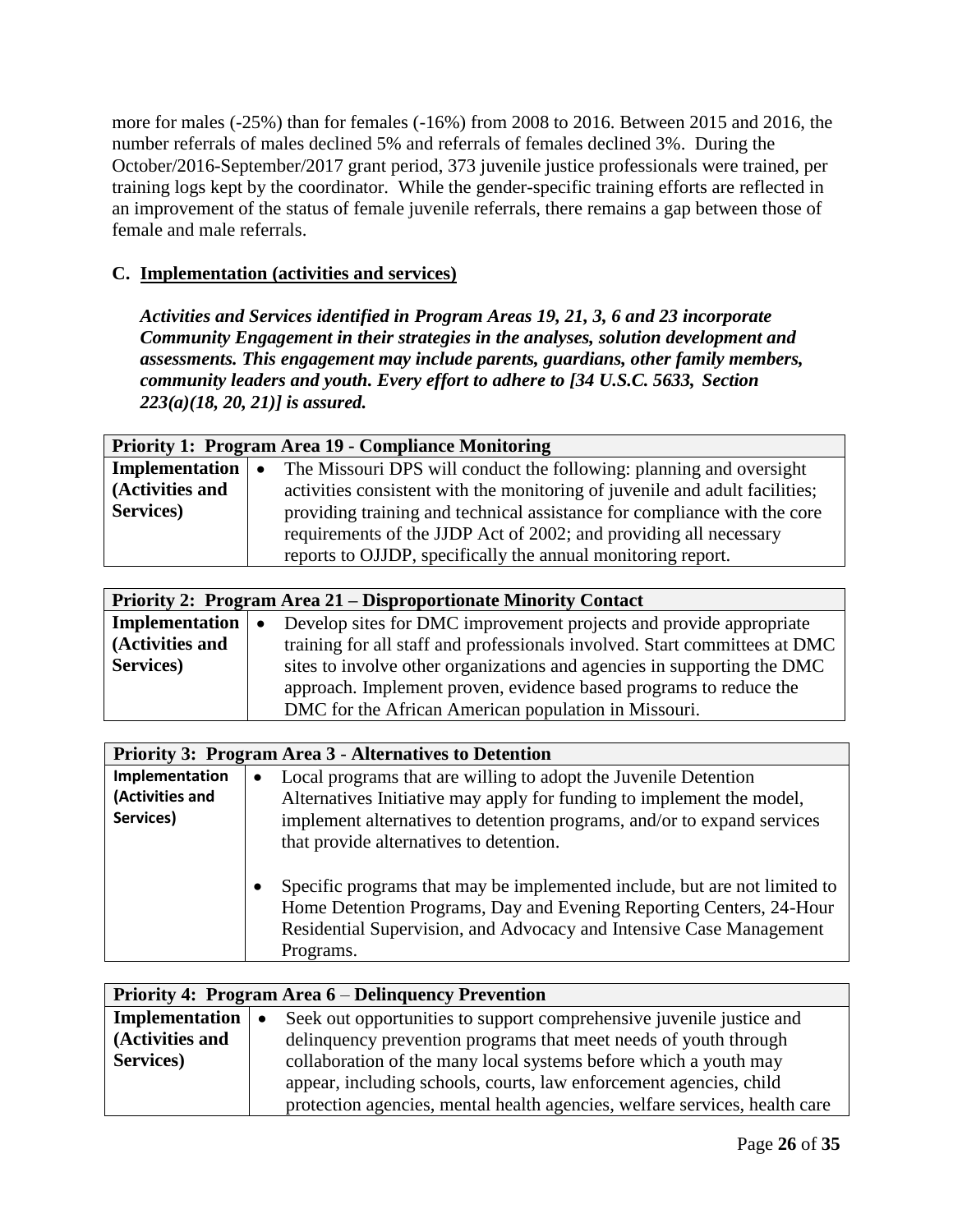| agencies, and private nonprofit agencies offering youth services. |
|-------------------------------------------------------------------|
|                                                                   |
|                                                                   |
|                                                                   |

| Priority 5: Program Area 23 – Gender-Specific Services |                                                                                                        |  |
|--------------------------------------------------------|--------------------------------------------------------------------------------------------------------|--|
|                                                        | <b>Implementation</b> $\bullet$ Partner with the MJJA to continue education and outreach at both their |  |
| (Activities and                                        | Spring and Fall conferences; the audience is primarily composed of                                     |  |
| Services)                                              | juvenile court staff, juvenile detention center staff, DYS staff and other                             |  |
|                                                        | treatment providers. Data trends, evidence-based presented. Training and                               |  |
|                                                        | technical assistance will be provided to the JJ system by the Gender-                                  |  |
|                                                        | Specific Coordinator on demand.                                                                        |  |

The following two Program Areas, while not ranked in priority, are still valued by Missouri, and Missouri commits to the tracking of their implementation as outlined below.

| Program Area 28 - Planning and Administration |                                                                             |  |
|-----------------------------------------------|-----------------------------------------------------------------------------|--|
| Implementation                                | Missouri plans to implement the following activities and services:          |  |
| (Activities and                               | provide all necessary reports to OJJDP including the annual compliance      |  |
| Services)                                     | monitoring report, annual performance reports, and the three-year plan;     |  |
|                                               | maintain a system for allocating federal funds to state juvenile justice    |  |
|                                               | agencies and localities; employ the present financial accounting system     |  |
|                                               | to ensure accurate and timely records of financial transactions involving   |  |
|                                               | federal and state funds; attend and participate in various state planning   |  |
|                                               | functions. Through these activities the state is positioned to maintain our |  |
|                                               | capacity to conduct research $\&$ assessments, program development,         |  |
|                                               | technical assistance, and training opportunities.                           |  |

| Program Area 32 - State Advisory Group Allocation |                                                                                 |  |
|---------------------------------------------------|---------------------------------------------------------------------------------|--|
| Implementation                                    | The JJAG plans to implement the following activities and services:<br>$\bullet$ |  |
| (Activities and                                   | review and comment on all Juvenile Justice and Delinquency Prevention           |  |
| Services)                                         | grant applications submitted to the Missouri DPS; review the progress           |  |
|                                                   | and accomplishments of formula grant projects funded under the state            |  |
|                                                   | plan; update the Three-Year Plan to maintain a current priority of              |  |
|                                                   | problems and areas for funding; submit the JJAG's annual report to the          |  |
|                                                   | Governor as required by the JJDP Act; work with staff and the                   |  |
|                                                   | governor's office to identify and appoint new JJAG members.                     |  |

#### **1. Population-Specific Plans**

- a) For additional information regarding gender-specific services for the prevention and treatment of youth delinquency, please see Priority Area 5, Page 22
- b) JDAI services address all areas of the state. For additional information regarding services for the prevention and treatment of youth delinquency in rural areas, please see Priority Area 3, Page 20 as well as DYS Mental Health Services in Rural Facilities on pages 17- 18*.*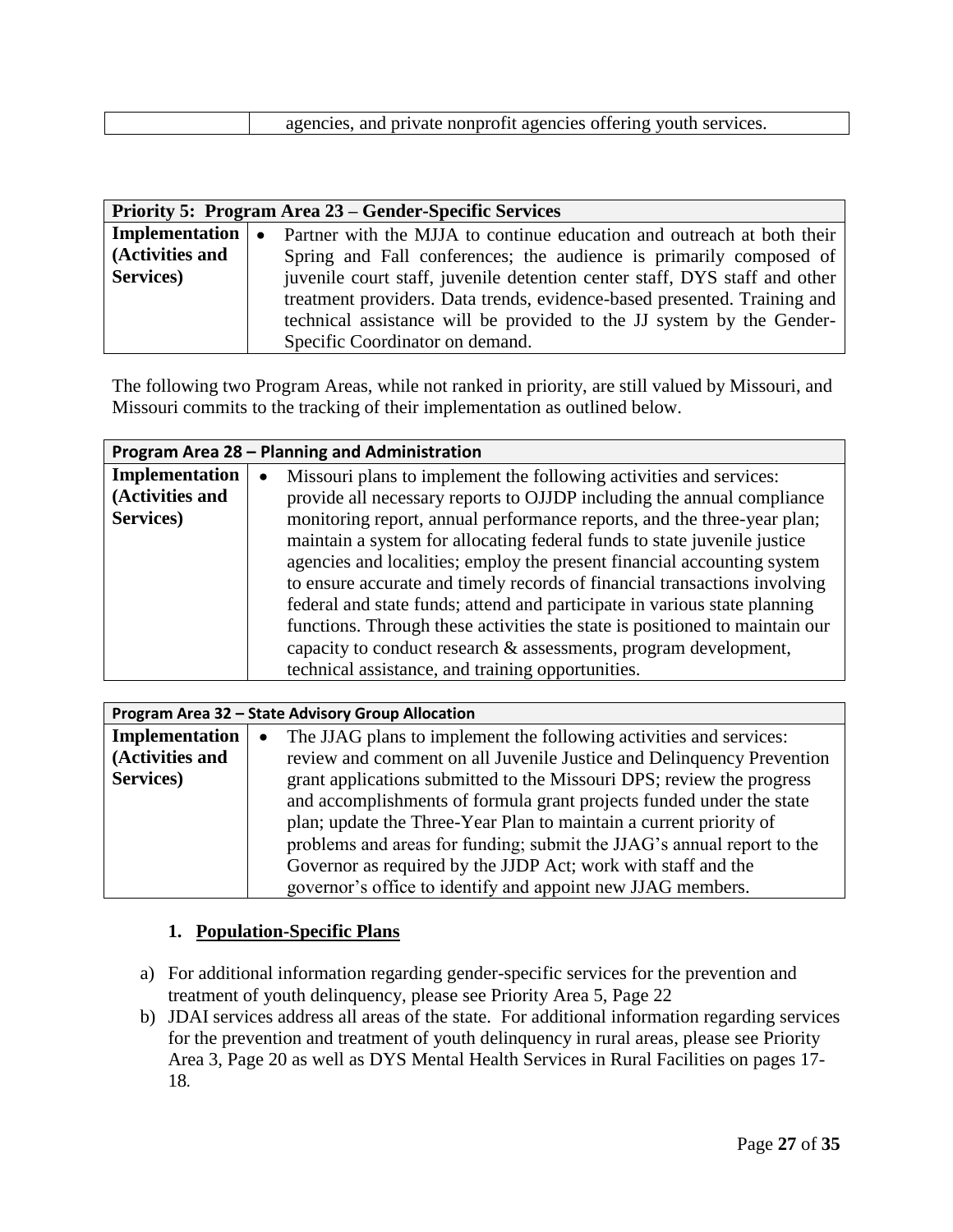c) For additional information regarding mental health services to youth in the juvenile justice system, including information on implementation and how the state is targeting those services to youth in the system who need them most, please see Priority Area 3, Page 20 as well as DYS Mental Health Services in Rural Facilities on pages 17-18*,* as well as Appendices P and X.

# **2. Consultation and Participation of Units of Local Government**

The Missouri DPS values the collaborative relationships with a multitude of non-justice system agencies and other stakeholders that have a vested interest in developing, enhancing and maintaining Missouri's juvenile justice efforts. Complete descriptions and functions of those collaborative partners can be found in Appendix P. Activities include participation in regular inter-agency meetings designed to share information, network and identify opportunities to enhance or expand juvenile justice work and explore innovative ideas to prevent duplication of services and leverage funds among parties.

The Missouri DPS does not currently encounter challenges in coordination and joint decision making with our partners and continues to participate in inter-agency efforts to reform the Missouri Juvenile Justice System. With the election of a new governor and new leadership at the DPS this year, there appears to be a heightened awareness and interest in all matters related to public safety including juvenile issues. Every effort is made to capitalize on the full body of existing programs, projects and initiatives of our collaborative partners addressing juvenile justice and delinquency issues. This coordination effort is possible through strong, ongoing networking opportunities and participation on variety of inter-agency work groups DPS staff and JJAG members.

The DPS makes every effort to assure that youth in the juvenile justice system are treated equitably on the basis of gender, race, family income, and disability.

To the extent possible, consideration will be given to and assistance will be available for approaches designed to strengthen the families of delinquent and other youth to prevent juvenile delinquency (which approaches should include the involvement of grandparents or other extended family members when possible and appropriate, and the provision of family counseling during the incarceration of juvenile family members and coordination of family services when appropriate and feasible).

Every effort is made to ensure procedures established for protecting the rights of recipients of services and for ensuring appropriate privacy with regard to records relating to such services provided to any individual under the state plan are followed.

Per 34 U.S.C. 223(a) (18), the DPS assures any assistance provided under this Act will not cause the displacement (including a partial displacement, such as a reduction in the hours of nonovertime work, wages, or employment benefits) of any currently employed employee; and activities assisted under this Act will not impair an existing collective bargaining relationship, contract for services, or collective bargaining agreement; and no such activity that would be inconsistent with the terms of a collective bargaining agreement shall be undertaken without the written concurrence of the labor organization involved.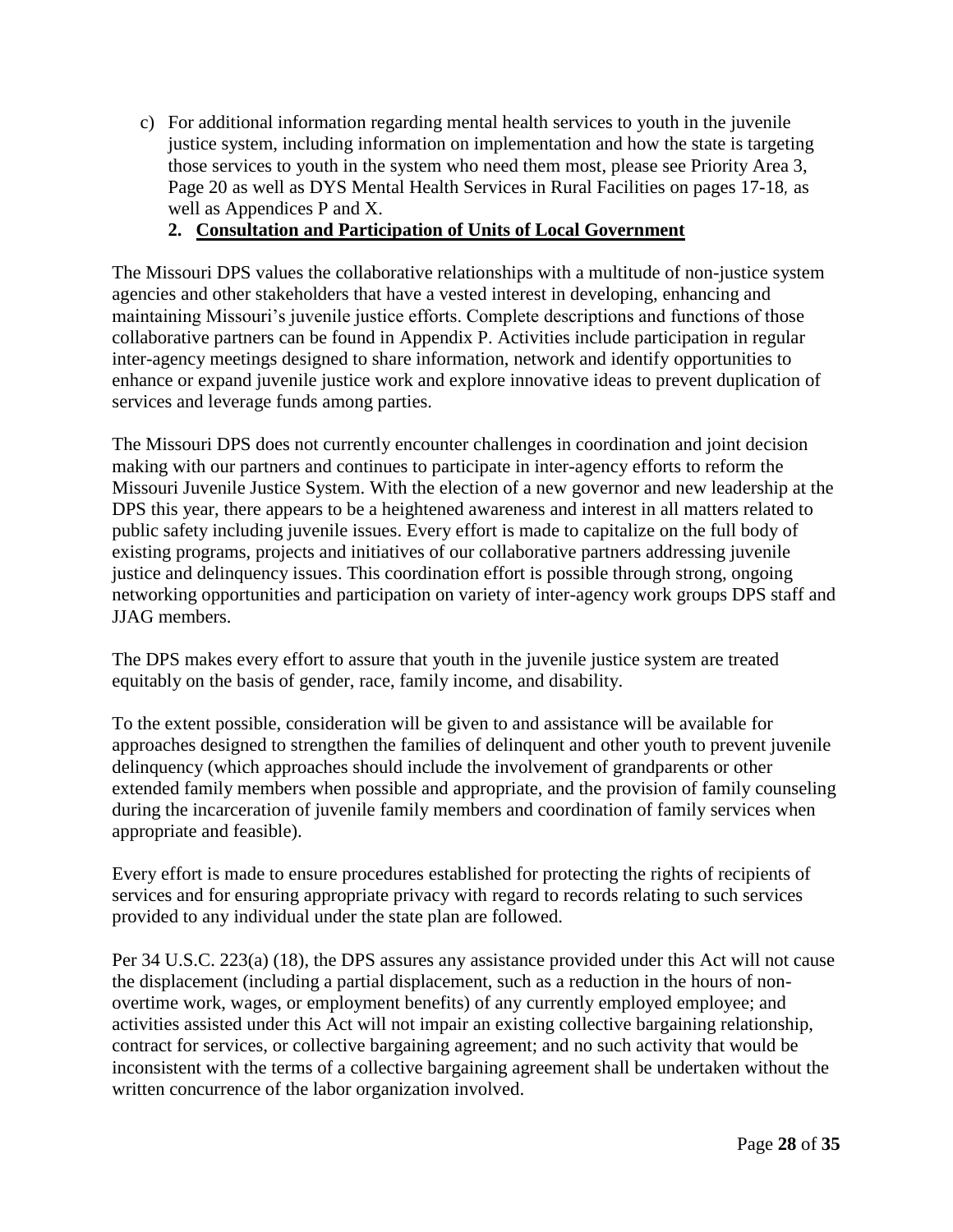Federal funds made available for any period will be used as to supplement and/or increase (but not supplant) the level of the state, local, and other nonfederal funds that would in the absence of such federal funds be made available for the programs described in this part, and will in no event replace such state, local, and other nonfederal funds.

To the maximum extent practicable, the DPS will monitor programs and or projects funded through the agency to ensure that if a juvenile is before a court in the juvenile justice system, public child welfare records (including child protective services records) relating to such juvenile that are on file in the geographical area under the jurisdiction of such court will be made known to such court. The JDTA instrument employed statewide and the Office of State Court Administrators Office JIS system may be utilized for such notice.

# **3. Collecting and Sharing Juvenile Justice information**

In 1995, the Juvenile Crime Bill was signed into law creating Section 210.865 RSMo mandating the sharing of juvenile related information between specific State agencies. This law states:

The juvenile divisions of the circuit courts and the departments of social services, mental health, elementary and secondary education and health shall share information regarding individual children who have come into contact with, or been provided services by, the courts and such departments. The state courts administrator and the departments of social services, mental health, elementary and secondary education and health shall coordinate their information systems to allow for sharing of information regarding and tracking of individual children by the juvenile divisions of the circuit courts, the departments of social services, mental health, elementary and secondary education, and health, and school districts. All information received by a court, any department or any school district pursuant to this section shall remain subject to the same confidentiality requirements as are imposed on the department that originally collected the information. With regard to the information required to be shared pursuant to this section, the department of elementary and secondary education shall only share information on students who have committed an act which, if it had been committed by an adult, would be a misdemeanor or felony offense pursuant to the laws of Missouri, other states or the federal government.

# **i. Information and Data Gathering Process**

The Missouri Juvenile Justice Information System was created to bring the juvenile divisions of the circuit courts and the named departments into compliance with this law. Through the program, agencies that work with juveniles are able to ensure:

- The level services are appropriately coordinated and sequential;
- Marginally, or unsuccessful interventions and/or services are not unintentionally repeated;
- Youth receive appropriate services in the most efficient and effective manner possible;
- The safety of youth receiving services from the participating agencies is maintained;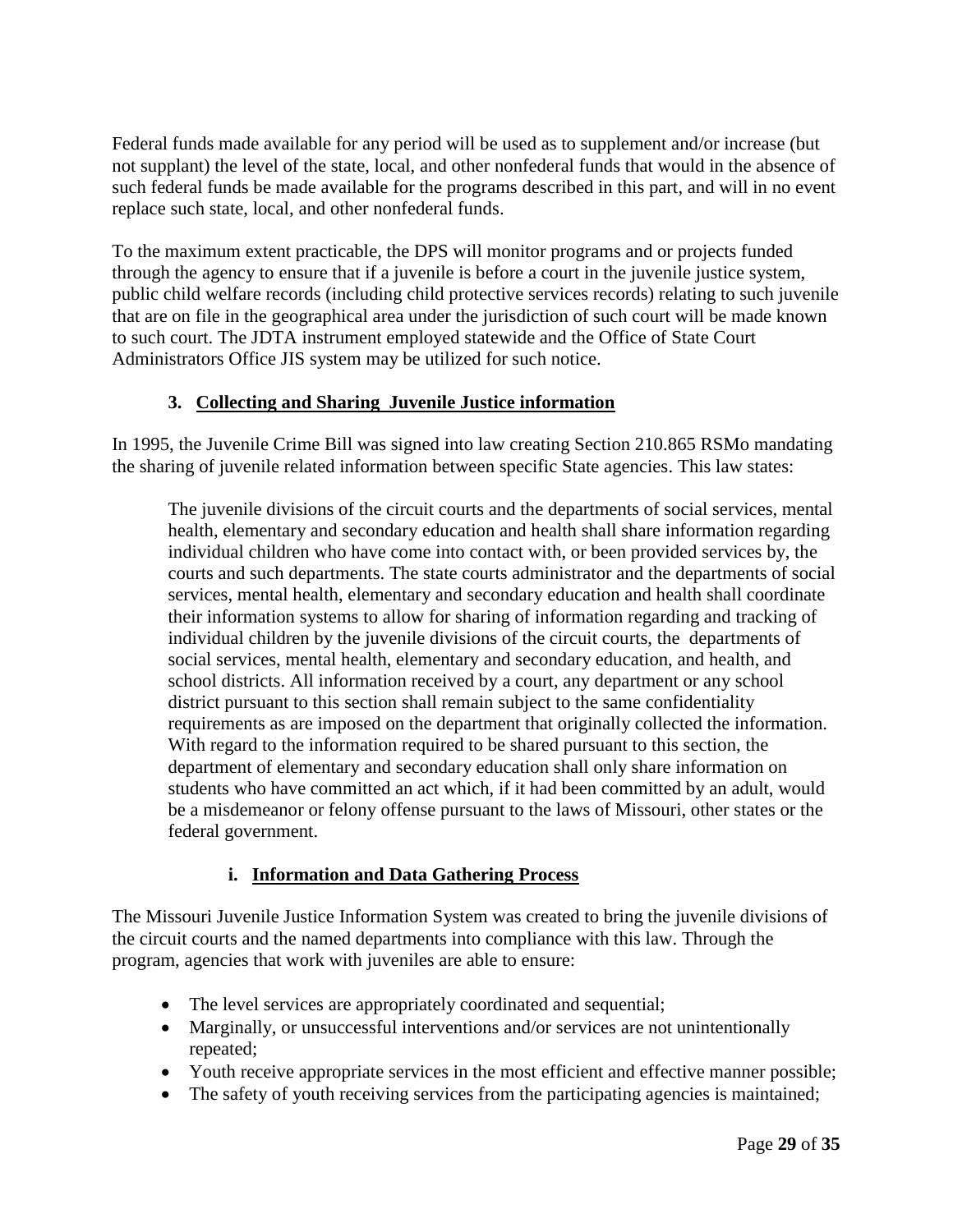- Community safety is maintained; and
- Conflicting demands that may be placed upon families receiving services can be avoided.

In August 2002, the Memorandum of Understanding (MOU) was implemented establishing an agreement between OSCA; DSS Children's Division and DYS; the DMH; and the Department of Health and Senior Services for administration of the Missouri Juvenile Justice Information System.

#### **ii. Barriers to Information Sharing**

While the Juvenile Crime Bill requires the sharing of juvenile information between specific state agencies, it does not require law enforcement agencies to disclose records or other information pertaining to juveniles. In 2008, legislators in Missouri worked toward passing legislation to allow law enforcement agencies the ability to disclose information on juveniles between agencies, without jeopardizing the confidentiality of the juvenile. Unfortunately, this legislation was not passed; however, Missouri continues to work toward legislation to allow law enforcement agencies to share vital information while maintaining confidentiality.

#### **D. Formula Grants Program Staff**

The following personnel of the Department of Public Safety have responsibility of maintaining the Juvenile Justice Delinquency Prevention Act Formula grant program and have a percentage of salary paid by the planning and administration allocation. These are estimates of time spent based on previous year's activities.

| <b>Name</b>           | <b>Title</b>                            | <b>Time to Juvenile</b><br><b>Justice Unit</b> |
|-----------------------|-----------------------------------------|------------------------------------------------|
| <b>Bruce Clemonds</b> | <b>Administrative Services Director</b> | 5%                                             |
| Connie Berhorst       | Juvenile Justice Program Manager        | 10%                                            |
| Katrina Prenger       | Juvenile Justice Specialist             | 75%                                            |
| Chris Yeager          | Program Specialist Compliance Monitor   | 100%                                           |
| t/b/a                 | Special Assistant/Fiscal                | 100%                                           |

#### **DEPARTMENT OF PUBLIC SAFETY –ADMINISTRATIVE SERVICES DIRECTOR** (Missouri DPS)

**DESCRIPTION:** Administrative level, supervisory and specialized professional work in all grant programs and services within the Missouri DPS, Office of the Director. Responsibilities include direct supervision of all grant program managers including the Juvenile Justice Unit, the Crime Victim Services Unit, the Criminal Justice/Law Enforcement Unit and the Homeland Security Unit. The Administrative Services Director position devotes up to 5% of their time to the Juvenile Justice Unit.

#### **DEPARTMENT OF PUBLIC SAFETY PROGRAM MANAGER -**

(Crime Victim Services/Juvenile Justice Unit)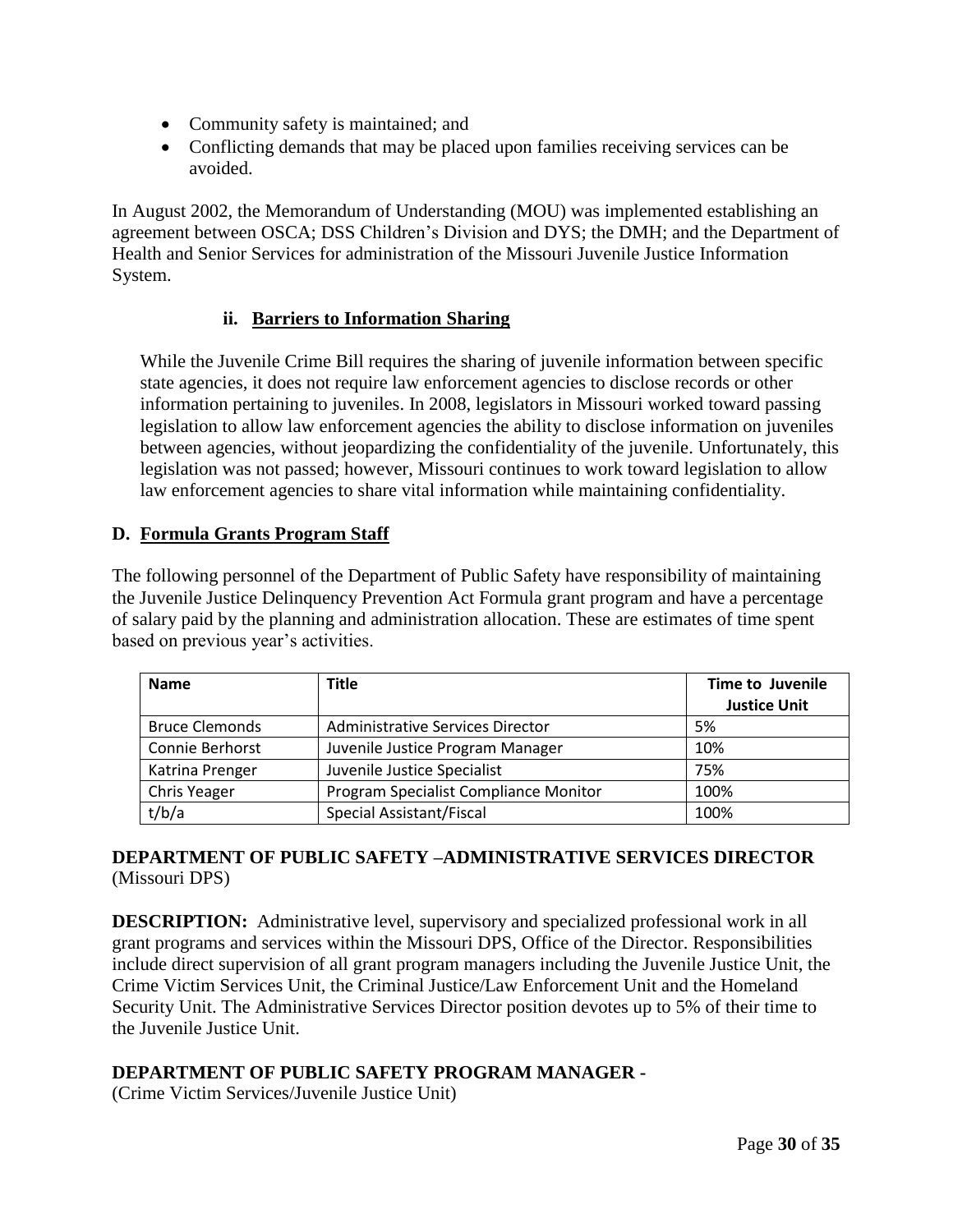**DESCRIPTION:** Senior-level supervisory or specialized professional work in planning and policy development for OJJDP and OVW funded grant programs within the Missouri DPS, Office of the Director. Responsibilities may include serving as a unit chief or independently performing specialized professional work in the coordination of activities and planning, implementing, and evaluating activities of the respective federal grant programs. Provide technical assistance, direction, and guidance to assist local, state, and federal agencies during the program planning process. Provide oversight and facilitation of meetings with local, state, and federal customers to build trust and cooperation. Provide policy and planning information and guidance to local and regional planning officials. Provide recommendations to management regarding strategic planning, goals and the establishment of associated implementation procedures and guidelines. The Program Manager position devotes 10% of their time to the Juvenile Justice matters with the Crime Victim Services/Juvenile Justice Unit.

*(This classification is part of the broad-banded management service. The Division of Personnel may assign positions on any of the three bands or managerial levels based on duties and/or responsibilities.)* 

#### **DEPARTMENT OF PUBLIC SAFETY PROGRAM SPECIALIST-**

(Crime Victim Services/Juvenile Justice Unit)

#### **DESCRIPTION:**

To advise, guide and lead the department in fulfilling duties required as the State Administrative Agency as promulgated by executive order 81-9 to administer the JJDP Act, including administration of the JJAG. Fifty percent of the duties are administration of all activities for all activities required of any funding related to juvenile justice and delinquency prevention; specifically but not limited to federal funding made available for OJJDP. Duties include preparing/submission of all programmatic and financial reporting; oversight and administration of statewide distribution of funds in accordance with all federal and state requirements of the funding source, i.e. development of the funding opportunity application, pre-bid meeting, grant review, grant awards, fiscal/programmatic monitoring, claims processing, federal/state reporting, data collection and closeout. Twenty-five percent of duties are planning, oversight and management of activities related to maintaining compliance with the four core requirements of the JJDPA; 20% is administration of the MJJA, and 5% is outreach, collaboration and exchange within state government, youth serving entities, youth advocates, federal and state juvenile justice stakeholders including resource development, public relations and other duties as assigned.

#### **DEPARTMENT OF PUBLIC SAFETY PROGRAM SPECIALIST/COMPLIANCE MONITOR-**

(Crime Victim Services/Juvenile Justice Unit)

**DESCRIPTION:** This is a specialized skill position responsible for all aspects of maintaining compliance with the first three core requirements of the JJDP Act. Duties include: monitor, either on-site and/or through surveys, facilities identified in the monitoring universe in accordance with the Juvenile Justice and Delinquency Prevention Act. For Missouri, this universe includes: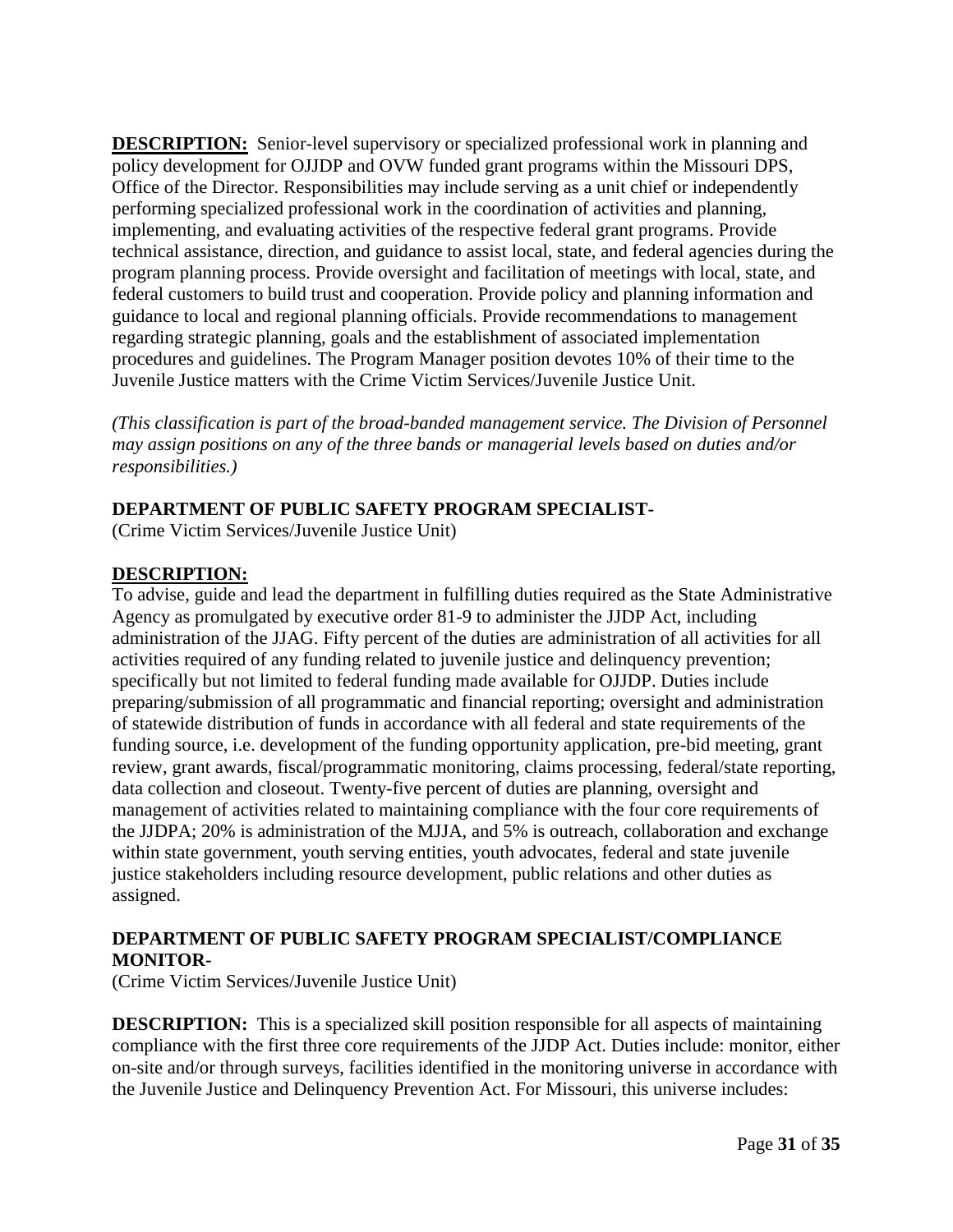Missouri Department of Corrections facilities, county operated jails and lockups that have secure holding features, municipally operated adult jails and lockups that have secure holding features, municipally operated adult jails and lockups that have secure holding features, private jails, court holding facilities, co-located juvenile detention centers and adult facilities, secure juvenile detention facilities, county operated secure juvenile facilities, and Missouri DYS secure juvenile treatment facilities. The Compliance Monitor devotes 100% of time to compliance monitoring in the Juvenile Justice Unit.

# **DEPARTMENT OF PUBLIC SAFETY –FISCAL SPECIALIST**

(Crime Victim Services/Juvenile Justice Unit)

**DESCRIPTION:** Fiscal and administrative work where the employee is responsible for applying broad and in-depth knowledge of financial and accounting concepts and principles for the office of Juvenile Justice and Delinquency Grant Programs within the Missouri DPS, Office of the Director. Prepare reviews, analyzes, and interprets financial statements including balance sheets, income statements, and statements of revenue and expenses. Assists with the development and interpretation of accounting information designed to specifically meet the various needs of management. Analyzes and examines budget requests for completeness, accuracy, and conformance with procedures and regulations. The Special Assistant/Fiscal Assistant devotes 100% of time to the Juvenile Justice Unit.

**Organizational Chart and List of other programs:** The organizational chart for the Missouri DPS, Office of the Director is submitted as Appendix W.

#### **E. Plans for Compliance**

For more detailed information about Missouri's Plan for Compliance with the First Three Core Requirements of the JJDP Act, The State's Compliance Monitoring Plan, and the DMC Compliance Plan, please see the separate document submitted via the Compliance and Monitoring tool at [https://www.ojjdpcompliance.org.](https://www.ojjdpcompliance.org/)

#### **F. Additional Requirements**

Please see Appendix I for specific details of how Missouri meets Title II requirements.

#### **G. Plan for Collecting the Data Required for This Solicitation's Performance Measures**

Performance data will be collected as required by the OJJDP Data Collection Technical Assistance Tool (DC-TAT) for all activities/programs funded by FY2018 OJJDP Formula Grant Program funds. The following tables provide detailed information for each of the Program Areas for which DPS and the JJAG are requesting funding.

| Priority 1: Program Area 19 - Compliance Monitoring |                                                                            |  |
|-----------------------------------------------------|----------------------------------------------------------------------------|--|
| Performance                                         | Performance measurement data will be submitted in accordance with the      |  |
| <b>Measures</b>                                     | mandated performance measures and data will be collected for the following |  |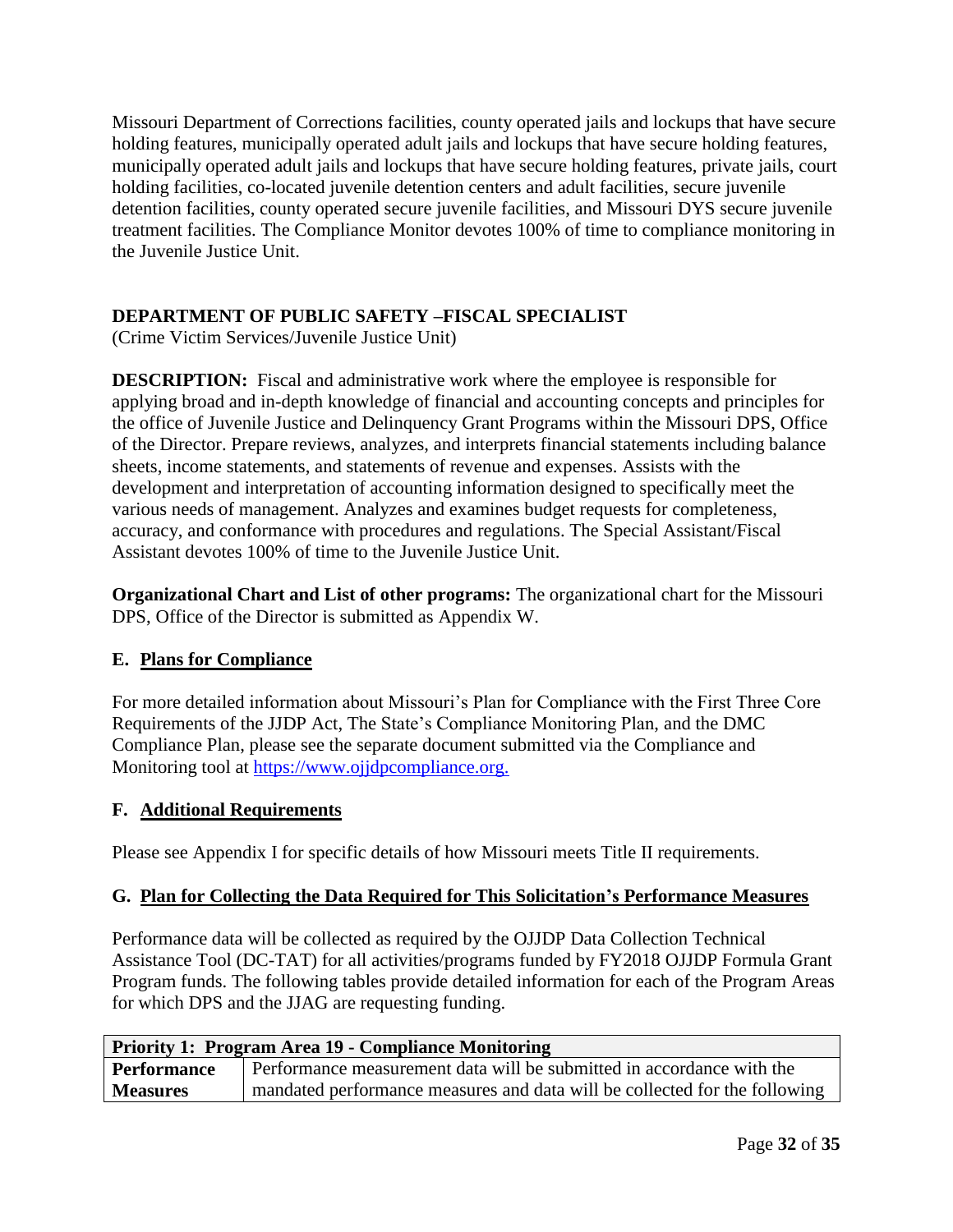| output and outcome performance measures which have been taken directly<br>from the OJJDP Data Collection Technical Assistance Tool (DC-TAT) for<br><b>Compliance Monitoring</b>                                                                                                                                                                                                                                                                     |                                                                          |  |
|-----------------------------------------------------------------------------------------------------------------------------------------------------------------------------------------------------------------------------------------------------------------------------------------------------------------------------------------------------------------------------------------------------------------------------------------------------|--------------------------------------------------------------------------|--|
| <b>Outputs</b>                                                                                                                                                                                                                                                                                                                                                                                                                                      | <b>Outcomes</b>                                                          |  |
| Number and percent of staff trained<br>$\bullet$<br>Number of hours of program staff training<br>$\bullet$<br>provided<br>Number of activities that address<br>$\bullet$<br>compliance with Section 223 (a) $(14)$ of<br>the JJDP Act of 2002<br>Funds allocated to adhere to Section 223<br>$\bullet$<br>(a) $(14)$ of the JJDP Act of 2002<br>Number of facilities receiving TA<br>$\bullet$<br><b>Number of Materials Developed</b><br>$\bullet$ | Submission of complete Annual<br>$\bullet$<br>Monitoring Report to OJJDP |  |

|                                             | Priority 2: Program Area 10 – Disproportionate Minority Contact |                                                                             |  |
|---------------------------------------------|-----------------------------------------------------------------|-----------------------------------------------------------------------------|--|
| <b>Performance</b>                          |                                                                 | Agencies who receive funding through this program area will be required to  |  |
| <b>Measures</b>                             |                                                                 | submit data in accordance with the mandated performance measures for the    |  |
|                                             |                                                                 | Title II Formula grant program. In addition, data will be collected for the |  |
|                                             |                                                                 | following output and outcome performance measures which have been taken     |  |
|                                             |                                                                 | directly from the OJJDP Data Collection Technical Assistance Tool (DC-      |  |
|                                             | TAT) for DMC                                                    |                                                                             |  |
|                                             | <b>Outputs</b>                                                  | <b>Outcomes</b>                                                             |  |
|                                             | Number and percent of program staff trained                     | Number and percent of program youth<br>$\bullet$                            |  |
|                                             | Number of hours of program staff training                       | who offend (short term)                                                     |  |
| provided                                    |                                                                 | Number and percent of program youth<br>$\bullet$                            |  |
| Number of program youth served<br>$\bullet$ |                                                                 | who offend (long term)                                                      |  |
| Number of planning activities conducted     |                                                                 | Number and percent of program youth<br>$\bullet$                            |  |
| Number assessment studies and improvement   |                                                                 | who re-offend (short term)                                                  |  |
| projects conducted                          |                                                                 | Number and percent of program youth<br>$\bullet$                            |  |
| Number of data improvement projects         |                                                                 | who re-offend (long term)                                                   |  |
| implemented                                 |                                                                 |                                                                             |  |
| Number of objective decision making tools   |                                                                 |                                                                             |  |
| developed                                   |                                                                 |                                                                             |  |

| <b>Priority 3: Program Area 3 - Alternatives to Detention</b> |                                                                      |                               |
|---------------------------------------------------------------|----------------------------------------------------------------------|-------------------------------|
| <b>Performance</b>                                            | Agencies who receive funding through this program area will be       |                               |
| <b>Measures</b>                                               | required to submit data in accordance with the mandated performance  |                               |
|                                                               | measures for the Title II Grant Program. In addition, data will be   |                               |
|                                                               | collected for the following output and outcome performance measures, |                               |
|                                                               | which have been taken directly from the OJJDP Data Collection        |                               |
|                                                               | Technical Assistance Tool (DC-TAT) for Alternatives to Detention     |                               |
| <b>Outputs</b><br><b>Outcomes</b>                             |                                                                      |                               |
| Number of program youth served                                |                                                                      | Number and percent of program |
| Number and percent of program youth                           |                                                                      | youth who offend (short-term) |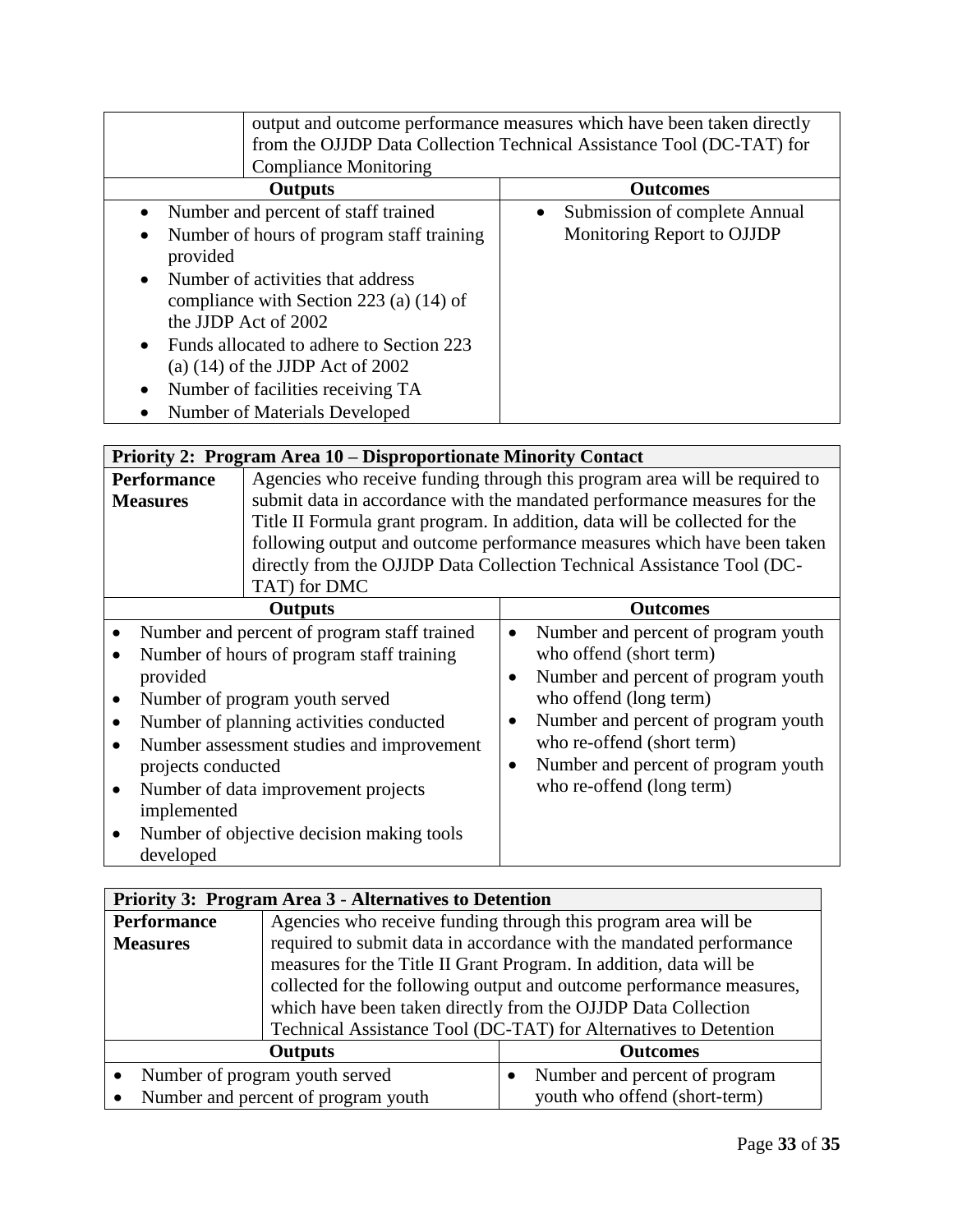| receiving RAI | Number and percent of program<br>youth who offend (long-term)     |
|---------------|-------------------------------------------------------------------|
|               | Number and percent of program<br>youth who re-offend (short-term) |
|               | Number and percent of program<br>youth who re-offend (long-term)  |
|               | Number and percent of program<br>youth who complete the program   |

| Priority 4: Program Area 6 – Delinquency Prevention |                                                                     |                                                                                                                                        |  |
|-----------------------------------------------------|---------------------------------------------------------------------|----------------------------------------------------------------------------------------------------------------------------------------|--|
| <b>Performance</b>                                  | Agencies who receive funding through this program area will be      |                                                                                                                                        |  |
| <b>Measures</b>                                     | required to submit data in accordance with the mandated performance |                                                                                                                                        |  |
|                                                     | measures for the Title II Grant Program. In addition, data will be  |                                                                                                                                        |  |
|                                                     |                                                                     | collected for the following output and outcome performance measures,                                                                   |  |
|                                                     | which have been taken directly from the OJJDP Data Collection       |                                                                                                                                        |  |
|                                                     | Technical Assistance Tool (DC-TAT) for Delinquency Prevention.      |                                                                                                                                        |  |
|                                                     | <b>Outputs</b>                                                      | <b>Outcomes</b>                                                                                                                        |  |
|                                                     | Number of program youth served                                      | Number of program youth<br>completing program requirements<br>Percent of program youth<br>$\bullet$<br>completing program requirements |  |

| Priority 5: Program Area 23 – Gender-Specific Services |                                                                              |                                                  |  |  |
|--------------------------------------------------------|------------------------------------------------------------------------------|--------------------------------------------------|--|--|
| <b>Performance</b>                                     | Agencies that receive funding through this program area will<br>be           |                                                  |  |  |
| <b>Measures</b>                                        | required to submit data in accordance with the mandated performance          |                                                  |  |  |
|                                                        | measures for the Title II Grant Program. In addition, data will be collected |                                                  |  |  |
|                                                        | for the following output and outcome performance measures which              |                                                  |  |  |
|                                                        | have been taken directly from the OJJDP Data                                 | Collection<br>Technical                          |  |  |
|                                                        | Assistance Tool (DC-TAT) for Gender Specific Services.                       |                                                  |  |  |
|                                                        | <b>Outputs</b>                                                               | <b>Outcomes</b>                                  |  |  |
|                                                        | Number and percent of program staff trained                                  | Number and percent of program youth<br>$\bullet$ |  |  |
| Number of program youth served                         |                                                                              | who offend (short term)                          |  |  |
|                                                        |                                                                              | Number and percent of program youth              |  |  |
|                                                        |                                                                              | who offend (long term)                           |  |  |
|                                                        |                                                                              | Number and percent of program youth              |  |  |
|                                                        |                                                                              | who re-offend (short term)                       |  |  |
|                                                        |                                                                              | Number and percent of program youth<br>$\bullet$ |  |  |
|                                                        |                                                                              | who re-offend (long term)                        |  |  |
|                                                        |                                                                              | <b>Behavioral Changes</b><br>$\bullet$           |  |  |
|                                                        |                                                                              | Number and percent of youth<br>$\bullet$         |  |  |
|                                                        |                                                                              | completing program requirements                  |  |  |
|                                                        |                                                                              | (short term)                                     |  |  |

The following two Program Areas, while not ranked in priority, are still valued by Missouri, and Missouri commits to the tracking of their performance measures as outlined below.